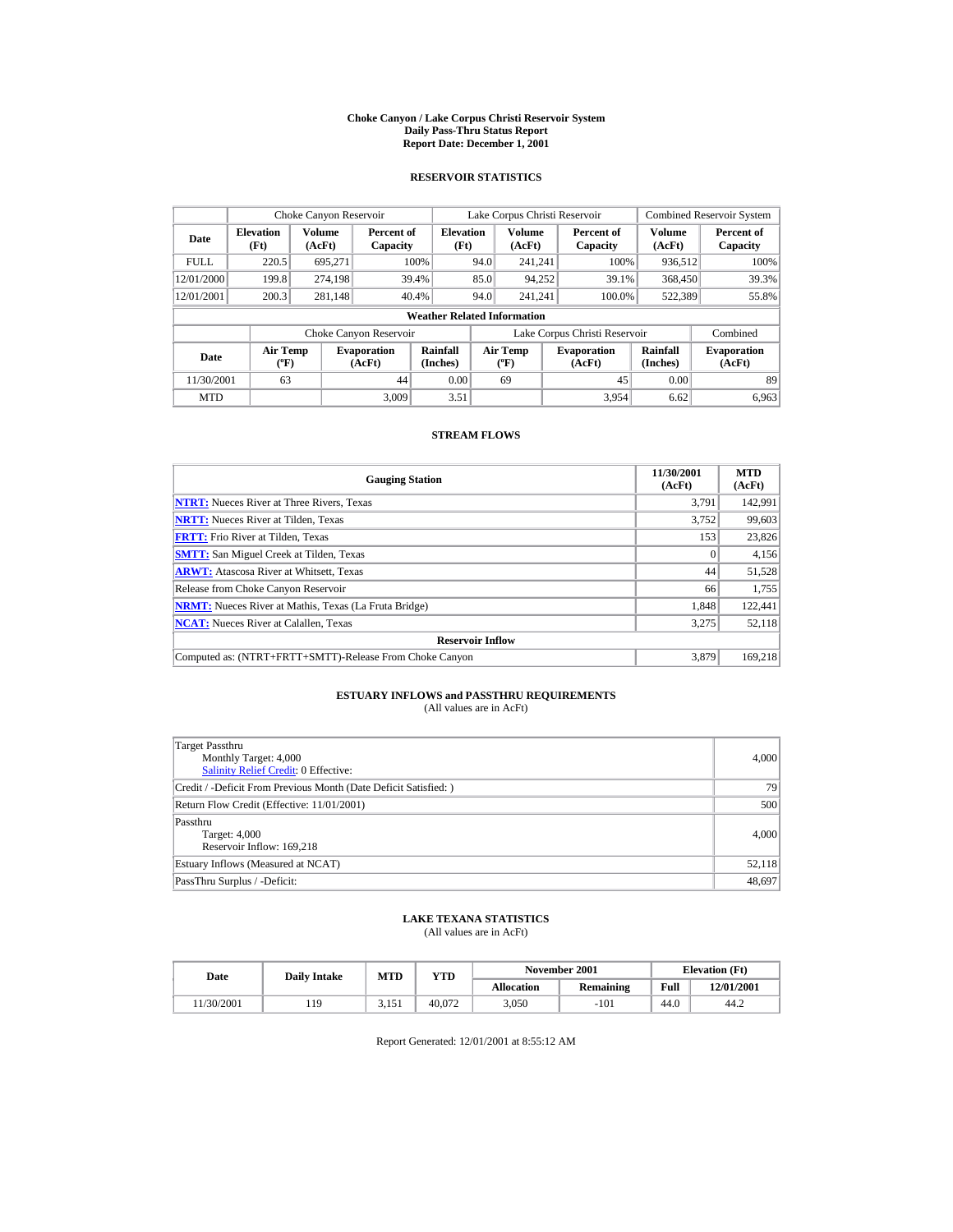#### **Choke Canyon / Lake Corpus Christi Reservoir System Daily Pass-Thru Status Report Report Date: December 2, 2001**

## **RESERVOIR STATISTICS**

|             | Choke Canyon Reservoir             |                         |                              |                          |      | Lake Corpus Christi Reservoir             |  |                               |                      | <b>Combined Reservoir System</b> |  |  |  |
|-------------|------------------------------------|-------------------------|------------------------------|--------------------------|------|-------------------------------------------|--|-------------------------------|----------------------|----------------------------------|--|--|--|
| Date        | <b>Elevation</b><br>(Ft)           | <b>Volume</b><br>(AcFt) | Percent of<br>Capacity       | <b>Elevation</b><br>(Ft) |      | Volume<br>(AcFt)                          |  | Percent of<br>Capacity        | Volume<br>(AcFt)     | Percent of<br>Capacity           |  |  |  |
| <b>FULL</b> | 220.5                              | 695.271                 |                              | 100%                     | 94.0 | 241.241                                   |  | 100%                          | 936.512              | 100%                             |  |  |  |
| 12/02/2000  | 199.8                              | 274,048                 |                              | 39.4%                    | 85.0 | 95,003                                    |  | 39.4%                         | 369,051              | 39.4%                            |  |  |  |
| 12/02/2001  | 200.4                              | 282,520                 |                              | 40.6%                    | 94.0 | 241.241                                   |  | 100.0%                        | 523,761              | 55.9%                            |  |  |  |
|             | <b>Weather Related Information</b> |                         |                              |                          |      |                                           |  |                               |                      |                                  |  |  |  |
|             |                                    |                         | Choke Canyon Reservoir       |                          |      |                                           |  | Lake Corpus Christi Reservoir |                      | Combined                         |  |  |  |
| Date        | <b>Air Temp</b><br>$(^{\circ}F)$   |                         | <b>Evaporation</b><br>(AcFt) | Rainfall<br>(Inches)     |      | <b>Air Temp</b><br>$({}^{\circ}\text{F})$ |  | <b>Evaporation</b><br>(AcFt)  | Rainfall<br>(Inches) | <b>Evaporation</b><br>(AcFt)     |  |  |  |
| 12/01/2001  | 63                                 |                         | 44                           | 0.80                     |      | 70                                        |  | 56                            | 0.34                 | 100                              |  |  |  |
| <b>MTD</b>  |                                    |                         | 44                           | 0.80                     |      |                                           |  | 56                            | 0.34                 | 100                              |  |  |  |

## **STREAM FLOWS**

| <b>Gauging Station</b>                                       | 12/01/2001<br>(AcFt) | <b>MTD</b><br>(AcFt) |
|--------------------------------------------------------------|----------------------|----------------------|
| <b>NTRT:</b> Nueces River at Three Rivers, Texas             | 3,692                | 3,692                |
| <b>NRTT:</b> Nueces River at Tilden, Texas                   | 4.208                | 4,208                |
| <b>FRTT:</b> Frio River at Tilden, Texas                     | 115                  | 115                  |
| <b>SMTT:</b> San Miguel Creek at Tilden, Texas               | $\Omega$             | $\Omega$             |
| <b>ARWT:</b> Atascosa River at Whitsett, Texas               | 46                   | 46                   |
| Release from Choke Canyon Reservoir                          | 66                   | 66                   |
| <b>NRMT:</b> Nueces River at Mathis, Texas (La Fruta Bridge) | 2,600                | 2,600                |
| <b>NCAT:</b> Nueces River at Calallen, Texas                 | 2,521                | 2,521                |
| <b>Reservoir Inflow</b>                                      |                      |                      |
| Computed as: (NTRT+FRTT+SMTT)-Release From Choke Canyon      | 3.742                | 3.742                |

# **ESTUARY INFLOWS and PASSTHRU REQUIREMENTS**<br>(All values are in AcFt)

| Target Passthru<br>Monthly Target: 4,500<br><b>Salinity Relief Credit: 0 Effective:</b> | 4,500 |
|-----------------------------------------------------------------------------------------|-------|
| Credit / -Deficit From Previous Month (Date Deficit Satisfied: 12/01/2001)              | 2,250 |
| Return Flow Credit (Effective: 12/01/2001)                                              | 500   |
| Passthru<br>Target: 4,500<br>Reservoir Inflow: 3,742                                    | 3.742 |
| Estuary Inflows (Measured at NCAT)                                                      | 2,521 |
| PassThru Surplus / -Deficit:                                                            | 1,529 |

## **LAKE TEXANA STATISTICS**

(All values are in AcFt)

| Date       | <b>Daily Intake</b> | December 2001<br><b>MTD</b><br>VTD |        |                   | <b>Elevation</b> (Ft) |      |            |
|------------|---------------------|------------------------------------|--------|-------------------|-----------------------|------|------------|
|            |                     |                                    |        | <b>Allocation</b> | Remaining             | Full | 12/02/2001 |
| 12/01/2001 | 119                 | 119                                | 40.191 | 3.050             | 2.931                 | 44.0 | 44.2       |

Report Generated: 12/03/2001 at 7:53:59 AM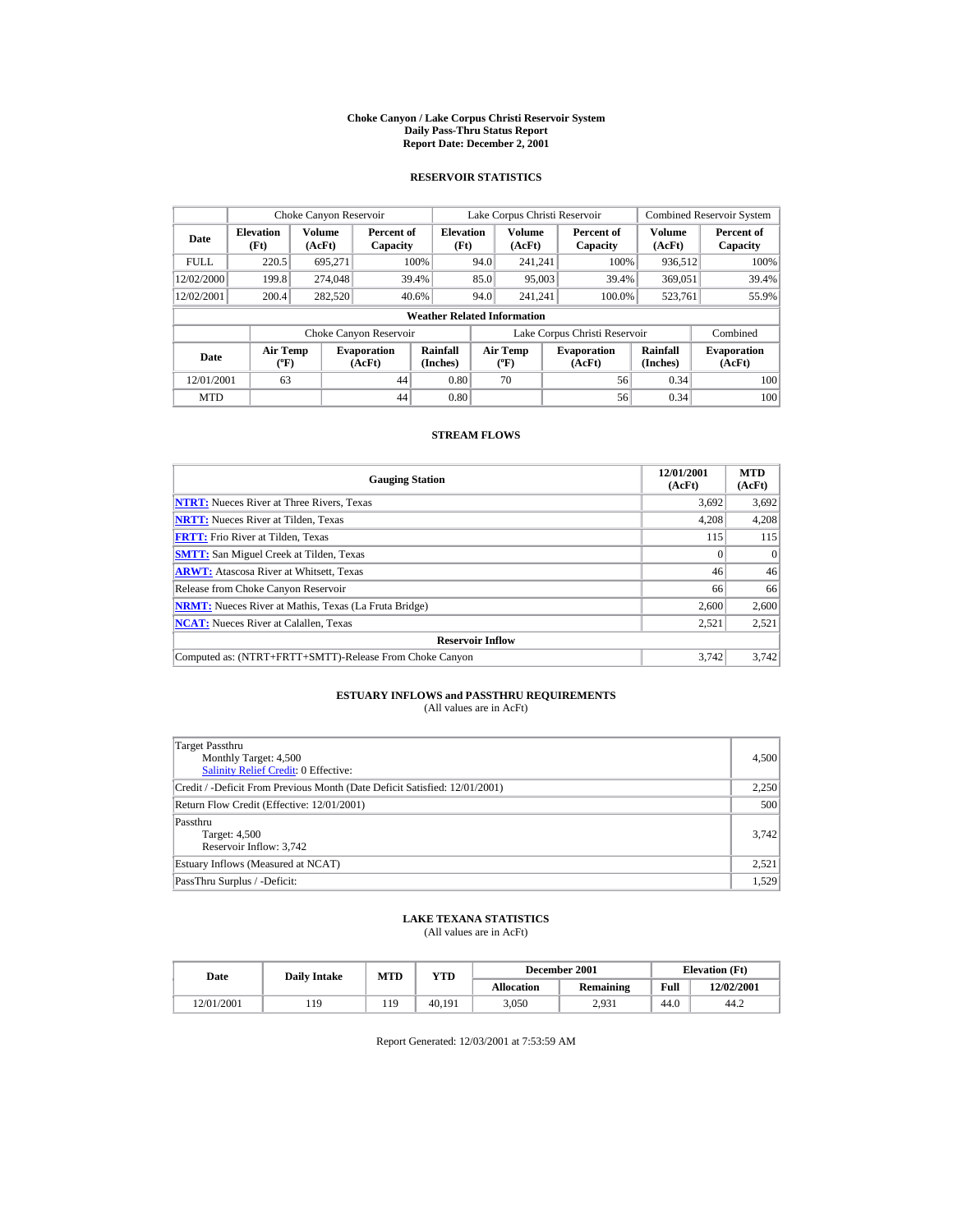#### **Choke Canyon / Lake Corpus Christi Reservoir System Daily Pass-Thru Status Report Report Date: December 3, 2001**

## **RESERVOIR STATISTICS**

| Choke Canyon Reservoir |                                             |                         |                              |                          |                                                                                          | Lake Corpus Christi Reservoir |                              |                               |                         | <b>Combined Reservoir System</b> |  |  |  |
|------------------------|---------------------------------------------|-------------------------|------------------------------|--------------------------|------------------------------------------------------------------------------------------|-------------------------------|------------------------------|-------------------------------|-------------------------|----------------------------------|--|--|--|
| Date                   | <b>Elevation</b><br>(Ft)                    | <b>Volume</b><br>(AcFt) | Percent of<br>Capacity       | <b>Elevation</b><br>(Ft) |                                                                                          | <b>Volume</b><br>(AcFt)       |                              | Percent of<br>Capacity        | <b>Volume</b><br>(AcFt) | Percent of<br>Capacity           |  |  |  |
| <b>FULL</b>            | 220.5                                       | 695,271                 |                              | 100%                     | 94.0                                                                                     | 241.241                       |                              | 100%                          | 936.512                 | 100%                             |  |  |  |
| 12/03/2000             | 199.8                                       | 273,898                 |                              | 39.4%                    | 85.1                                                                                     | 95,507                        |                              | 39.6%                         | 369,405                 | 39.4%                            |  |  |  |
| 12/03/2001             | 200.6                                       | 286,662                 |                              | 41.2%                    | 94.0                                                                                     | 241.241                       |                              | 100.0%                        | 527,903                 | 56.4%                            |  |  |  |
|                        | <b>Weather Related Information</b>          |                         |                              |                          |                                                                                          |                               |                              |                               |                         |                                  |  |  |  |
|                        |                                             |                         | Choke Canyon Reservoir       |                          |                                                                                          |                               |                              | Lake Corpus Christi Reservoir |                         | Combined                         |  |  |  |
| Date                   | <b>Air Temp</b><br>$({}^{\circ}\mathrm{F})$ |                         | <b>Evaporation</b><br>(AcFt) | Rainfall<br>(Inches)     | Rainfall<br><b>Air Temp</b><br><b>Evaporation</b><br>(Inches)<br>$(^{\circ}F)$<br>(AcFt) |                               | <b>Evaporation</b><br>(AcFt) |                               |                         |                                  |  |  |  |
| 12/02/2001             | 65                                          |                         | 45                           | 0.89                     |                                                                                          | 67                            |                              | Pan overflow                  | 1.41                    | 44                               |  |  |  |
| <b>MTD</b>             |                                             |                         | 89                           | 1.69                     |                                                                                          |                               |                              | 55                            | 1.75                    | 144                              |  |  |  |

## **STREAM FLOWS**

| <b>Gauging Station</b>                                       | 12/02/2001<br>(AcFt) | <b>MTD</b><br>(AcFt) |
|--------------------------------------------------------------|----------------------|----------------------|
| <b>NTRT:</b> Nueces River at Three Rivers, Texas             | 4,327                | 8,019                |
| <b>NRTT:</b> Nueces River at Tilden, Texas                   | 4.546                | 8,754                |
| <b>FRTT:</b> Frio River at Tilden, Texas                     | 794                  | 909                  |
| <b>SMTT:</b> San Miguel Creek at Tilden, Texas               | 157                  | 157                  |
| <b>ARWT:</b> Atascosa River at Whitsett, Texas               | 647                  | 693                  |
| Release from Choke Canyon Reservoir                          | 66                   | 131                  |
| <b>NRMT:</b> Nueces River at Mathis, Texas (La Fruta Bridge) | 5.340                | 7.940                |
| <b>NCAT:</b> Nueces River at Calallen, Texas                 | 2,581                | 5,101                |
| <b>Reservoir Inflow</b>                                      |                      |                      |
| Computed as: (NTRT+FRTT+SMTT)-Release From Choke Canyon      | 5.213                | 8.954                |

# **ESTUARY INFLOWS and PASSTHRU REQUIREMENTS**<br>(All values are in AcFt)

| Target Passthru<br>Monthly Target: 4,500<br><b>Salinity Relief Credit: 0 Effective:</b> | 4,500 |
|-----------------------------------------------------------------------------------------|-------|
| Credit / -Deficit From Previous Month (Date Deficit Satisfied: 12/01/2001)              | 2,250 |
| Return Flow Credit (Effective: 12/01/2001)                                              | 500   |
| Passthru<br>Target: 4,500<br>Reservoir Inflow: 8,954                                    | 4,500 |
| Estuary Inflows (Measured at NCAT)                                                      | 5,101 |
| PassThru Surplus / -Deficit:                                                            | 3,351 |

## **LAKE TEXANA STATISTICS**

(All values are in AcFt)

| Date       | <b>Daily Intake</b> | <b>MTD</b> | $_{\rm VTD}$ |                   | December 2001 | <b>Elevation</b> (Ft) |            |
|------------|---------------------|------------|--------------|-------------------|---------------|-----------------------|------------|
|            |                     |            |              | <b>Allocation</b> | Remaining     | Full                  | 12/03/2001 |
| 12/02/2001 | 19                  | 238        | 40.310       | 3.050             | 2.812         | 44.0                  | 44.2       |

Report Generated: 12/03/2001 at 9:23:00 AM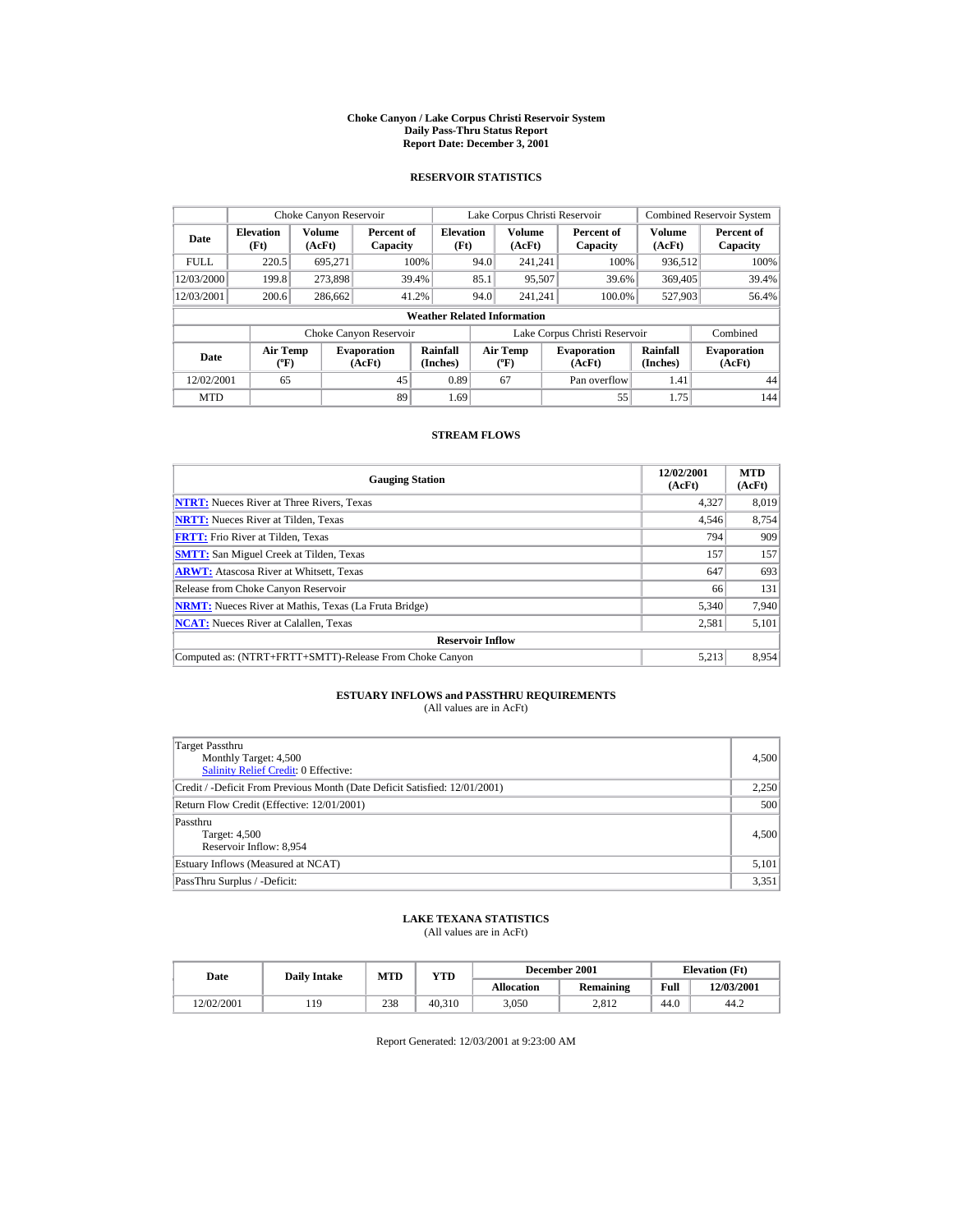#### **Choke Canyon / Lake Corpus Christi Reservoir System Daily Pass-Thru Status Report Report Date: December 4, 2001**

## **RESERVOIR STATISTICS**

|             | Choke Canyon Reservoir           |                         |                              |                                    | Lake Corpus Christi Reservoir |                                          |  |                               |                      | <b>Combined Reservoir System</b> |  |
|-------------|----------------------------------|-------------------------|------------------------------|------------------------------------|-------------------------------|------------------------------------------|--|-------------------------------|----------------------|----------------------------------|--|
| Date        | <b>Elevation</b><br>(Ft)         | <b>Volume</b><br>(AcFt) | Percent of<br>Capacity       | <b>Elevation</b><br>(Ft)           |                               | <b>Volume</b><br>(AcFt)                  |  | Percent of<br>Capacity        | Volume<br>(AcFt)     | Percent of<br>Capacity           |  |
| <b>FULL</b> | 220.5                            | 695.271                 |                              | 100%                               | 94.0                          | 241.241                                  |  | 100%                          | 936.512              | 100%                             |  |
| 12/04/2000  | 199.8                            | 274,048                 |                              | 39.4%                              | 85.1                          | 95,759                                   |  | 39.7%                         | 369,807              | 39.5%                            |  |
| 12/04/2001  | 200.7                            | 287,432                 |                              | 41.3%                              | 94.0                          | 241.241                                  |  | 100.0%                        | 528,673              | 56.5%                            |  |
|             |                                  |                         |                              | <b>Weather Related Information</b> |                               |                                          |  |                               |                      |                                  |  |
|             |                                  |                         | Choke Canyon Reservoir       |                                    |                               |                                          |  | Lake Corpus Christi Reservoir |                      | Combined                         |  |
| Date        | <b>Air Temp</b><br>$(^{\circ}F)$ |                         | <b>Evaporation</b><br>(AcFt) | Rainfall<br>(Inches)               |                               | <b>Air Temp</b><br>$({}^{\circ}{\rm F})$ |  | <b>Evaporation</b><br>(AcFt)  | Rainfall<br>(Inches) | <b>Evaporation</b><br>(AcFt)     |  |
| 12/03/2001  | 72                               |                         | 18                           | 0.08                               |                               | 74                                       |  | 22                            | 0.02                 | 40                               |  |
| <b>MTD</b>  |                                  |                         | 107                          | 1.77                               |                               |                                          |  | 77                            | 1.77                 | 184                              |  |

## **STREAM FLOWS**

| <b>Gauging Station</b>                                       | 12/03/2001<br>(AcFt) | <b>MTD</b><br>(AcFt) |
|--------------------------------------------------------------|----------------------|----------------------|
| <b>NTRT:</b> Nueces River at Three Rivers, Texas             | 6.670                | 14,689               |
| <b>NRTT:</b> Nueces River at Tilden, Texas                   | 4.208                | 12,962               |
| <b>FRTT:</b> Frio River at Tilden, Texas                     | 246                  | 1,155                |
| <b>SMTT:</b> San Miguel Creek at Tilden, Texas               | 6                    | 163                  |
| <b>ARWT:</b> Atascosa River at Whitsett, Texas               | 3,414                | 4,107                |
| Release from Choke Canyon Reservoir                          | 66                   | 197                  |
| <b>NRMT:</b> Nueces River at Mathis, Texas (La Fruta Bridge) | 9.409                | 17.349               |
| <b>NCAT:</b> Nueces River at Calallen, Texas                 | 3.176                | 8,277                |
| <b>Reservoir Inflow</b>                                      |                      |                      |
| Computed as: (NTRT+FRTT+SMTT)-Release From Choke Canyon      | 6.856                | 15,811               |

# **ESTUARY INFLOWS and PASSTHRU REQUIREMENTS**<br>(All values are in AcFt)

| Target Passthru<br>Monthly Target: 4,500<br><b>Salinity Relief Credit: 0 Effective:</b> | 4,500 |
|-----------------------------------------------------------------------------------------|-------|
| Credit / -Deficit From Previous Month (Date Deficit Satisfied: 12/01/2001)              | 2,250 |
| Return Flow Credit (Effective: 12/01/2001)                                              | 500   |
| Passthru<br>Target: 4,500<br>Reservoir Inflow: 15,811                                   | 4,500 |
| Estuary Inflows (Measured at NCAT)                                                      | 8,277 |
| PassThru Surplus / -Deficit:                                                            | 6,527 |

## **LAKE TEXANA STATISTICS**

(All values are in AcFt)

| Date       | <b>Daily Intake</b> | <b>MTD</b> | VTD    |                   | December 2001 |      | <b>Elevation</b> (Ft) |
|------------|---------------------|------------|--------|-------------------|---------------|------|-----------------------|
|            |                     |            |        | <b>Allocation</b> | Remaining     | Full | 12/04/2001            |
| 12/03/2001 | 19                  | 357<br>JJ. | 40.429 | 3.050             | 2.693         | 44.0 | 44.3                  |

Report Generated: 12/04/2001 at 8:29:34 AM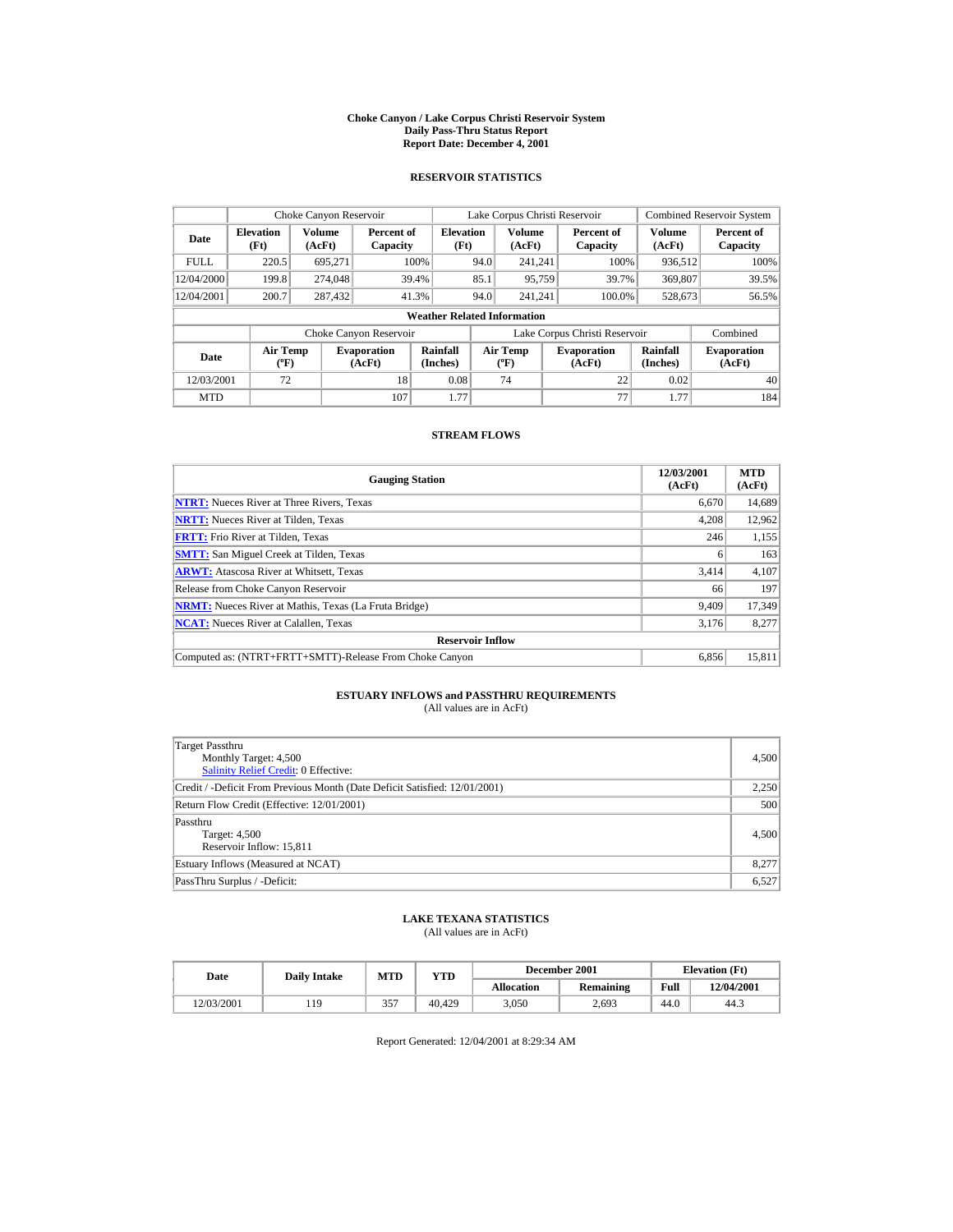#### **Choke Canyon / Lake Corpus Christi Reservoir System Daily Pass-Thru Status Report Report Date: December 5, 2001**

## **RESERVOIR STATISTICS**

|             | Choke Canyon Reservoir           |                  |                              |                                    | Lake Corpus Christi Reservoir             |                         |  |                               |                      | <b>Combined Reservoir System</b> |
|-------------|----------------------------------|------------------|------------------------------|------------------------------------|-------------------------------------------|-------------------------|--|-------------------------------|----------------------|----------------------------------|
| Date        | <b>Elevation</b><br>(Ft)         | Volume<br>(AcFt) | Percent of<br>Capacity       | <b>Elevation</b><br>(Ft)           |                                           | <b>Volume</b><br>(AcFt) |  | Percent of<br>Capacity        | Volume<br>(AcFt)     | Percent of<br>Capacity           |
| <b>FULL</b> | 220.5                            | 695.271          |                              | 100%                               | 94.0                                      | 241.241                 |  | 100%                          | 936.512              | 100%                             |
| 12/05/2000  | 199.8                            | 273,748          |                              | 39.4%                              | 85.1                                      | 96,392                  |  | 40.0%                         | 370.140              | 39.5%                            |
| 12/05/2001  | 200.7                            | 287,741          |                              | 41.4%                              | 94.0                                      | 241.241                 |  | 100.0%                        | 528,982              | 56.5%                            |
|             |                                  |                  |                              | <b>Weather Related Information</b> |                                           |                         |  |                               |                      |                                  |
|             |                                  |                  | Choke Canyon Reservoir       |                                    |                                           |                         |  | Lake Corpus Christi Reservoir |                      | Combined                         |
| Date        | <b>Air Temp</b><br>$(^{\circ}F)$ |                  | <b>Evaporation</b><br>(AcFt) | Rainfall<br>(Inches)               | <b>Air Temp</b><br>$({}^{\circ}\text{F})$ |                         |  | <b>Evaporation</b><br>(AcFt)  | Rainfall<br>(Inches) | <b>Evaporation</b><br>(AcFt)     |
| 12/04/2001  | 78                               |                  | 90                           | 0.00                               |                                           | 81                      |  | 146                           | 0.00                 | 236                              |
| <b>MTD</b>  |                                  |                  | 197                          | 1.77                               |                                           |                         |  | 223                           | 1.77                 | 420                              |

## **STREAM FLOWS**

| <b>Gauging Station</b>                                       | 12/04/2001<br>(AcFt) | <b>MTD</b><br>(AcFt) |
|--------------------------------------------------------------|----------------------|----------------------|
| <b>NTRT:</b> Nueces River at Three Rivers, Texas             | 8.099                | 22.788               |
| <b>NRTT:</b> Nueces River at Tilden, Texas                   | 3,633                | 16,595               |
| <b>FRTT:</b> Frio River at Tilden, Texas                     | 93                   | 1,249                |
| <b>SMTT:</b> San Miguel Creek at Tilden, Texas               |                      | 163                  |
| <b>ARWT:</b> Atascosa River at Whitsett, Texas               | 3,255                | 7,362                |
| Release from Choke Canyon Reservoir                          | 66                   | 262                  |
| <b>NRMT:</b> Nueces River at Mathis, Texas (La Fruta Bridge) | 7.880                | 25.229               |
| <b>NCAT:</b> Nueces River at Calallen, Texas                 | 3.811                | 12,089               |
| <b>Reservoir Inflow</b>                                      |                      |                      |
| Computed as: (NTRT+FRTT+SMTT)-Release From Choke Canyon      | 8.127                | 23.937               |

# **ESTUARY INFLOWS and PASSTHRU REQUIREMENTS**<br>(All values are in AcFt)

| Target Passthru<br>Monthly Target: 4,500<br><b>Salinity Relief Credit: 0 Effective:</b> | 4,500  |
|-----------------------------------------------------------------------------------------|--------|
| Credit / -Deficit From Previous Month (Date Deficit Satisfied: 12/01/2001)              | 2,250  |
| Return Flow Credit (Effective: 12/01/2001)                                              | 500    |
| Passthru<br>Target: 4,500<br>Reservoir Inflow: 23,937                                   | 4,500  |
| Estuary Inflows (Measured at NCAT)                                                      | 12,089 |
| PassThru Surplus / -Deficit:                                                            | 10,339 |

## **LAKE TEXANA STATISTICS**

(All values are in AcFt)

| Date       | <b>Daily Intake</b> | <b>MTD</b> | $_{\rm VTD}$ |                   | December 2001 | <b>Elevation</b> (Ft) |            |
|------------|---------------------|------------|--------------|-------------------|---------------|-----------------------|------------|
|            |                     |            |              | <b>Allocation</b> | Remaining     | Full                  | 12/05/2001 |
| 12/04/2001 | 7۵                  | 486        | 40.558       | 3.050             | 2.564         | 44.0                  | 44.1       |

Report Generated: 12/05/2001 at 8:02:53 AM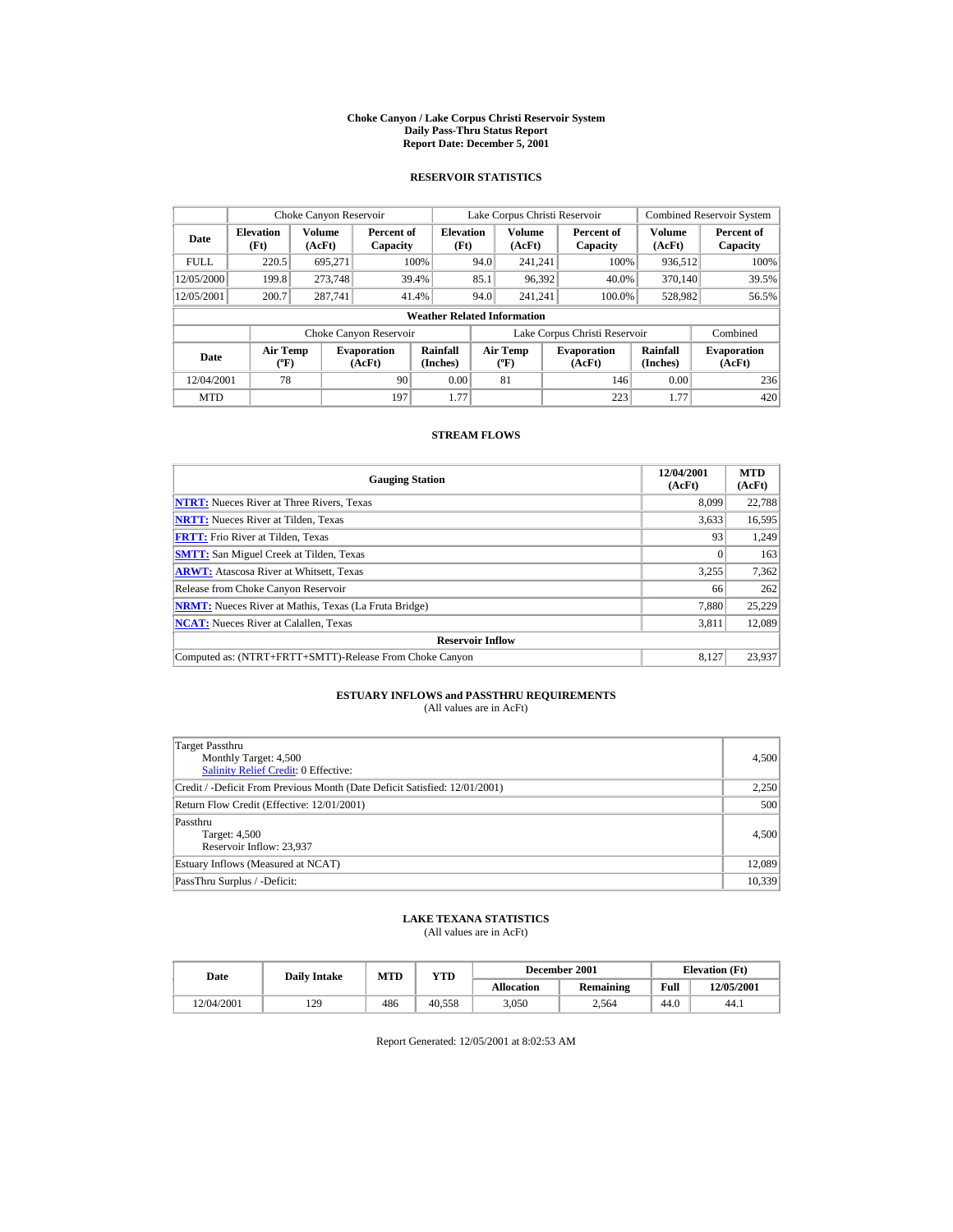#### **Choke Canyon / Lake Corpus Christi Reservoir System Daily Pass-Thru Status Report Report Date: December 6, 2001**

## **RESERVOIR STATISTICS**

|             | Choke Canyon Reservoir             |                  |                              |                          | Lake Corpus Christi Reservoir         |                  |  |                               |                      | <b>Combined Reservoir System</b> |  |  |
|-------------|------------------------------------|------------------|------------------------------|--------------------------|---------------------------------------|------------------|--|-------------------------------|----------------------|----------------------------------|--|--|
| Date        | <b>Elevation</b><br>(Ft)           | Volume<br>(AcFt) | Percent of<br>Capacity       | <b>Elevation</b><br>(Ft) |                                       | Volume<br>(AcFt) |  | Percent of<br>Capacity        | Volume<br>(AcFt)     | Percent of<br>Capacity           |  |  |
| <b>FULL</b> | 220.5                              | 695.271          |                              | 100%                     | 94.0                                  | 241.241          |  | 100%                          | 936,512              | 100%                             |  |  |
| 12/06/2000  | 199.8                              | 274,048          |                              | 39.4%                    | 85.2                                  | 96.647           |  | 40.1%                         | 370,695              | 39.6%                            |  |  |
| 12/06/2001  | 200.7                              | 287,432          |                              | 41.3%                    | 94.0                                  | 241.241          |  | 100.0%                        | 528,673              | 56.5%                            |  |  |
|             | <b>Weather Related Information</b> |                  |                              |                          |                                       |                  |  |                               |                      |                                  |  |  |
|             |                                    |                  | Choke Canyon Reservoir       |                          |                                       |                  |  | Lake Corpus Christi Reservoir |                      | Combined                         |  |  |
| Date        | Air Temp<br>$({}^o\mathrm{F})$     |                  | <b>Evaporation</b><br>(AcFt) | Rainfall<br>(Inches)     | <b>Air Temp</b><br>$({}^o\mathrm{F})$ |                  |  | <b>Evaporation</b><br>(AcFt)  | Rainfall<br>(Inches) | <b>Evaporation</b><br>(AcFt)     |  |  |
| 12/05/2001  | 80                                 |                  | 90                           | 0.00                     |                                       | 82               |  | 112                           | 0.00                 | 202                              |  |  |
| <b>MTD</b>  |                                    |                  | 287                          | 1.77                     |                                       |                  |  | 335                           | 1.77                 | 622                              |  |  |

### **STREAM FLOWS**

| <b>Gauging Station</b>                                       | 12/05/2001<br>(AcFt) | <b>MTD</b><br>(AcFt) |
|--------------------------------------------------------------|----------------------|----------------------|
| <b>NTRT:</b> Nueces River at Three Rivers, Texas             | 7,225                | 30,013               |
| <b>NRTT:</b> Nueces River at Tilden, Texas                   | 2.541                | 19,135               |
| <b>FRTT:</b> Frio River at Tilden, Texas                     | 66                   | 1,314                |
| <b>SMTT:</b> San Miguel Creek at Tilden, Texas               | 0                    | 163                  |
| <b>ARWT:</b> Atascosa River at Whitsett, Texas               | 611                  | 7,974                |
| Release from Choke Canyon Reservoir                          | 66                   | 328                  |
| <b>NRMT:</b> Nueces River at Mathis, Texas (La Fruta Bridge) | 8.099                | 33,328               |
| <b>NCAT:</b> Nueces River at Calallen, Texas                 | 4,010                | 16,098               |
| <b>Reservoir Inflow</b>                                      |                      |                      |
| Computed as: (NTRT+FRTT+SMTT)-Release From Choke Canyon      | 7.225                | 31,163               |

# **ESTUARY INFLOWS and PASSTHRU REQUIREMENTS**<br>(All values are in AcFt)

| Target Passthru<br>Monthly Target: 4,500<br><b>Salinity Relief Credit: 0 Effective:</b> | 4,500  |
|-----------------------------------------------------------------------------------------|--------|
| Credit / -Deficit From Previous Month (Date Deficit Satisfied: 12/01/2001)              | 2,250  |
| Return Flow Credit (Effective: 12/01/2001)                                              | 500    |
| Passthru<br>Target: 4,500<br>Reservoir Inflow: 31,163                                   | 4,500  |
| Estuary Inflows (Measured at NCAT)                                                      | 16,098 |
| PassThru Surplus / -Deficit:                                                            | 14,348 |

# **LAKE TEXANA STATISTICS** (All values are in AcFt)

| Date       | <b>Daily Intake</b> | <b>MTD</b> | VTD    |            | December 2001 | <b>Elevation</b> (Ft) |            |
|------------|---------------------|------------|--------|------------|---------------|-----------------------|------------|
|            |                     |            |        | Allocation | Remaining     | Full                  | 12/06/2001 |
| 12/05/2001 | $\sim$<br>152       | 618        | 40.690 | 3.050      | 2.432         | 44.0                  | 44.2       |

Report Generated: 12/06/2001 at 8:01:13 AM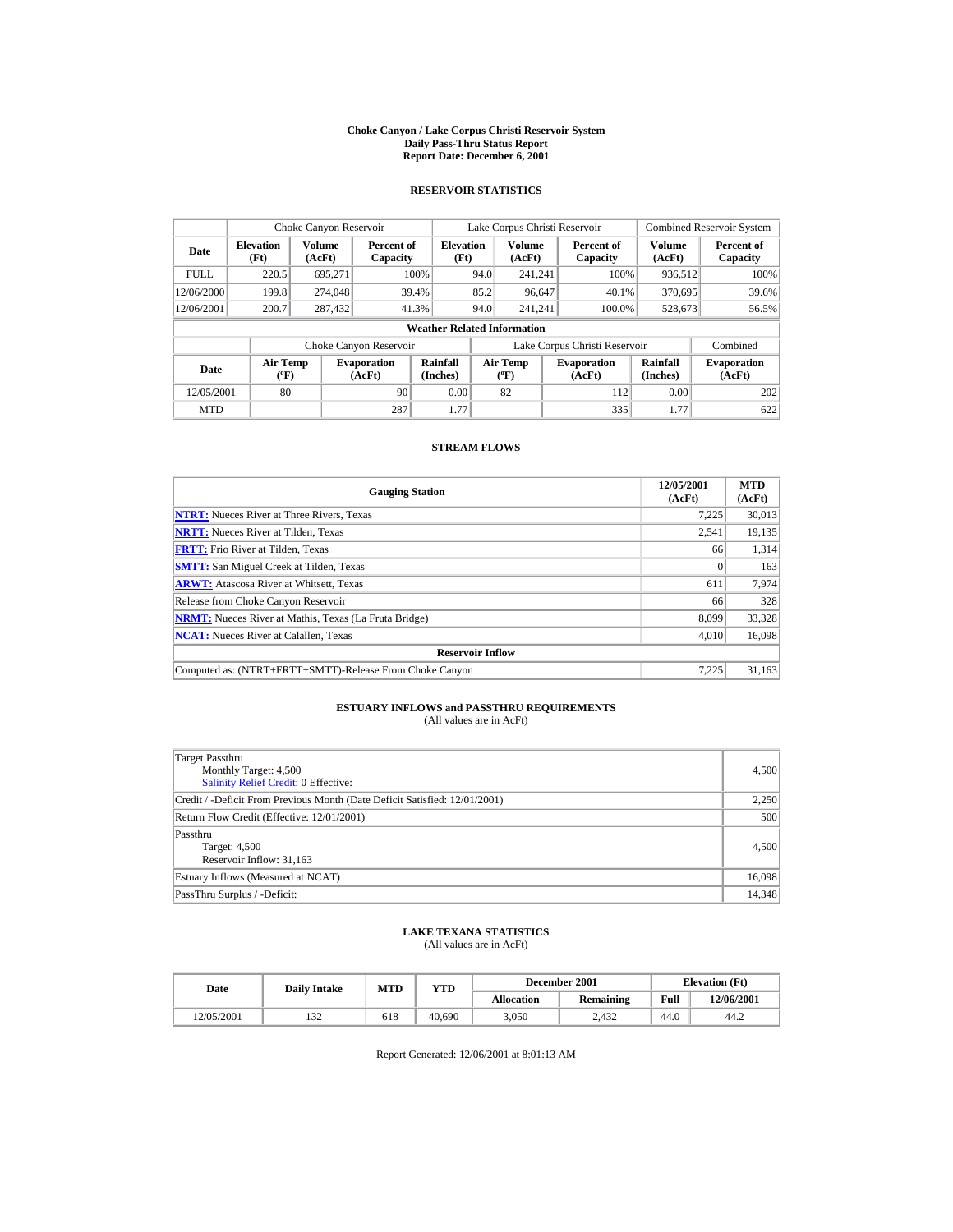#### **Choke Canyon / Lake Corpus Christi Reservoir System Daily Pass-Thru Status Report Report Date: December 7, 2001**

## **RESERVOIR STATISTICS**

|             | Choke Canyon Reservoir             |                  |                              |                          |      | Lake Corpus Christi Reservoir                                         |  |                               |                              | <b>Combined Reservoir System</b> |  |  |  |
|-------------|------------------------------------|------------------|------------------------------|--------------------------|------|-----------------------------------------------------------------------|--|-------------------------------|------------------------------|----------------------------------|--|--|--|
| Date        | <b>Elevation</b><br>(Ft)           | Volume<br>(AcFt) | Percent of<br>Capacity       | <b>Elevation</b><br>(Ft) |      | Volume<br>(AcFt)                                                      |  | Percent of<br>Capacity        | Volume<br>(AcFt)             | Percent of<br>Capacity           |  |  |  |
| <b>FULL</b> | 220.5                              | 695.271          |                              | 100%                     | 94.0 | 241.241                                                               |  | 100%                          | 936,512                      | 100%                             |  |  |  |
| 12/07/2000  | 199.8                              | 273,748          |                              | 39.4%                    | 85.2 | 96.774                                                                |  | 40.1%                         | 370.522                      | 39.6%                            |  |  |  |
| 12/07/2001  | 200.7                              | 287.124          |                              | 41.3%                    | 94.0 | 241.241                                                               |  | 100.0%                        | 528,365                      | 56.4%                            |  |  |  |
|             | <b>Weather Related Information</b> |                  |                              |                          |      |                                                                       |  |                               |                              |                                  |  |  |  |
|             |                                    |                  | Choke Canyon Reservoir       |                          |      |                                                                       |  | Lake Corpus Christi Reservoir |                              | Combined                         |  |  |  |
| Date        | Air Temp<br>$({}^o\mathrm{F})$     |                  | <b>Evaporation</b><br>(AcFt) | Rainfall<br>(Inches)     |      | <b>Air Temp</b><br><b>Evaporation</b><br>$({}^o\mathrm{F})$<br>(AcFt) |  | Rainfall<br>(Inches)          | <b>Evaporation</b><br>(AcFt) |                                  |  |  |  |
| 12/06/2001  | 80                                 |                  | 63                           | 0.00                     |      | 76                                                                    |  | 67                            | 0.03                         | 130                              |  |  |  |
| <b>MTD</b>  |                                    |                  | 350                          | 1.77                     |      |                                                                       |  | 402                           | 1.80                         | 752                              |  |  |  |

### **STREAM FLOWS**

| <b>Gauging Station</b>                                       | 12/06/2001<br>(AcFt) | <b>MTD</b><br>(AcFt) |
|--------------------------------------------------------------|----------------------|----------------------|
| <b>NTRT:</b> Nueces River at Three Rivers, Texas             | 4.109                | 34,122               |
| <b>NRTT:</b> Nueces River at Tilden. Texas                   | 969                  | 20.104               |
| <b>FRTT:</b> Frio River at Tilden, Texas                     | 56                   | 1.370                |
| <b>SMTT:</b> San Miguel Creek at Tilden, Texas               | $\Omega$             | 163                  |
| <b>ARWT:</b> Atascosa River at Whitsett, Texas               | 262                  | 8,236                |
| Release from Choke Canyon Reservoir                          | 66                   | 393                  |
| <b>NRMT:</b> Nueces River at Mathis, Texas (La Fruta Bridge) | 8.019                | 41,348               |
| <b>NCAT:</b> Nueces River at Calallen, Texas                 | 4,010                | 20,108               |
| <b>Reservoir Inflow</b>                                      |                      |                      |
| Computed as: (NTRT+FRTT+SMTT)-Release From Choke Canyon      | 4.099                | 35,262               |

# **ESTUARY INFLOWS and PASSTHRU REQUIREMENTS**<br>(All values are in AcFt)

| Target Passthru<br>Monthly Target: 4,500<br><b>Salinity Relief Credit: 0 Effective:</b> | 4,500  |
|-----------------------------------------------------------------------------------------|--------|
| Credit / -Deficit From Previous Month (Date Deficit Satisfied: 12/01/2001)              | 2,250  |
| Return Flow Credit (Effective: 12/01/2001)                                              | 500    |
| Passthru<br>Target: 4,500<br>Reservoir Inflow: 35,262                                   | 4,500  |
| Estuary Inflows (Measured at NCAT)                                                      | 20,108 |
| PassThru Surplus / -Deficit:                                                            | 18,358 |

# **LAKE TEXANA STATISTICS** (All values are in AcFt)

| Date       | <b>Daily Intake</b> | MTD | YTD    |                   | December 2001    |      | <b>Elevation</b> (Ft) |
|------------|---------------------|-----|--------|-------------------|------------------|------|-----------------------|
|            |                     |     |        | <b>Allocation</b> | <b>Remaining</b> | Full | 12/07/2001            |
| 12/06/2001 | 138                 | 756 | 40.828 | 3.050             | 2.294            | 44.0 | 44.1                  |

Report Generated: 12/07/2001 at 9:06:11 AM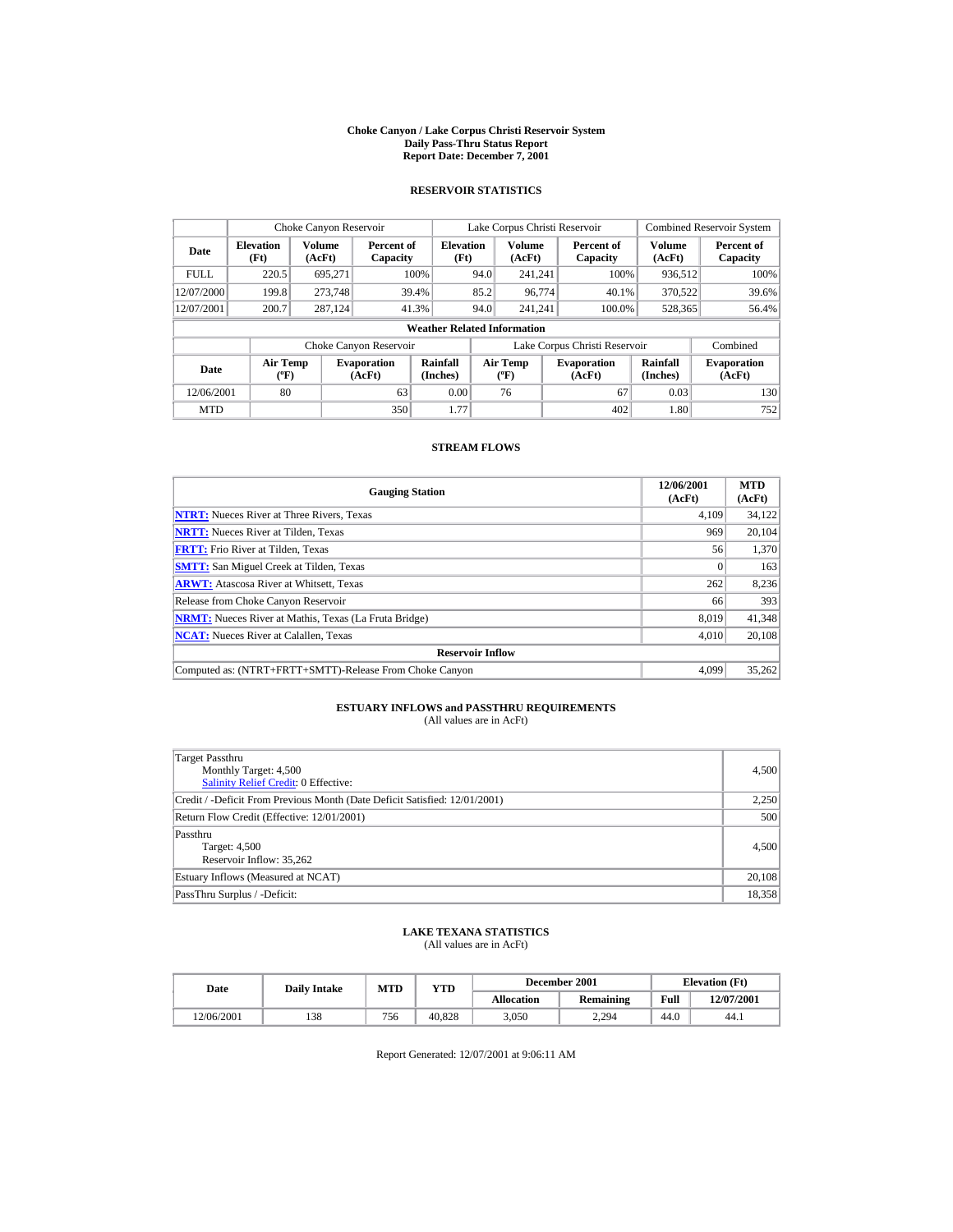#### **Choke Canyon / Lake Corpus Christi Reservoir System Daily Pass-Thru Status Report Report Date: December 8, 2001**

## **RESERVOIR STATISTICS**

|             | Choke Canyon Reservoir                      |                         |                              |                          | Lake Corpus Christi Reservoir |                                          |  |                               |                         | <b>Combined Reservoir System</b> |  |  |  |
|-------------|---------------------------------------------|-------------------------|------------------------------|--------------------------|-------------------------------|------------------------------------------|--|-------------------------------|-------------------------|----------------------------------|--|--|--|
| Date        | <b>Elevation</b><br>(Ft)                    | <b>Volume</b><br>(AcFt) | Percent of<br>Capacity       | <b>Elevation</b><br>(Ft) |                               | <b>Volume</b><br>(AcFt)                  |  | Percent of<br>Capacity        | <b>Volume</b><br>(AcFt) | Percent of<br>Capacity           |  |  |  |
| <b>FULL</b> | 220.5                                       | 695,271                 |                              | 100%                     | 94.0                          | 241.241                                  |  | 100%                          | 936.512                 | 100%                             |  |  |  |
| 12/08/2000  | 199.8                                       | 273,748                 |                              | 39.4%                    | 85.2                          | 97.157                                   |  | 40.3%                         | 370,905                 | 39.6%                            |  |  |  |
| 12/08/2001  | 200.7                                       | 287,278                 |                              | 41.3%                    | 94.0                          | 241.241                                  |  | 100.0%                        | 528,519                 | 56.4%                            |  |  |  |
|             | <b>Weather Related Information</b>          |                         |                              |                          |                               |                                          |  |                               |                         |                                  |  |  |  |
|             |                                             |                         | Choke Canyon Reservoir       |                          |                               |                                          |  | Lake Corpus Christi Reservoir |                         | Combined                         |  |  |  |
| Date        | <b>Air Temp</b><br>$({}^{\circ}\mathrm{F})$ |                         | <b>Evaporation</b><br>(AcFt) | Rainfall<br>(Inches)     |                               | <b>Air Temp</b><br>$({}^{\circ}{\rm F})$ |  | <b>Evaporation</b><br>(AcFt)  | Rainfall<br>(Inches)    | <b>Evaporation</b><br>(AcFt)     |  |  |  |
| 12/07/2001  | 78                                          |                         | 81                           | 0.03                     |                               | 81                                       |  | 79                            | 0.00                    | 160                              |  |  |  |
| <b>MTD</b>  |                                             |                         | 431                          | 1.80                     |                               |                                          |  | 481                           | 1.80                    | 912                              |  |  |  |

## **STREAM FLOWS**

| <b>Gauging Station</b>                                       | 12/07/2001<br>(AcFt) | <b>MTD</b><br>(AcFt) |
|--------------------------------------------------------------|----------------------|----------------------|
| <b>NTRT:</b> Nueces River at Three Rivers, Texas             | 1.929                | 36,052               |
| <b>NRTT:</b> Nueces River at Tilden, Texas                   | 695                  | 20.799               |
| <b>FRTT:</b> Frio River at Tilden, Texas                     | 50                   | 1,419                |
| <b>SMTT:</b> San Miguel Creek at Tilden, Texas               |                      | 163                  |
| <b>ARWT:</b> Atascosa River at Whitsett, Texas               | 167                  | 8,403                |
| Release from Choke Canyon Reservoir                          | 66                   | 459                  |
| <b>NRMT:</b> Nueces River at Mathis, Texas (La Fruta Bridge) | 3.791                | 45.139               |
| <b>NCAT:</b> Nueces River at Calallen, Texas                 | 4,010                | 24,118               |
| <b>Reservoir Inflow</b>                                      |                      |                      |
| Computed as: (NTRT+FRTT+SMTT)-Release From Choke Canyon      | 1.914                | 37.175               |

# **ESTUARY INFLOWS and PASSTHRU REQUIREMENTS**<br>(All values are in AcFt)

| Target Passthru<br>Monthly Target: 4,500<br><b>Salinity Relief Credit: 0 Effective:</b> | 4,500  |
|-----------------------------------------------------------------------------------------|--------|
| Credit / -Deficit From Previous Month (Date Deficit Satisfied: 12/01/2001)              | 2,250  |
| Return Flow Credit (Effective: 12/01/2001)                                              | 500    |
| Passthru<br>Target: 4,500<br>Reservoir Inflow: 37,175                                   | 4,500  |
| Estuary Inflows (Measured at NCAT)                                                      | 24,118 |
| PassThru Surplus / -Deficit:                                                            | 22,368 |

## **LAKE TEXANA STATISTICS**

(All values are in AcFt)

| Date       | <b>Daily Intake</b> | <b>MTD</b> | $_{\rm VTD}$ |                   | December 2001 | <b>Elevation</b> (Ft) |            |
|------------|---------------------|------------|--------------|-------------------|---------------|-----------------------|------------|
|            |                     |            |              | <b>Allocation</b> | Remaining     | Full                  | 12/08/2001 |
| 12/07/2001 | 138                 | 894        | 40.966       | 3.050             | 2.156         | 44.0                  | 44.1       |

Report Generated: 12/08/2001 at 9:00:53 AM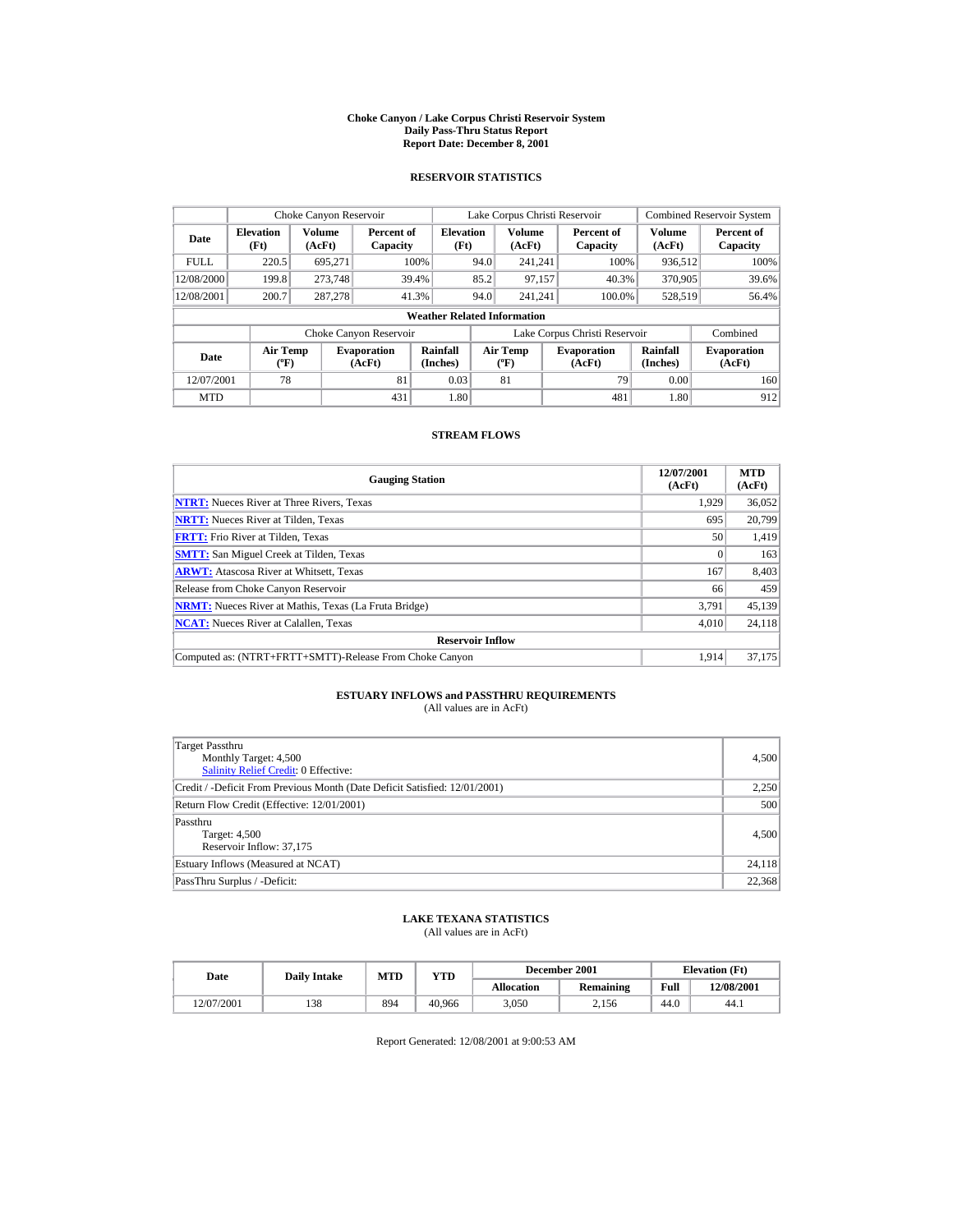#### **Choke Canyon / Lake Corpus Christi Reservoir System Daily Pass-Thru Status Report Report Date: December 9, 2001**

## **RESERVOIR STATISTICS**

|             | Choke Canyon Reservoir             |                  |                              |                          | Lake Corpus Christi Reservoir |                                  |  |                               |                             | <b>Combined Reservoir System</b> |  |  |  |
|-------------|------------------------------------|------------------|------------------------------|--------------------------|-------------------------------|----------------------------------|--|-------------------------------|-----------------------------|----------------------------------|--|--|--|
| Date        | <b>Elevation</b><br>(Ft)           | Volume<br>(AcFt) | Percent of<br>Capacity       | <b>Elevation</b><br>(Ft) |                               | Volume<br>(AcFt)                 |  | Percent of<br>Capacity        | Volume<br>(AcFt)            | Percent of<br>Capacity           |  |  |  |
| <b>FULL</b> | 220.5                              | 695.271          |                              | 100%                     | 94.0                          | 241.241                          |  | 100%                          | 936.512                     | 100%                             |  |  |  |
| 12/09/2000  | 199.8                              | 273,898          |                              | 39.4%                    | 85.2                          | 97,541                           |  | 40.4%                         | 371.439                     | 39.7%                            |  |  |  |
| 12/09/2001  | 200.7                              | 287,741          | 41.4%                        |                          | 94.0                          | 241.241                          |  | 100.0%                        | 528,982                     | 56.5%                            |  |  |  |
|             | <b>Weather Related Information</b> |                  |                              |                          |                               |                                  |  |                               |                             |                                  |  |  |  |
|             |                                    |                  | Choke Canyon Reservoir       |                          |                               |                                  |  | Lake Corpus Christi Reservoir |                             | Combined                         |  |  |  |
| Date        | <b>Air Temp</b><br>$(^{\circ}F)$   |                  | <b>Evaporation</b><br>(AcFt) | Rainfall<br>(Inches)     |                               | <b>Air Temp</b><br>$(^{\circ}F)$ |  | <b>Evaporation</b><br>(AcFt)  | <b>Rainfall</b><br>(Inches) | <b>Evaporation</b><br>(AcFt)     |  |  |  |
| 12/08/2001  | 54                                 |                  | 27                           | 0.42                     |                               | 68                               |  | 314                           | 0.46                        | 341                              |  |  |  |
| <b>MTD</b>  |                                    |                  | 458                          | 2.22                     |                               |                                  |  | 795                           | 2.26                        | 1.253                            |  |  |  |

## **STREAM FLOWS**

| <b>Gauging Station</b>                                       | 12/08/2001<br>(AcFt) | <b>MTD</b><br>(AcFt) |
|--------------------------------------------------------------|----------------------|----------------------|
| <b>NTRT:</b> Nueces River at Three Rivers, Texas             | 1.310                | 37,362               |
| <b>NRTT:</b> Nueces River at Tilden, Texas                   | 633                  | 21,432               |
| <b>FRTT:</b> Frio River at Tilden, Texas                     | 13                   | 1,432                |
| <b>SMTT:</b> San Miguel Creek at Tilden, Texas               |                      | 165                  |
| <b>ARWT:</b> Atascosa River at Whitsett, Texas               | 137                  | 8,539                |
| Release from Choke Canyon Reservoir                          | 66                   | 524                  |
| <b>NRMT:</b> Nueces River at Mathis, Texas (La Fruta Bridge) | 1.882                | 47.021               |
| <b>NCAT:</b> Nueces River at Calallen, Texas                 | 3,573                | 27,691               |
| <b>Reservoir Inflow</b>                                      |                      |                      |
| Computed as: (NTRT+FRTT+SMTT)-Release From Choke Canyon      | 1.259                | 38,435               |

# **ESTUARY INFLOWS and PASSTHRU REQUIREMENTS**<br>(All values are in AcFt)

| Target Passthru<br>Monthly Target: 4,500<br><b>Salinity Relief Credit: 0 Effective:</b> | 4,500  |
|-----------------------------------------------------------------------------------------|--------|
| Credit / -Deficit From Previous Month (Date Deficit Satisfied: 12/01/2001)              | 2,250  |
| Return Flow Credit (Effective: 12/01/2001)                                              | 500    |
| Passthru<br>Target: 4,500<br>Reservoir Inflow: 38,435                                   | 4,500  |
| Estuary Inflows (Measured at NCAT)                                                      | 27,691 |
| PassThru Surplus / -Deficit:                                                            | 25,941 |

## **LAKE TEXANA STATISTICS**

(All values are in AcFt)

| Date       | <b>Daily Intake</b> | <b>MTD</b> | $_{\rm VTD}$ |                   | December 2001 | <b>Elevation</b> (Ft) |            |
|------------|---------------------|------------|--------------|-------------------|---------------|-----------------------|------------|
|            |                     |            |              | <b>Allocation</b> | Remaining     | Full                  | 12/09/2001 |
| 12/08/2001 | 138                 | .032       | 41.104       | 3.050             | 2.018         | 44.0                  | 44.1       |

Report Generated: 12/09/2001 at 8:28:17 AM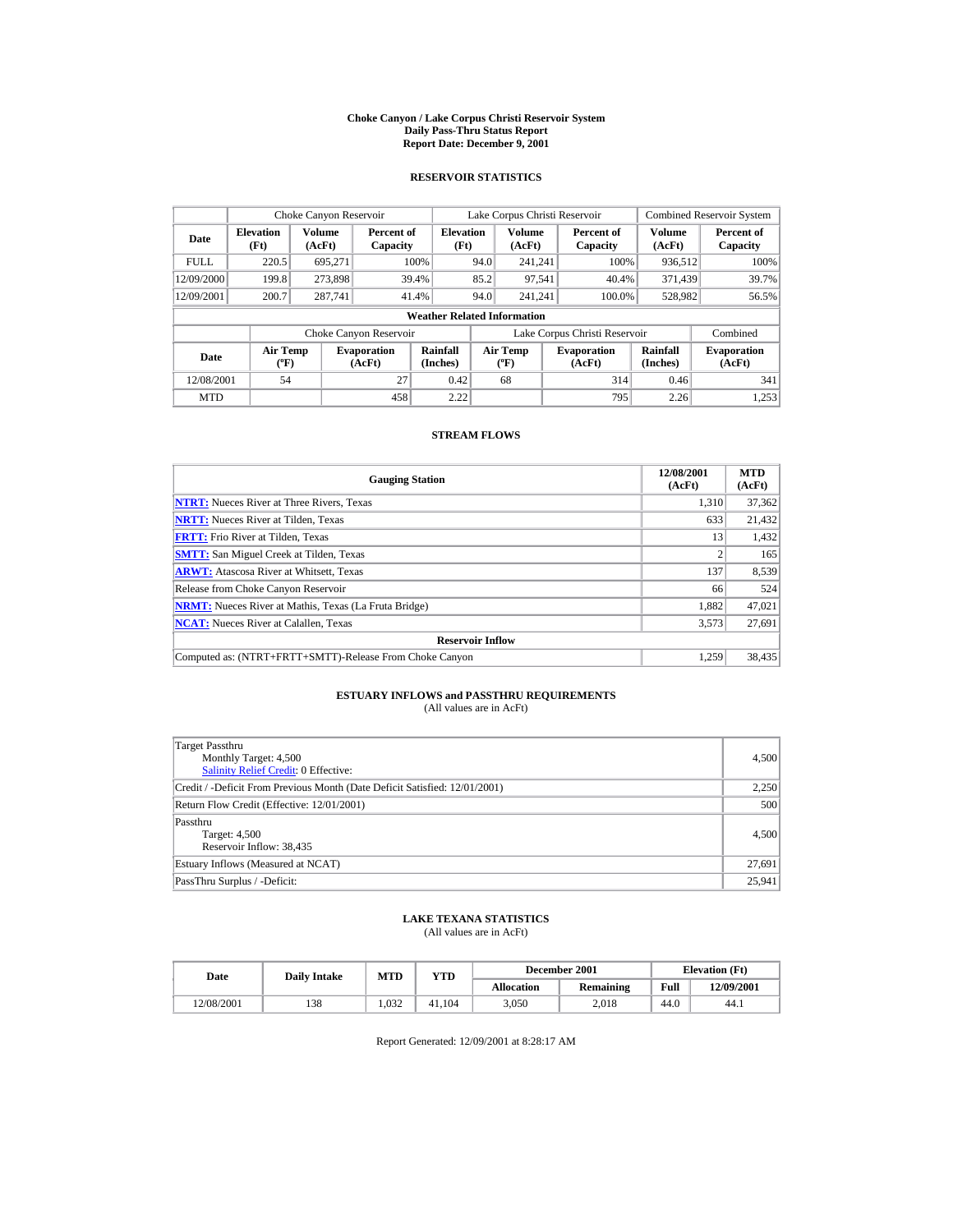#### **Choke Canyon / Lake Corpus Christi Reservoir System Daily Pass-Thru Status Report Report Date: December 10, 2001**

## **RESERVOIR STATISTICS**

|                                                          | Choke Canyon Reservoir   |                  |                              |                                    |                               | Lake Corpus Christi Reservoir             |  |                              |                         | <b>Combined Reservoir System</b> |
|----------------------------------------------------------|--------------------------|------------------|------------------------------|------------------------------------|-------------------------------|-------------------------------------------|--|------------------------------|-------------------------|----------------------------------|
| Date                                                     | <b>Elevation</b><br>(Ft) | Volume<br>(AcFt) | Percent of<br>Capacity       | <b>Elevation</b><br>(Ft)           |                               | <b>Volume</b><br>(AcFt)                   |  | Percent of<br>Capacity       | <b>Volume</b><br>(AcFt) | Percent of<br>Capacity           |
| <b>FULL</b>                                              | 220.5                    | 695.271          |                              | 100%                               | 94.0                          | 241.241                                   |  | 100%                         | 936.512                 | 100%                             |
| 12/10/2000                                               | 199.8                    | 273,748          |                              | 39.4%                              | 85.2                          | 97.797                                    |  | 371,545<br>40.5%             |                         | 39.7%                            |
| 12/10/2001                                               | 200.7                    | 287,124          |                              | 41.3%                              | 94.0                          | 241.241                                   |  | 100.0%                       | 528,365                 | 56.4%                            |
|                                                          |                          |                  |                              | <b>Weather Related Information</b> |                               |                                           |  |                              |                         |                                  |
|                                                          |                          |                  | Choke Canyon Reservoir       |                                    | Lake Corpus Christi Reservoir |                                           |  |                              |                         | Combined                         |
| <b>Air Temp</b><br>Date<br>$({}^{\mathrm{o}}\mathbf{F})$ |                          |                  | <b>Evaporation</b><br>(AcFt) | Rainfall<br>(Inches)               |                               | Air Temp<br>$({}^{\mathrm{o}}\mathrm{F})$ |  | <b>Evaporation</b><br>(AcFt) | Rainfall<br>(Inches)    | <b>Evaporation</b><br>(AcFt)     |
| 12/09/2001                                               | 53                       |                  | 45                           | 0.00                               |                               | 56                                        |  | 0                            | 0.01                    | 45                               |
| <b>MTD</b>                                               |                          |                  | 503                          | 2.22                               |                               |                                           |  | 795                          | 2.27                    | 1.298                            |

## **STREAM FLOWS**

| <b>Gauging Station</b>                                       | 12/09/2001<br>(AcFt) | <b>MTD</b><br>(AcFt) |
|--------------------------------------------------------------|----------------------|----------------------|
| <b>NTRT:</b> Nueces River at Three Rivers, Texas             | 1,249                | 38,610               |
| <b>NRTT:</b> Nueces River at Tilden, Texas                   | 637                  | 22,069               |
| <b>FRTT:</b> Frio River at Tilden, Texas                     | 46                   | 1,478                |
| <b>SMTT:</b> San Miguel Creek at Tilden, Texas               |                      | 165                  |
| <b>ARWT:</b> Atascosa River at Whitsett, Texas               | 339                  | 8,879                |
| Release from Choke Canyon Reservoir                          | 66                   | 590                  |
| <b>NRMT:</b> Nueces River at Mathis, Texas (La Fruta Bridge) | 1.098                | 48.118               |
| <b>NCAT:</b> Nueces River at Calallen, Texas                 | 2,700                | 30,390               |
| <b>Reservoir Inflow</b>                                      |                      |                      |
| Computed as: (NTRT+FRTT+SMTT)-Release From Choke Canyon      | 1.229                | 39,664               |

# **ESTUARY INFLOWS and PASSTHRU REQUIREMENTS**<br>(All values are in AcFt)

| Target Passthru<br>Monthly Target: 4,500<br><b>Salinity Relief Credit: 0 Effective:</b> | 4,500  |
|-----------------------------------------------------------------------------------------|--------|
| Credit / -Deficit From Previous Month (Date Deficit Satisfied: 12/01/2001)              | 2,250  |
| Return Flow Credit (Effective: 12/01/2001)                                              | 500    |
| Passthru<br>Target: 4,500<br>Reservoir Inflow: 39,664                                   | 4,500  |
| Estuary Inflows (Measured at NCAT)                                                      | 30,390 |
| PassThru Surplus / -Deficit:                                                            | 28,640 |

## **LAKE TEXANA STATISTICS**

(All values are in AcFt)

| Date       | <b>Daily Intake</b> | <b>MTD</b> | VTD    |                   | December 2001 |      | <b>Elevation</b> (Ft) |
|------------|---------------------|------------|--------|-------------------|---------------|------|-----------------------|
|            |                     |            |        | <b>Allocation</b> | Remaining     | Full | 12/10/2001            |
| 12/09/2001 | 138                 | 1.170      | 41.242 | 3.050             | .880          | 44.0 | 44.1                  |

Report Generated: 12/10/2001 at 8:20:39 AM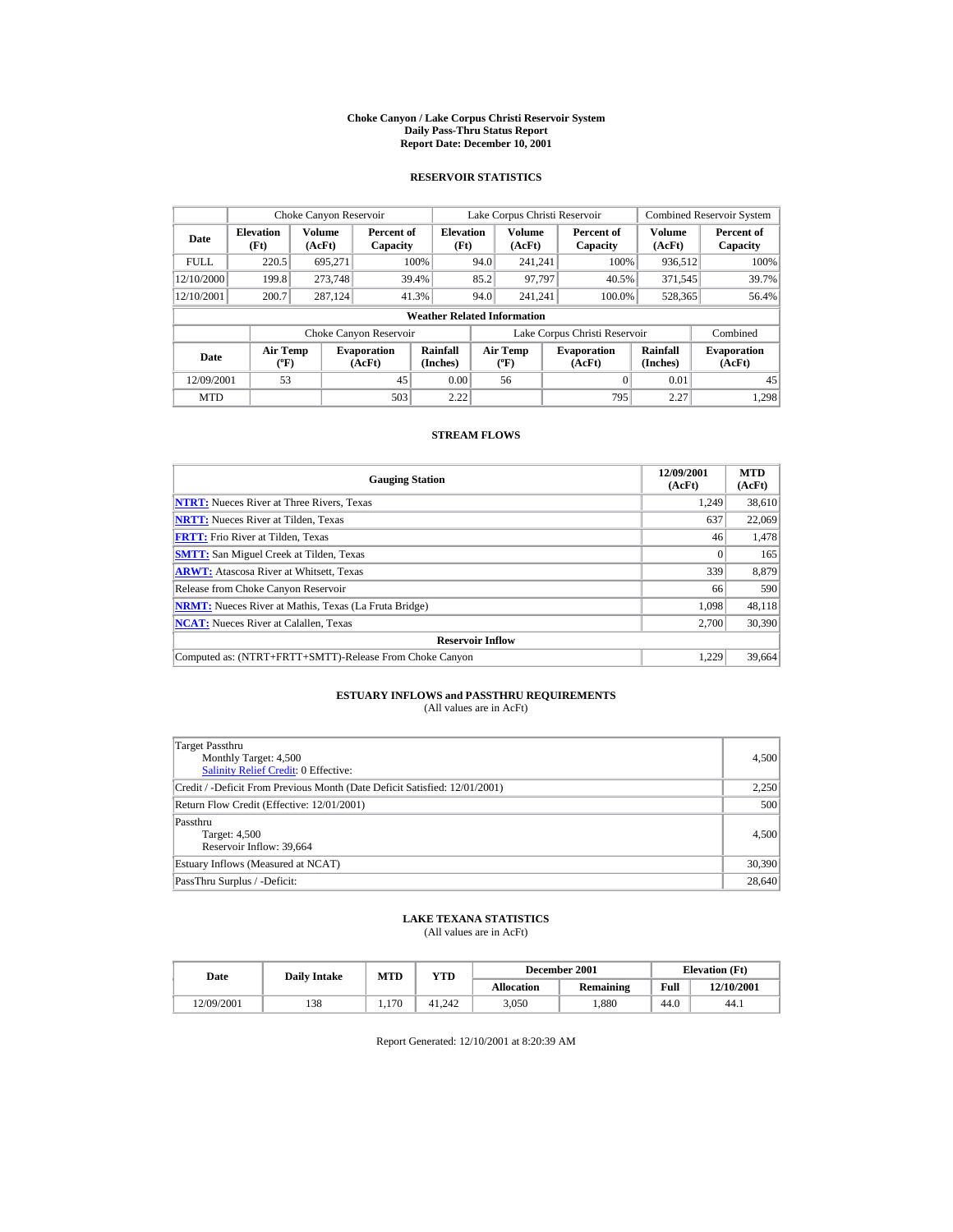#### **Choke Canyon / Lake Corpus Christi Reservoir System Daily Pass-Thru Status Report Report Date: December 11, 2001**

## **RESERVOIR STATISTICS**

|                                                                                     | Choke Canyon Reservoir |                      |                                          |                                    |      | Lake Corpus Christi Reservoir |                      |                               |                         | <b>Combined Reservoir System</b> |
|-------------------------------------------------------------------------------------|------------------------|----------------------|------------------------------------------|------------------------------------|------|-------------------------------|----------------------|-------------------------------|-------------------------|----------------------------------|
| <b>Elevation</b><br>Date<br>(AcFt)<br>(Ft)                                          |                        | Volume               | Percent of<br>Capacity                   | <b>Elevation</b><br>(Ft)           |      | <b>Volume</b><br>(AcFt)       |                      | Percent of<br>Capacity        | <b>Volume</b><br>(AcFt) | Percent of<br>Capacity           |
| <b>FULL</b>                                                                         | 220.5                  | 695,271              |                                          | 100%                               | 94.0 | 241.241                       |                      | 100%                          | 936.512                 | 100%                             |
| 12/11/2000                                                                          | 199.7                  | 273.150              |                                          | 39.3%                              | 85.3 |                               | 98.054<br>40.6%      |                               | 371.204                 | 39.6%                            |
| 12/11/2001                                                                          | 200.7                  | 287,432              |                                          | 41.3%                              | 94.0 | 241.241                       |                      | 100.0%                        | 528,673                 | 56.5%                            |
|                                                                                     |                        |                      |                                          | <b>Weather Related Information</b> |      |                               |                      |                               |                         |                                  |
|                                                                                     |                        |                      | Choke Canyon Reservoir                   |                                    |      |                               |                      | Lake Corpus Christi Reservoir |                         | Combined                         |
| <b>Air Temp</b><br><b>Evaporation</b><br>Date<br>$({}^{\circ}\mathrm{F})$<br>(AcFt) |                        | Rainfall<br>(Inches) | <b>Air Temp</b><br>$({}^{\circ}{\rm F})$ |                                    |      | <b>Evaporation</b><br>(AcFt)  | Rainfall<br>(Inches) | <b>Evaporation</b><br>(AcFt)  |                         |                                  |
| 12/10/2001<br>62<br>63                                                              |                        | 0.00                 |                                          | 62                                 |      | 56                            | 0.00                 | 119                           |                         |                                  |
| <b>MTD</b>                                                                          |                        |                      | 566                                      | 2.22                               |      |                               |                      | 851                           | 2.27                    | 1.417                            |

## **STREAM FLOWS**

| <b>Gauging Station</b>                                       | 12/10/2001<br>(AcFt) | <b>MTD</b><br>(AcFt) |
|--------------------------------------------------------------|----------------------|----------------------|
| <b>NTRT:</b> Nueces River at Three Rivers, Texas             | 1.393                | 40,004               |
| <b>NRTT:</b> Nueces River at Tilden, Texas                   | 609                  | 22,679               |
| <b>FRTT:</b> Frio River at Tilden, Texas                     | 42                   | 1,520                |
| <b>SMTT:</b> San Miguel Creek at Tilden, Texas               | $\Omega$             | 165                  |
| <b>ARWT:</b> Atascosa River at Whitsett, Texas               | 339                  | 9,218                |
| Release from Choke Canyon Reservoir                          | 66                   | 655                  |
| <b>NRMT:</b> Nueces River at Mathis, Texas (La Fruta Bridge) | 228                  | 48.347               |
| <b>NCAT:</b> Nueces River at Calallen, Texas                 | 1,713                | 32,103               |
| <b>Reservoir Inflow</b>                                      |                      |                      |
| Computed as: (NTRT+FRTT+SMTT)-Release From Choke Canyon      | 1.370                | 41,033               |

# **ESTUARY INFLOWS and PASSTHRU REQUIREMENTS**<br>(All values are in AcFt)

| Target Passthru<br>Monthly Target: 4,500<br><b>Salinity Relief Credit: 0 Effective:</b> | 4,500  |
|-----------------------------------------------------------------------------------------|--------|
| Credit / -Deficit From Previous Month (Date Deficit Satisfied: 12/01/2001)              | 2,250  |
| Return Flow Credit (Effective: 12/01/2001)                                              | 500    |
| Passthru<br>Target: 4,500<br>Reservoir Inflow: 41,033                                   | 4,500  |
| Estuary Inflows (Measured at NCAT)                                                      | 32,103 |
| PassThru Surplus / -Deficit:                                                            | 30,353 |

## **LAKE TEXANA STATISTICS**

(All values are in AcFt)

| Date       | <b>Daily Intake</b> | MTD   | VTD    |                   | December 2001 |      | <b>Elevation</b> (Ft) |
|------------|---------------------|-------|--------|-------------------|---------------|------|-----------------------|
|            |                     |       |        | <b>Allocation</b> | Remaining     | Full | 12/11/2001            |
| 12/10/2001 | 130                 | 1.301 | 41.373 | 3.050             | 1.749         | 44.0 | 44.2                  |

Report Generated: 12/11/2001 at 8:07:05 AM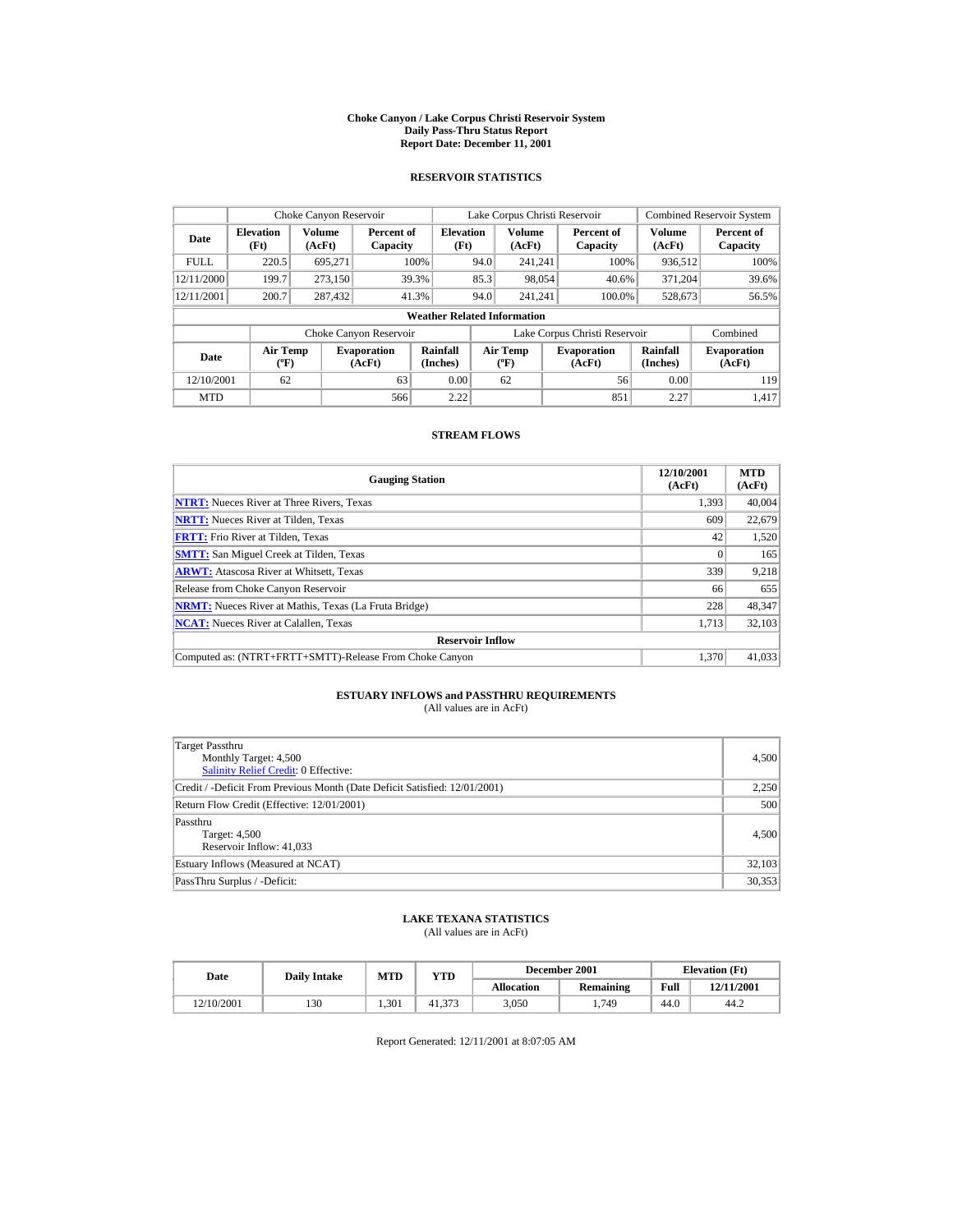#### **Choke Canyon / Lake Corpus Christi Reservoir System Daily Pass-Thru Status Report Report Date: December 12, 2001**

## **RESERVOIR STATISTICS**

|                                                     | Choke Canyon Reservoir |                              |                        |                                        |      |                              | Lake Corpus Christi Reservoir |                               |                              | <b>Combined Reservoir System</b> |  |                  |  |
|-----------------------------------------------------|------------------------|------------------------------|------------------------|----------------------------------------|------|------------------------------|-------------------------------|-------------------------------|------------------------------|----------------------------------|--|------------------|--|
| <b>Elevation</b><br>Date<br>(Ft)<br>(AcFt)          |                        | Volume                       | Capacity               | <b>Elevation</b><br>Percent of<br>(Ft) |      | <b>Volume</b><br>(AcFt)      |                               | Percent of<br>Capacity        | Volume<br>(AcFt)             | Percent of<br>Capacity           |  |                  |  |
| <b>FULL</b>                                         | 220.5                  | 695.271                      |                        | 100%                                   | 94.0 | 241.241                      |                               | 100%                          | 936,512                      | 100%                             |  |                  |  |
| 12/12/2000                                          | 199.7                  | 272.851                      |                        | 85.3<br>98.183<br>40.7%                |      | 39.2%                        |                               |                               |                              |                                  |  | 371,034<br>39.6% |  |
| 12/12/2001                                          | 200.7                  | 287,741                      |                        | 41.4%                                  | 94.0 | 241.241                      |                               | 100.0%                        | 528,982                      | 56.5%                            |  |                  |  |
|                                                     |                        |                              |                        | <b>Weather Related Information</b>     |      |                              |                               |                               |                              |                                  |  |                  |  |
|                                                     |                        |                              | Choke Canyon Reservoir |                                        |      |                              |                               | Lake Corpus Christi Reservoir |                              | Combined                         |  |                  |  |
| <b>Air Temp</b><br>Date<br>$({}^{\circ}\mathrm{F})$ |                        | <b>Evaporation</b><br>(AcFt) | Rainfall<br>(Inches)   | Air Temp<br>$({}^{\circ}{\rm F})$      |      | <b>Evaporation</b><br>(AcFt) |                               | Rainfall<br>(Inches)          | <b>Evaporation</b><br>(AcFt) |                                  |  |                  |  |
| 12/11/2001<br>18<br>66                              |                        | 0.26                         |                        | 70                                     |      | 22                           | 0.26                          | 40                            |                              |                                  |  |                  |  |
| <b>MTD</b>                                          |                        |                              | 584                    | 2.48                                   |      |                              |                               | 873                           | 2.53                         | 1.457                            |  |                  |  |

## **STREAM FLOWS**

| <b>Gauging Station</b>                                       | 12/11/2001<br>(AcFt) | <b>MTD</b><br>(AcFt) |
|--------------------------------------------------------------|----------------------|----------------------|
| <b>NTRT:</b> Nueces River at Three Rivers, Texas             | 1,260                | 41,264               |
| <b>NRTT:</b> Nueces River at Tilden, Texas                   | 570                  | 23.248               |
| <b>FRTT:</b> Frio River at Tilden, Texas                     | 42                   | 1,562                |
| <b>SMTT:</b> San Miguel Creek at Tilden, Texas               |                      | 166                  |
| <b>ARWT:</b> Atascosa River at Whitsett, Texas               | 193                  | 9,411                |
| Release from Choke Canyon Reservoir                          | 66                   | 721                  |
| <b>NRMT:</b> Nueces River at Mathis, Texas (La Fruta Bridge) | 860                  | 49.206               |
| <b>NCAT:</b> Nueces River at Calallen, Texas                 | 889                  | 32,993               |
| <b>Reservoir Inflow</b>                                      |                      |                      |
| Computed as: (NTRT+FRTT+SMTT)-Release From Choke Canyon      | 1.238                | 42,271               |

# **ESTUARY INFLOWS and PASSTHRU REQUIREMENTS**<br>(All values are in AcFt)

| Target Passthru<br>Monthly Target: 4,500<br>Salinity Relief Credit: 0 Effective: | 4,500  |
|----------------------------------------------------------------------------------|--------|
| Credit / -Deficit From Previous Month (Date Deficit Satisfied: 12/01/2001)       | 2,250  |
| Return Flow Credit (Effective: 12/01/2001)                                       | 500    |
| Passthru<br>Target: 4,500<br>Reservoir Inflow: 42.271                            | 4,500  |
| Estuary Inflows (Measured at NCAT)                                               | 32,993 |
| PassThru Surplus / -Deficit:                                                     | 31,243 |

## **LAKE TEXANA STATISTICS**

(All values are in AcFt)

| Date       | <b>Daily Intake</b> | MTD   | VTD    |            | December 2001 |      | <b>Elevation</b> (Ft) |
|------------|---------------------|-------|--------|------------|---------------|------|-----------------------|
|            |                     |       |        | Allocation | Remaining     | Full | 12/12/2001            |
| 12/11/2001 | 138                 | 1.438 | 41.510 | 3.050      | .612          | 44.0 | 44.2                  |

Report Generated: 12/12/2001 at 8:33:24 AM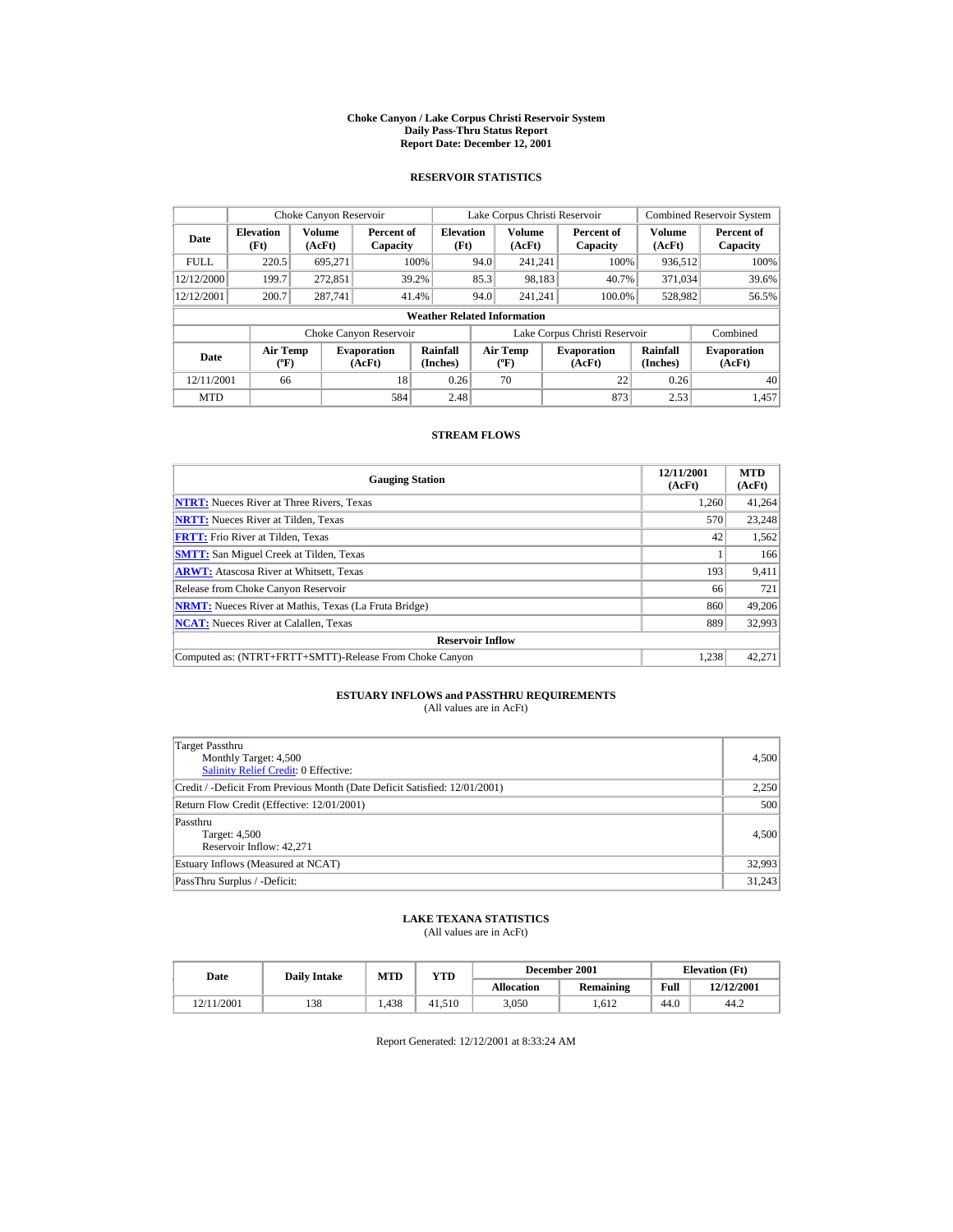#### **Choke Canyon / Lake Corpus Christi Reservoir System Daily Pass-Thru Status Report Report Date: December 13, 2001**

## **RESERVOIR STATISTICS**

|             | Choke Canyon Reservoir                      |                  |                              |                          | Lake Corpus Christi Reservoir |                                   |  |                               |                      | <b>Combined Reservoir System</b> |  |  |  |
|-------------|---------------------------------------------|------------------|------------------------------|--------------------------|-------------------------------|-----------------------------------|--|-------------------------------|----------------------|----------------------------------|--|--|--|
| Date        | <b>Elevation</b><br>(Ft)                    | Volume<br>(AcFt) | Percent of<br>Capacity       | <b>Elevation</b><br>(Ft) |                               | <b>Volume</b><br>(AcFt)           |  | Percent of<br>Capacity        | Volume<br>(AcFt)     | Percent of<br>Capacity           |  |  |  |
| <b>FULL</b> | 220.5                                       | 695.271          |                              | 100%                     | 94.0                          | 241.241                           |  | 100%                          | 936,512              | 100%                             |  |  |  |
| 12/13/2000  | 199.7                                       | 273,000          |                              | 39.3%                    | 85.3                          | 98.312                            |  | 40.8%                         | 371.312              | 39.6%                            |  |  |  |
| 12/13/2001  | 200.7                                       | 287,432          |                              | 41.3%                    | 94.0                          | 241.241                           |  | 100.0%                        | 528,673              | 56.5%                            |  |  |  |
|             | <b>Weather Related Information</b>          |                  |                              |                          |                               |                                   |  |                               |                      |                                  |  |  |  |
|             |                                             |                  | Choke Canyon Reservoir       |                          |                               |                                   |  | Lake Corpus Christi Reservoir |                      | Combined                         |  |  |  |
| Date        | <b>Air Temp</b><br>$({}^{\circ}\mathrm{F})$ |                  | <b>Evaporation</b><br>(AcFt) | Rainfall<br>(Inches)     |                               | Air Temp<br>$({}^{\circ}{\rm F})$ |  | <b>Evaporation</b><br>(AcFt)  | Rainfall<br>(Inches) | <b>Evaporation</b><br>(AcFt)     |  |  |  |
| 12/12/2001  | 72                                          |                  | 36                           | 0.00                     |                               | 75                                |  | 112                           | 0.02                 | 148                              |  |  |  |
| <b>MTD</b>  |                                             |                  | 620                          | 2.48                     |                               |                                   |  | 985                           | 2.55                 | 1.605                            |  |  |  |

## **STREAM FLOWS**

| <b>Gauging Station</b>                                       | 12/12/2001<br>(AcFt) | <b>MTD</b><br>(AcFt) |
|--------------------------------------------------------------|----------------------|----------------------|
| <b>NTRT:</b> Nueces River at Three Rivers, Texas             | 1.118                | 42,382               |
| <b>NRTT:</b> Nueces River at Tilden, Texas                   | 520                  | 23,768               |
| <b>FRTT:</b> Frio River at Tilden, Texas                     | 38                   | 1,599                |
| <b>SMTT:</b> San Miguel Creek at Tilden, Texas               |                      | 171                  |
| <b>ARWT:</b> Atascosa River at Whitsett, Texas               | 197                  | 9,607                |
| Release from Choke Canyon Reservoir                          | 66                   | 786                  |
| <b>NRMT:</b> Nueces River at Mathis, Texas (La Fruta Bridge) | 820                  | 50,026               |
| <b>NCAT:</b> Nueces River at Calallen, Texas                 | 993                  | 33,985               |
| <b>Reservoir Inflow</b>                                      |                      |                      |
| Computed as: (NTRT+FRTT+SMTT)-Release From Choke Canyon      | 1.094                | 43,366               |

# **ESTUARY INFLOWS and PASSTHRU REQUIREMENTS**<br>(All values are in AcFt)

| Target Passthru<br>Monthly Target: 4,500<br><b>Salinity Relief Credit: 0 Effective:</b> | 4,500  |
|-----------------------------------------------------------------------------------------|--------|
| Credit / -Deficit From Previous Month (Date Deficit Satisfied: 12/01/2001)              | 2,250  |
| Return Flow Credit (Effective: 12/01/2001)                                              | 500    |
| Passthru<br>Target: 4,500<br>Reservoir Inflow: 43,366                                   | 4,500  |
| Estuary Inflows (Measured at NCAT)                                                      | 33,985 |
| PassThru Surplus / -Deficit:                                                            | 32,235 |

## **LAKE TEXANA STATISTICS**

(All values are in AcFt)

| Date       | <b>Daily Intake</b> | <b>MTD</b> | $_{\rm VTD}$ |                   | December 2001 |      | <b>Elevation</b> (Ft) |
|------------|---------------------|------------|--------------|-------------------|---------------|------|-----------------------|
|            |                     |            |              | <b>Allocation</b> | Remaining     | Full | 12/13/2001            |
| 12/12/2001 | $\sim$              | 1.575      | 41.647       | 3.050             | .475          | 44.0 | 44.2                  |

Report Generated: 12/13/2001 at 8:07:08 AM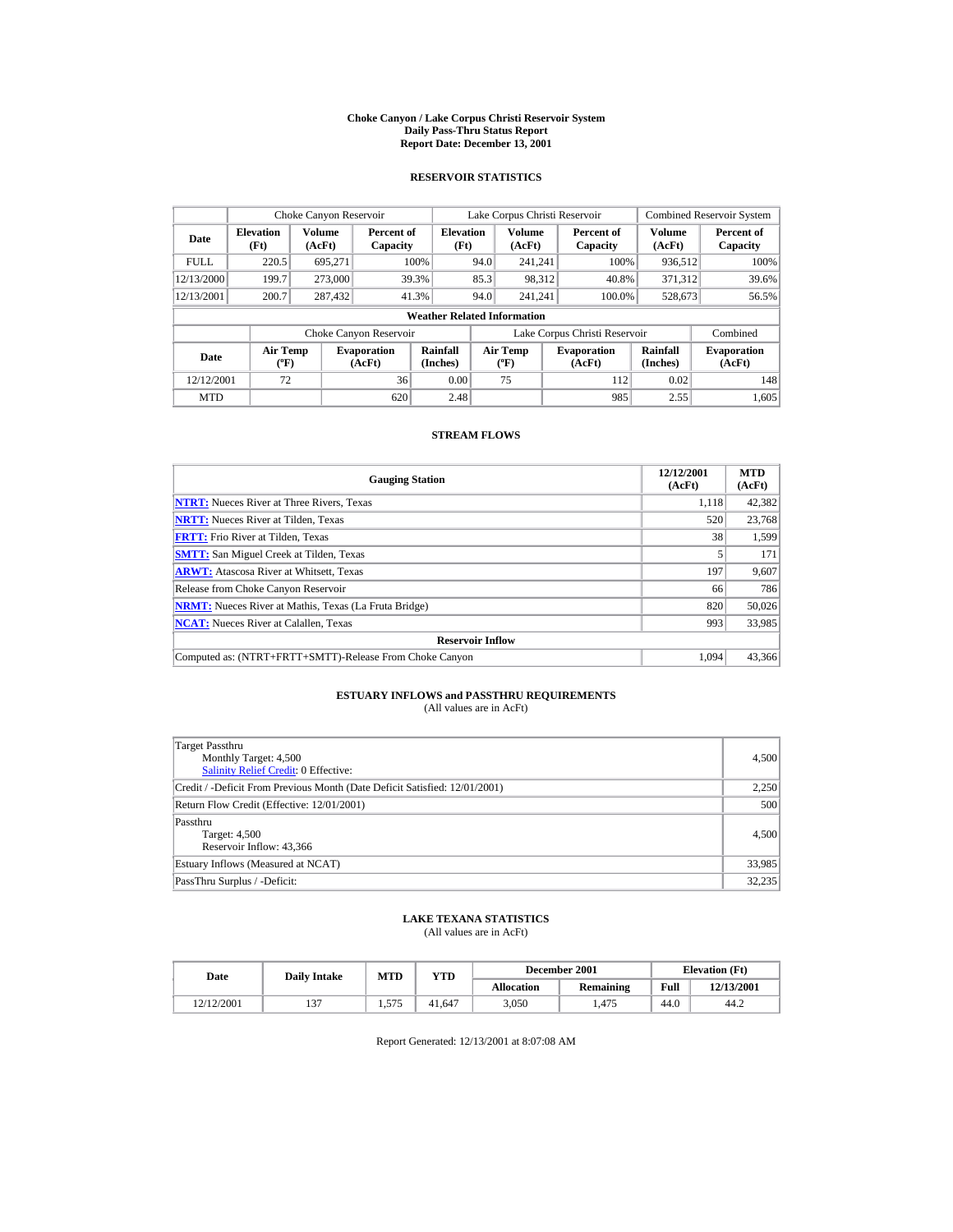#### **Choke Canyon / Lake Corpus Christi Reservoir System Daily Pass-Thru Status Report Report Date: December 14, 2001**

## **RESERVOIR STATISTICS**

|             | Choke Canyon Reservoir                      |                  |                              |                          | Lake Corpus Christi Reservoir |                                          |  |                               |                         | <b>Combined Reservoir System</b> |  |  |  |
|-------------|---------------------------------------------|------------------|------------------------------|--------------------------|-------------------------------|------------------------------------------|--|-------------------------------|-------------------------|----------------------------------|--|--|--|
| Date        | <b>Elevation</b><br>(Ft)                    | Volume<br>(AcFt) | Percent of<br>Capacity       | <b>Elevation</b><br>(Ft) |                               | <b>Volume</b><br>(AcFt)                  |  | Percent of<br>Capacity        | <b>Volume</b><br>(AcFt) | Percent of<br>Capacity           |  |  |  |
| <b>FULL</b> | 220.5                                       | 695.271          |                              | 100%                     | 94.0                          | 241.241                                  |  | 100%                          | 936.512                 | 100%                             |  |  |  |
| 12/14/2000  | 199.7                                       | 272,702          |                              | 39.2%                    | 85.3                          | 98,570                                   |  | 40.9%                         | 371.272                 | 39.6%                            |  |  |  |
| 12/14/2001  | 200.7                                       | 287.124          |                              | 41.3%                    | 94.0                          | 241.241                                  |  | 100.0%                        | 528,365                 | 56.4%                            |  |  |  |
|             | <b>Weather Related Information</b>          |                  |                              |                          |                               |                                          |  |                               |                         |                                  |  |  |  |
|             |                                             |                  | Choke Canyon Reservoir       |                          |                               |                                          |  | Lake Corpus Christi Reservoir |                         | Combined                         |  |  |  |
| Date        | <b>Air Temp</b><br>$({}^{\circ}\mathrm{F})$ |                  | <b>Evaporation</b><br>(AcFt) | Rainfall<br>(Inches)     |                               | <b>Air Temp</b><br>$({}^{\circ}{\rm F})$ |  | <b>Evaporation</b><br>(AcFt)  | Rainfall<br>(Inches)    | <b>Evaporation</b><br>(AcFt)     |  |  |  |
| 12/13/2001  | 64                                          |                  | 126                          | 0.00                     |                               | 68                                       |  | 146                           | 0.01                    | 272                              |  |  |  |
| <b>MTD</b>  |                                             |                  | 746                          | 2.48                     |                               |                                          |  | 1.131                         | 2.56                    | 1.877                            |  |  |  |

## **STREAM FLOWS**

| <b>Gauging Station</b>                                       | 12/13/2001<br>(AcFt) | <b>MTD</b><br>(AcFt) |
|--------------------------------------------------------------|----------------------|----------------------|
| <b>NTRT:</b> Nueces River at Three Rivers, Texas             | 1.137                | 43,519               |
| <b>NRTT:</b> Nueces River at Tilden, Texas                   | 492                  | 24,261               |
| <b>FRTT:</b> Frio River at Tilden, Texas                     | 38                   | 1,637                |
| <b>SMTT:</b> San Miguel Creek at Tilden, Texas               |                      | 171                  |
| <b>ARWT:</b> Atascosa River at Whitsett, Texas               | 544                  | 10,151               |
| Release from Choke Canyon Reservoir                          | 66                   | 852                  |
| <b>NRMT:</b> Nueces River at Mathis, Texas (La Fruta Bridge) | 1.574                | 51,600               |
| <b>NCAT:</b> Nueces River at Calallen, Texas                 | 1,050                | 35,035               |
| <b>Reservoir Inflow</b>                                      |                      |                      |
| Computed as: (NTRT+FRTT+SMTT)-Release From Choke Canyon      | 1.110                | 44,476               |

# **ESTUARY INFLOWS and PASSTHRU REQUIREMENTS**<br>(All values are in AcFt)

| Target Passthru<br>Monthly Target: 4,500<br><b>Salinity Relief Credit: 0 Effective:</b> | 4,500  |
|-----------------------------------------------------------------------------------------|--------|
| Credit / -Deficit From Previous Month (Date Deficit Satisfied: 12/01/2001)              | 2,250  |
| Return Flow Credit (Effective: 12/01/2001)                                              | 500    |
| Passthru<br>Target: 4,500<br>Reservoir Inflow: 44.476                                   | 4,500  |
| Estuary Inflows (Measured at NCAT)                                                      | 35,035 |
| PassThru Surplus / -Deficit:                                                            | 33,285 |

## **LAKE TEXANA STATISTICS**

(All values are in AcFt)

| Date       | <b>Daily Intake</b> | <b>MTD</b> | $_{\rm VTD}$ |                   | December 2001 |      | <b>Elevation</b> (Ft) |
|------------|---------------------|------------|--------------|-------------------|---------------|------|-----------------------|
|            |                     |            |              | <b>Allocation</b> | Remaining     | Full | 12/14/2001            |
| 12/13/2001 | $\sim$              |            | 41.783       | 3.050             | 1,339         | 44.0 | 44.2                  |

Report Generated: 12/14/2001 at 8:08:18 AM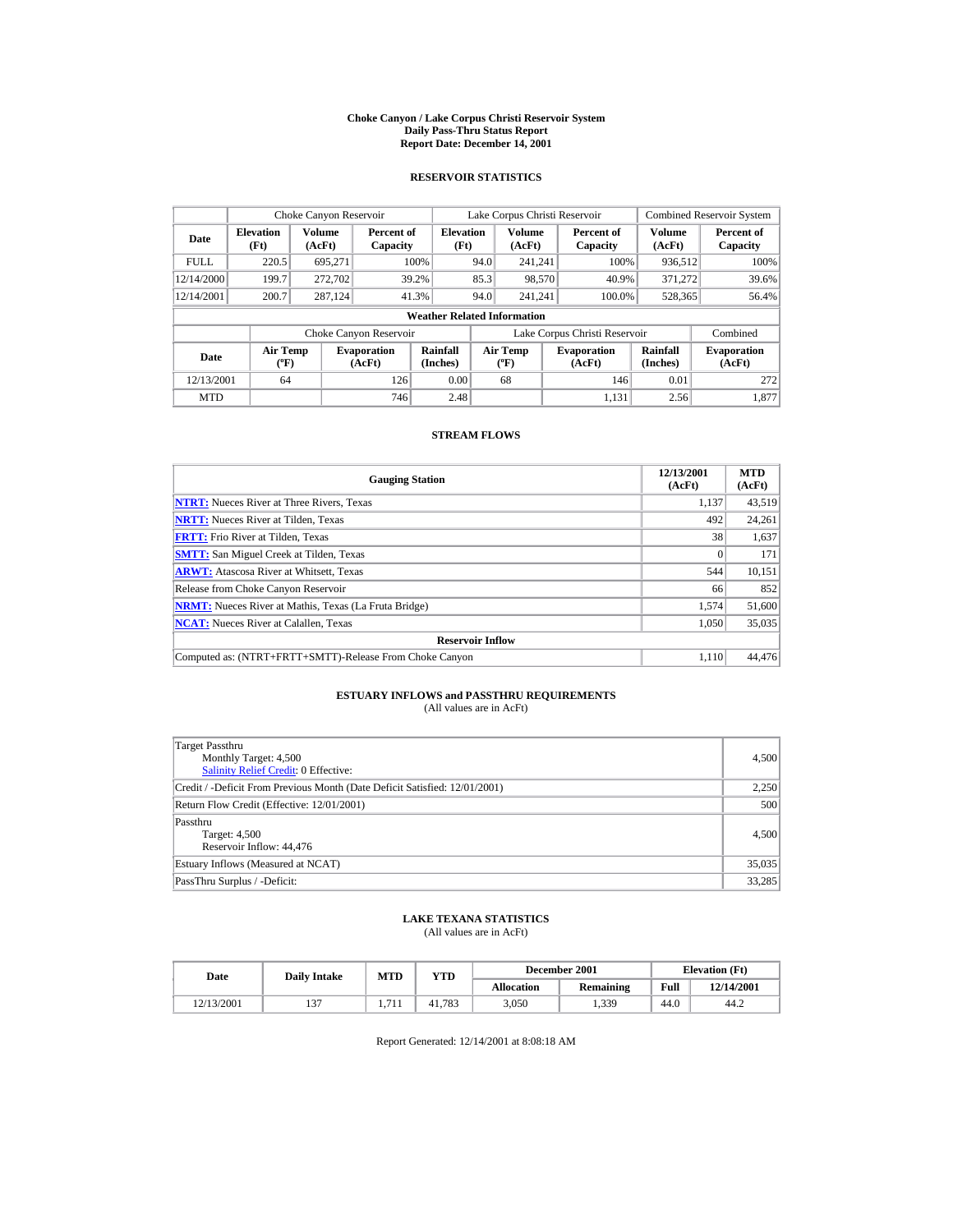#### **Choke Canyon / Lake Corpus Christi Reservoir System Daily Pass-Thru Status Report Report Date: December 15, 2001**

## **RESERVOIR STATISTICS**

|             | Choke Canyon Reservoir             |                         |                              |                          | Lake Corpus Christi Reservoir |                                  |  |                               |                             | <b>Combined Reservoir System</b> |  |  |  |
|-------------|------------------------------------|-------------------------|------------------------------|--------------------------|-------------------------------|----------------------------------|--|-------------------------------|-----------------------------|----------------------------------|--|--|--|
| Date        | <b>Elevation</b><br>(Ft)           | <b>Volume</b><br>(AcFt) | Percent of<br>Capacity       | <b>Elevation</b><br>(Ft) |                               | Volume<br>(AcFt)                 |  | Percent of<br>Capacity        | Volume<br>(AcFt)            | Percent of<br>Capacity           |  |  |  |
| <b>FULL</b> | 220.5                              | 695.271                 |                              | 100%                     | 94.0                          | 241.241                          |  | 100%                          | 936,512                     | 100%                             |  |  |  |
| 12/15/2000  | 199.7                              | 272,552                 |                              | 39.2%                    | 85.3                          | 98,829                           |  | 41.0%                         | 371.381                     | 39.7%                            |  |  |  |
| 12/15/2001  | 200.7                              | 287,124                 |                              | 41.3%                    | 94.0                          | 241.241                          |  | 100.0%                        | 528,365                     | 56.4%                            |  |  |  |
|             | <b>Weather Related Information</b> |                         |                              |                          |                               |                                  |  |                               |                             |                                  |  |  |  |
|             |                                    |                         | Choke Canyon Reservoir       |                          |                               |                                  |  | Lake Corpus Christi Reservoir |                             | Combined                         |  |  |  |
| Date        | <b>Air Temp</b><br>$(^{\circ}F)$   |                         | <b>Evaporation</b><br>(AcFt) | Rainfall<br>(Inches)     |                               | <b>Air Temp</b><br>$(^{\circ}F)$ |  | <b>Evaporation</b><br>(AcFt)  | <b>Rainfall</b><br>(Inches) | <b>Evaporation</b><br>(AcFt)     |  |  |  |
| 12/14/2001  | 63                                 |                         | 54                           | 0.04                     |                               | 65                               |  | 112                           | 0.00                        | 166                              |  |  |  |
| <b>MTD</b>  |                                    |                         | 800                          | 2.52                     |                               |                                  |  | 1.243                         | 2.56                        | 2.043                            |  |  |  |

## **STREAM FLOWS**

| <b>Gauging Station</b>                                       | 12/14/2001<br>(AcFt) | <b>MTD</b><br>(AcFt) |
|--------------------------------------------------------------|----------------------|----------------------|
| <b>NTRT:</b> Nueces River at Three Rivers, Texas             | 1,374                | 44,893               |
| <b>NRTT:</b> Nueces River at Tilden, Texas                   | 484                  | 24,745               |
| <b>FRTT:</b> Frio River at Tilden, Texas                     | 38                   | 1,675                |
| <b>SMTT:</b> San Miguel Creek at Tilden, Texas               |                      | 171                  |
| <b>ARWT:</b> Atascosa River at Whitsett, Texas               | 353                  | 10,505               |
| Release from Choke Canyon Reservoir                          | 66                   | 917                  |
| <b>NRMT:</b> Nueces River at Mathis, Texas (La Fruta Bridge) | 998                  | 52,599               |
| <b>NCAT:</b> Nueces River at Calallen, Texas                 | 1,449                | 36,484               |
| <b>Reservoir Inflow</b>                                      |                      |                      |
| Computed as: (NTRT+FRTT+SMTT)-Release From Choke Canyon      | 1.346                | 45,821               |

# **ESTUARY INFLOWS and PASSTHRU REQUIREMENTS**<br>(All values are in AcFt)

| Target Passthru<br>Monthly Target: 4,500<br><b>Salinity Relief Credit: 0 Effective:</b> | 4,500  |
|-----------------------------------------------------------------------------------------|--------|
| Credit / -Deficit From Previous Month (Date Deficit Satisfied: 12/01/2001)              | 2,250  |
| Return Flow Credit (Effective: 12/01/2001)                                              | 500    |
| Passthru<br>Target: 4,500<br>Reservoir Inflow: 45,821                                   | 4,500  |
| Estuary Inflows (Measured at NCAT)                                                      | 36,484 |
| PassThru Surplus / -Deficit:                                                            | 34,734 |

## **LAKE TEXANA STATISTICS**

(All values are in AcFt)

| Date       | <b>Daily Intake</b> | MTD  | $_{\rm VTD}$ |                   | December 2001 | <b>Elevation</b> (Ft) |            |
|------------|---------------------|------|--------------|-------------------|---------------|-----------------------|------------|
|            |                     |      |              | <b>Allocation</b> | Remaining     | Full                  | 12/15/2001 |
| 12/14/2001 | 136                 | .847 | 41.919       | 3.050             | .203          | 44.0                  | 44.2       |

Report Generated: 12/15/2001 at 7:50:45 AM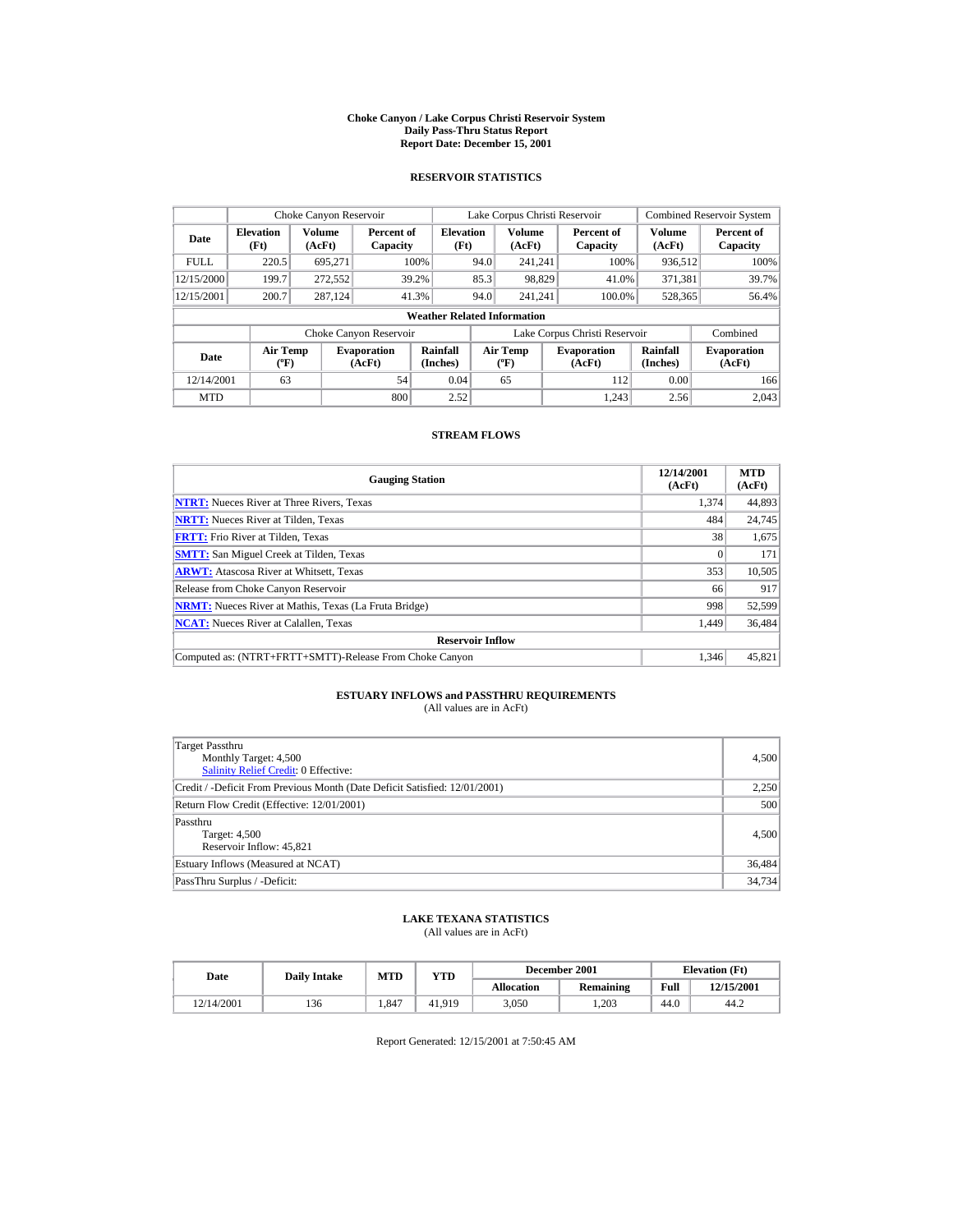#### **Choke Canyon / Lake Corpus Christi Reservoir System Daily Pass-Thru Status Report Report Date: December 16, 2001**

## **RESERVOIR STATISTICS**

|             | Choke Canyon Reservoir                |                         |                              |                          | Lake Corpus Christi Reservoir |                                                  |  |                               |                         | <b>Combined Reservoir System</b> |  |  |
|-------------|---------------------------------------|-------------------------|------------------------------|--------------------------|-------------------------------|--------------------------------------------------|--|-------------------------------|-------------------------|----------------------------------|--|--|
| Date        | <b>Elevation</b><br>(Ft)              | <b>Volume</b><br>(AcFt) | Percent of<br>Capacity       | <b>Elevation</b><br>(Ft) |                               | <b>Volume</b><br>(AcFt)                          |  | Percent of<br>Capacity        | <b>Volume</b><br>(AcFt) | Percent of<br>Capacity           |  |  |
| <b>FULL</b> | 220.5                                 | 695.271                 |                              | 100%                     | 94.0                          | 241.241                                          |  | 100%                          | 936,512                 | 100%                             |  |  |
| 12/16/2000  | 199.7                                 | 272,702                 |                              | 39.2%                    | 85.3                          | 99.088                                           |  | 41.1%                         | 371.790                 | 39.7%                            |  |  |
| 12/16/2001  | 200.7                                 | 287.124                 |                              | 41.3%                    | 94.0                          | 241.241                                          |  | 100.0%                        | 528,365                 | 56.4%                            |  |  |
|             | <b>Weather Related Information</b>    |                         |                              |                          |                               |                                                  |  |                               |                         |                                  |  |  |
|             |                                       |                         | Choke Canyon Reservoir       |                          |                               |                                                  |  | Lake Corpus Christi Reservoir |                         | Combined                         |  |  |
| Date        | <b>Air Temp</b><br>$({}^o\mathrm{F})$ |                         | <b>Evaporation</b><br>(AcFt) | Rainfall<br>(Inches)     |                               | <b>Air Temp</b><br>$({}^{\mathrm{o}}\mathrm{F})$ |  | <b>Evaporation</b><br>(AcFt)  | Rainfall<br>(Inches)    | <b>Evaporation</b><br>(AcFt)     |  |  |
| 12/15/2001  | 73                                    |                         | 18                           | 0.06                     |                               | 77                                               |  | 11                            | 0.14                    | 29                               |  |  |
| <b>MTD</b>  |                                       |                         | 818                          | 2.58                     |                               |                                                  |  | 1.254                         | 2.70                    | 2.072                            |  |  |

## **STREAM FLOWS**

| <b>Gauging Station</b>                                       | 12/15/2001<br>(AcFt) | <b>MTD</b><br>(AcFt) |
|--------------------------------------------------------------|----------------------|----------------------|
| <b>NTRT:</b> Nueces River at Three Rivers, Texas             | 1.137                | 46,030               |
| <b>NRTT:</b> Nueces River at Tilden, Texas                   | 492                  | 25,237               |
| <b>FRTT:</b> Frio River at Tilden, Texas                     | 38                   | 1,712                |
| <b>SMTT:</b> San Miguel Creek at Tilden, Texas               |                      | 171                  |
| <b>ARWT:</b> Atascosa River at Whitsett, Texas               | 544                  | 11,049               |
| Release from Choke Canyon Reservoir                          | 66                   | 983                  |
| <b>NRMT:</b> Nueces River at Mathis, Texas (La Fruta Bridge) | 1.574                | 54,173               |
| <b>NCAT:</b> Nueces River at Calallen, Texas                 | 1,050                | 37.534               |
| <b>Reservoir Inflow</b>                                      |                      |                      |
| Computed as: (NTRT+FRTT+SMTT)-Release From Choke Canyon      | 1.110                | 46,931               |

# **ESTUARY INFLOWS and PASSTHRU REQUIREMENTS**<br>(All values are in AcFt)

| Target Passthru<br>Monthly Target: 4,500<br><b>Salinity Relief Credit: 0 Effective:</b> | 4,500  |
|-----------------------------------------------------------------------------------------|--------|
| Credit / -Deficit From Previous Month (Date Deficit Satisfied: 12/01/2001)              | 2,250  |
| Return Flow Credit (Effective: 12/01/2001)                                              | 500    |
| Passthru<br>Target: 4,500<br>Reservoir Inflow: 46,931                                   | 4,500  |
| Estuary Inflows (Measured at NCAT)                                                      | 37,534 |
| PassThru Surplus / -Deficit:                                                            | 35,784 |

## **LAKE TEXANA STATISTICS**

(All values are in AcFt)

| Date       | <b>Daily Intake</b> | <b>MTD</b> | $_{\rm VTD}$ |                   | December 2001 | <b>Elevation</b> (Ft) |            |
|------------|---------------------|------------|--------------|-------------------|---------------|-----------------------|------------|
|            |                     |            |              | <b>Allocation</b> | Remaining     | Full                  | 12/16/2001 |
| 12/15/2001 | 135                 | .982       | 42,054       | 3.050             | .068          | 44.0                  | 44.2       |

Report Generated: 12/16/2001 at 8:11:00 AM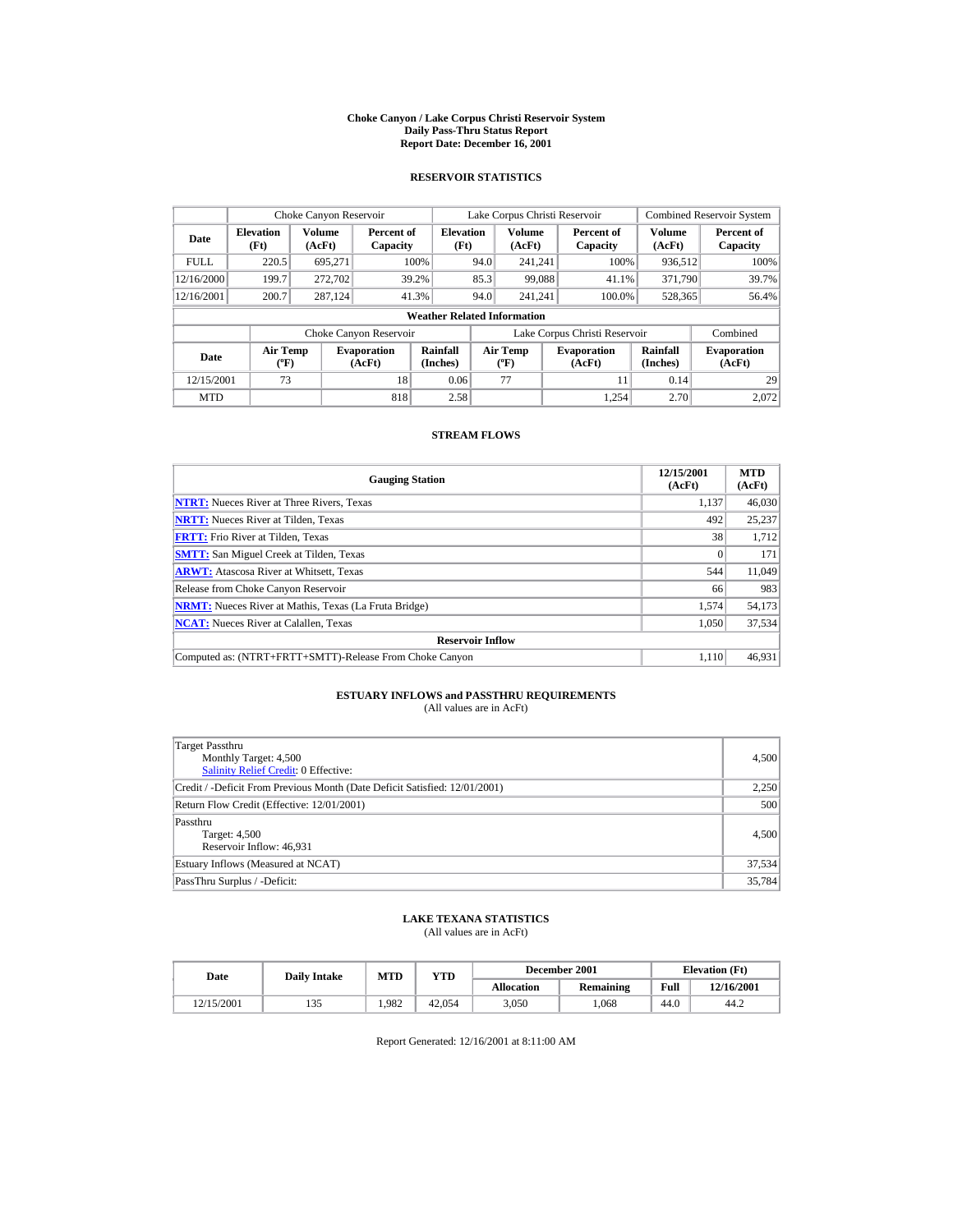#### **Choke Canyon / Lake Corpus Christi Reservoir System Daily Pass-Thru Status Report Report Date: December 17, 2001**

## **RESERVOIR STATISTICS**

|             | Choke Canyon Reservoir                      |                  |                              |                          | Lake Corpus Christi Reservoir |                                   |  |                               |                      | <b>Combined Reservoir System</b> |  |  |
|-------------|---------------------------------------------|------------------|------------------------------|--------------------------|-------------------------------|-----------------------------------|--|-------------------------------|----------------------|----------------------------------|--|--|
| Date        | <b>Elevation</b><br>(Ft)                    | Volume<br>(AcFt) | Percent of<br>Capacity       | <b>Elevation</b><br>(Ft) |                               | <b>Volume</b><br>(AcFt)           |  | Percent of<br>Capacity        | Volume<br>(AcFt)     | Percent of<br>Capacity           |  |  |
| <b>FULL</b> | 220.5                                       | 695.271          |                              | 100%                     | 94.0                          | 241.241                           |  | 100%                          | 936,512              | 100%                             |  |  |
| 12/17/2000  | 199.7                                       | 272,403          |                              | 39.2%                    | 85.3                          | 99.088                            |  | 41.1%                         | 371.491              | 39.7%                            |  |  |
| 12/17/2001  | 200.6                                       | 286,662          |                              | 41.2%                    | 94.0                          | 241.241                           |  | 100.0%                        | 527,903              | 56.4%                            |  |  |
|             | <b>Weather Related Information</b>          |                  |                              |                          |                               |                                   |  |                               |                      |                                  |  |  |
|             |                                             |                  | Choke Canyon Reservoir       |                          |                               |                                   |  | Lake Corpus Christi Reservoir |                      | Combined                         |  |  |
| Date        | <b>Air Temp</b><br>$({}^{\circ}\mathrm{F})$ |                  | <b>Evaporation</b><br>(AcFt) | Rainfall<br>(Inches)     |                               | Air Temp<br>$({}^{\circ}{\rm F})$ |  | <b>Evaporation</b><br>(AcFt)  | Rainfall<br>(Inches) | <b>Evaporation</b><br>(AcFt)     |  |  |
| 12/16/2001  | 76                                          |                  | 99                           | 0.00                     |                               | 79                                |  | 191                           | 0.00                 | 290                              |  |  |
| <b>MTD</b>  |                                             |                  | 917                          | 2.58                     |                               |                                   |  | 1.445                         | 2.70                 | 2.362                            |  |  |

## **STREAM FLOWS**

| <b>Gauging Station</b>                                       | 12/16/2001<br>(AcFt) | <b>MTD</b><br>(AcFt) |
|--------------------------------------------------------------|----------------------|----------------------|
| <b>NTRT:</b> Nueces River at Three Rivers, Texas             | 1.012                | 47.279               |
| <b>NRTT:</b> Nueces River at Tilden, Texas                   | 437                  | 25,666               |
| <b>FRTT:</b> Frio River at Tilden, Texas                     | 36                   | 1,748                |
| <b>SMTT:</b> San Miguel Creek at Tilden, Texas               | $\Omega$             | 171                  |
| <b>ARWT:</b> Atascosa River at Whitsett, Texas               | 421                  | 11,279               |
| Release from Choke Canyon Reservoir                          | 66                   | 1.048                |
| <b>NRMT:</b> Nueces River at Mathis, Texas (La Fruta Bridge) | 1.054                | 54,651               |
| <b>NCAT:</b> Nueces River at Calallen, Texas                 | 1,125                | 39,059               |
| <b>Reservoir Inflow</b>                                      |                      |                      |
| Computed as: (NTRT+FRTT+SMTT)-Release From Choke Canyon      | 983                  | 48,150               |

# **ESTUARY INFLOWS and PASSTHRU REQUIREMENTS**<br>(All values are in AcFt)

| Target Passthru<br>Monthly Target: 4,500<br>Salinity Relief Credit: 0 Effective: | 4,500  |
|----------------------------------------------------------------------------------|--------|
| Credit / -Deficit From Previous Month (Date Deficit Satisfied: 12/01/2001)       | 2,250  |
| Return Flow Credit (Effective: 12/01/2001)                                       | 500    |
| Passthru<br>Target: 4,500<br>Reservoir Inflow: 48,150                            | 4,500  |
| Estuary Inflows (Measured at NCAT)                                               | 39,059 |
| PassThru Surplus / -Deficit:                                                     | 37,309 |

## **LAKE TEXANA STATISTICS**

(All values are in AcFt)

| Date       | <b>Daily Intake</b> | <b>MTD</b> | YTD    |                   | December 2001 | <b>Elevation</b> (Ft) |            |
|------------|---------------------|------------|--------|-------------------|---------------|-----------------------|------------|
|            |                     |            |        | <b>Allocation</b> | Remaining     | Full                  | 12/17/2001 |
| 12/16/2001 | 133                 | 2.118      | 42.190 | 3.050             | 932           | 44.0                  | 44.2       |

Report Generated: 12/17/2001 at 8:10:05 AM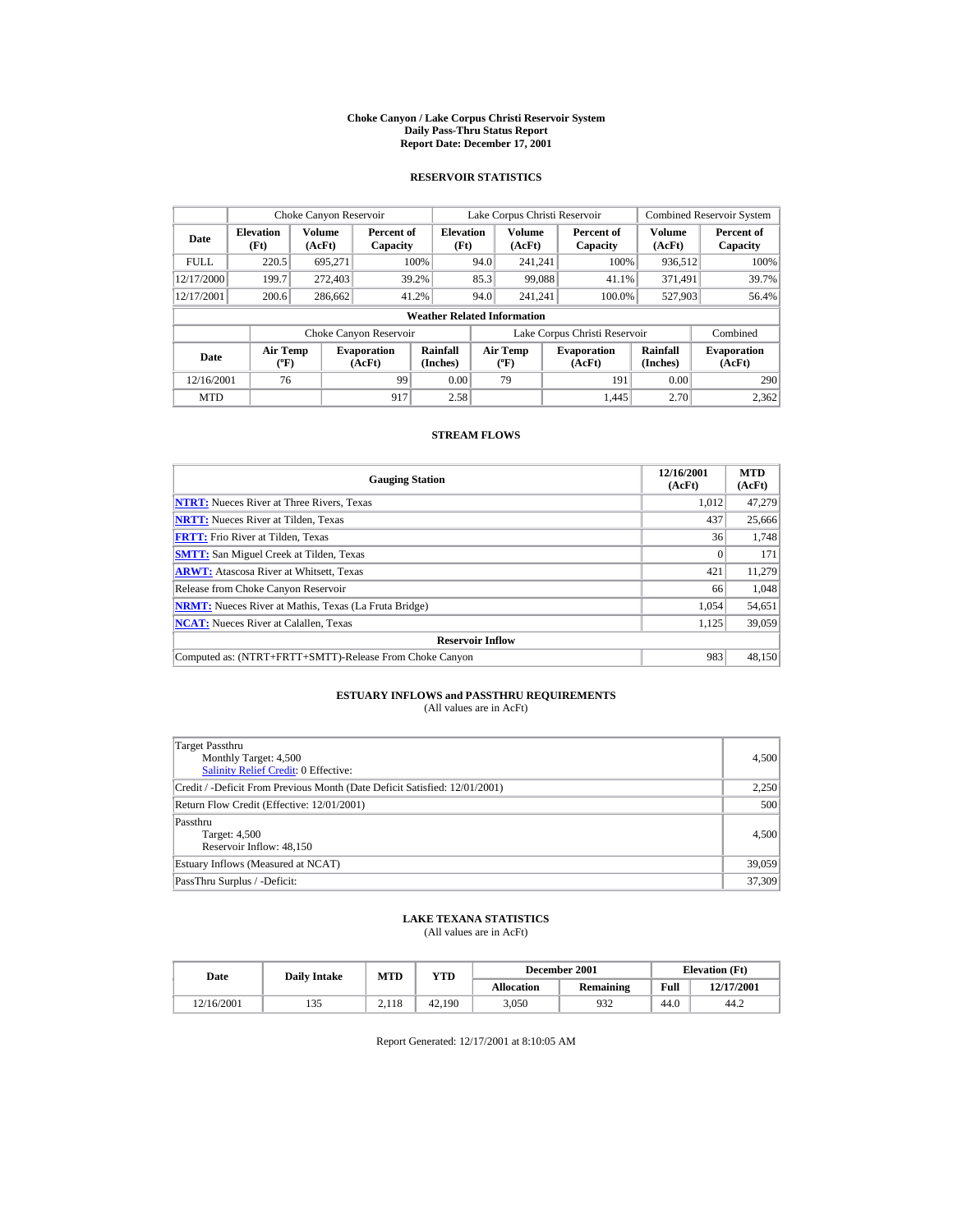#### **Choke Canyon / Lake Corpus Christi Reservoir System Daily Pass-Thru Status Report Report Date: December 18, 2001**

## **RESERVOIR STATISTICS**

|             | Choke Canyon Reservoir                      |                  |                              |                          | Lake Corpus Christi Reservoir    |                         |  |                               |                      | <b>Combined Reservoir System</b> |  |  |
|-------------|---------------------------------------------|------------------|------------------------------|--------------------------|----------------------------------|-------------------------|--|-------------------------------|----------------------|----------------------------------|--|--|
| Date        | <b>Elevation</b><br>(Ft)                    | Volume<br>(AcFt) | Percent of<br>Capacity       | <b>Elevation</b><br>(Ft) |                                  | <b>Volume</b><br>(AcFt) |  | Percent of<br>Capacity        | Volume<br>(AcFt)     | Percent of<br>Capacity           |  |  |
| <b>FULL</b> | 220.5                                       | 695.271          |                              | 100%                     | 94.0                             | 241.241                 |  | 100%                          | 936,512              | 100%                             |  |  |
| 12/18/2000  | 199.7                                       | 272,403          |                              | 39.2%                    | 85.4                             | 99.218                  |  | 41.1%                         | 371,621              | 39.7%                            |  |  |
| 12/18/2001  | 200.6                                       | 286,354          |                              | 41.2%                    | 94.0                             | 241.241                 |  | 100.0%                        | 527,595              | 56.3%                            |  |  |
|             | <b>Weather Related Information</b>          |                  |                              |                          |                                  |                         |  |                               |                      |                                  |  |  |
|             |                                             |                  | Choke Canyon Reservoir       |                          |                                  |                         |  | Lake Corpus Christi Reservoir |                      | Combined                         |  |  |
| Date        | <b>Air Temp</b><br>$({}^{\circ}\mathrm{F})$ |                  | <b>Evaporation</b><br>(AcFt) | Rainfall<br>(Inches)     | Air Temp<br>$(^{\circ}\text{F})$ |                         |  | <b>Evaporation</b><br>(AcFt)  | Rainfall<br>(Inches) | <b>Evaporation</b><br>(AcFt)     |  |  |
| 12/17/2001  | 69                                          |                  | 72                           | 0.00                     |                                  | 67                      |  | 146                           | 0.00                 | 218                              |  |  |
| <b>MTD</b>  |                                             |                  | 989                          | 2.58                     |                                  |                         |  | 1.591                         | 2.70                 | 2.580                            |  |  |

## **STREAM FLOWS**

| <b>Gauging Station</b>                                       | 12/17/2001<br>(AcFt) | <b>MTD</b><br>(AcFt) |
|--------------------------------------------------------------|----------------------|----------------------|
| <b>NTRT:</b> Nueces River at Three Rivers, Texas             | 1.260                | 48,539               |
| <b>NRTT:</b> Nueces River at Tilden, Texas                   | 421                  | 26,087               |
| <b>FRTT:</b> Frio River at Tilden, Texas                     | 38                   | 1.786                |
| <b>SMTT:</b> San Miguel Creek at Tilden, Texas               | 34                   | 205                  |
| <b>ARWT:</b> Atascosa River at Whitsett, Texas               | 375                  | 11,654               |
| Release from Choke Canyon Reservoir                          | 66                   | 1,114                |
| <b>NRMT:</b> Nueces River at Mathis, Texas (La Fruta Bridge) | 1.046                | 55,697               |
| <b>NCAT:</b> Nueces River at Calallen, Texas                 | 1,241                | 40,299               |
| <b>Reservoir Inflow</b>                                      |                      |                      |
| Computed as: (NTRT+FRTT+SMTT)-Release From Choke Canyon      | 1.266                | 49,416               |

# **ESTUARY INFLOWS and PASSTHRU REQUIREMENTS**<br>(All values are in AcFt)

| Target Passthru<br>Monthly Target: 4,500<br>Salinity Relief Credit: 0 Effective: | 4,500  |
|----------------------------------------------------------------------------------|--------|
| Credit / -Deficit From Previous Month (Date Deficit Satisfied: 12/01/2001)       | 2,250  |
| Return Flow Credit (Effective: 12/01/2001)                                       | 500    |
| Passthru<br>Target: 4,500<br>Reservoir Inflow: 49.416                            | 4,500  |
| Estuary Inflows (Measured at NCAT)                                               | 40,299 |
| PassThru Surplus / -Deficit:                                                     | 38,549 |

## **LAKE TEXANA STATISTICS**

(All values are in AcFt)

| Date       | <b>Daily Intake</b> | <b>MTD</b> | $_{\rm VTD}$ |                   | December 2001 | <b>Elevation</b> (Ft) |            |
|------------|---------------------|------------|--------------|-------------------|---------------|-----------------------|------------|
|            |                     |            |              | <b>Allocation</b> | Remaining     | Full                  | 12/18/2001 |
| 12/17/2001 | 136                 | 2.254      | 42.326       | 3.050             | 796           | 44.0                  | 44.3       |

Report Generated: 12/18/2001 at 8:37:04 AM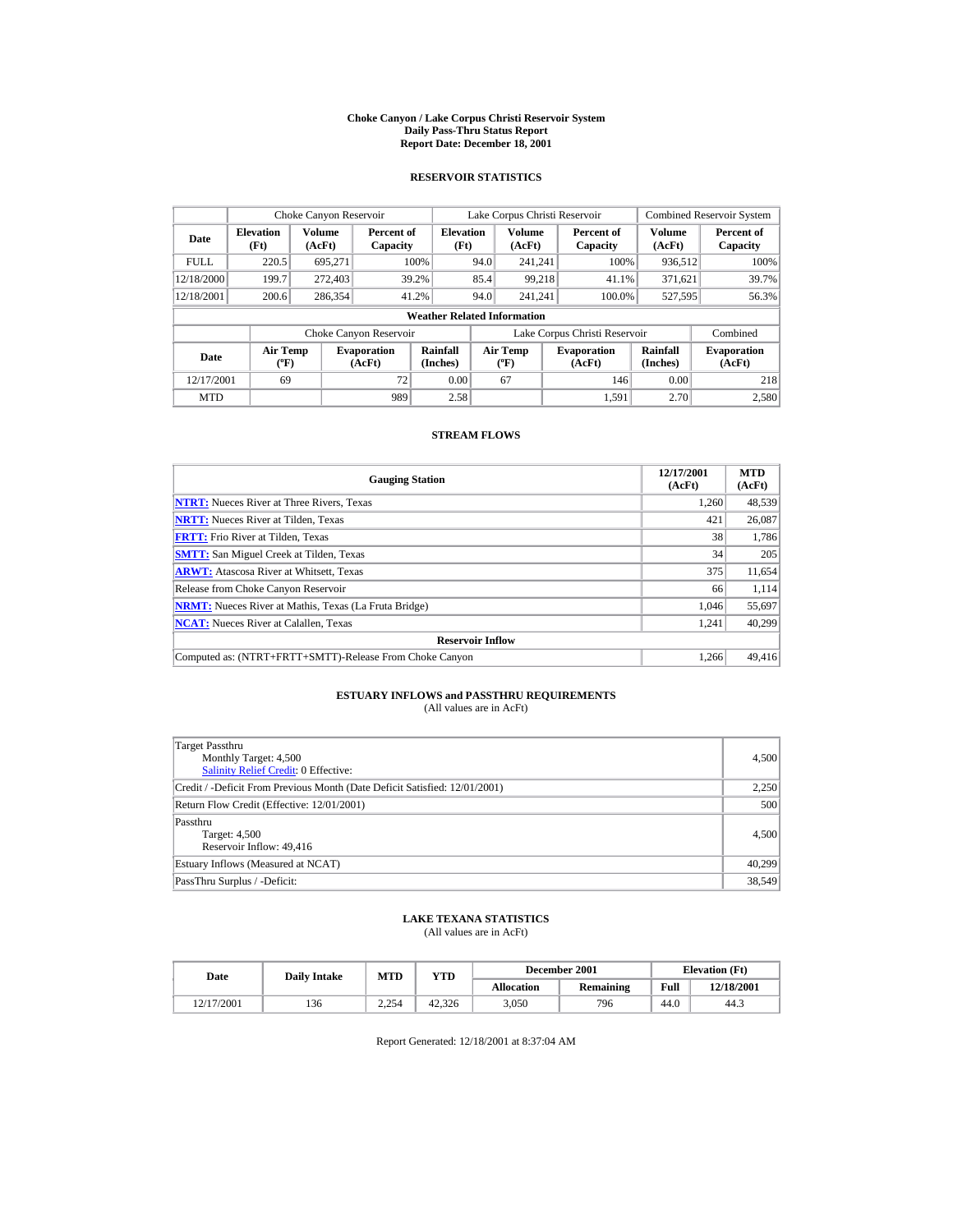#### **Choke Canyon / Lake Corpus Christi Reservoir System Daily Pass-Thru Status Report Report Date: December 19, 2001**

## **RESERVOIR STATISTICS**

|             | Choke Canyon Reservoir                      |                         |                              |                          | Lake Corpus Christi Reservoir |                                   |  |                               |                      | <b>Combined Reservoir System</b> |  |  |  |
|-------------|---------------------------------------------|-------------------------|------------------------------|--------------------------|-------------------------------|-----------------------------------|--|-------------------------------|----------------------|----------------------------------|--|--|--|
| Date        | <b>Elevation</b><br>(Ft)                    | <b>Volume</b><br>(AcFt) | Percent of<br>Capacity       | <b>Elevation</b><br>(Ft) |                               | <b>Volume</b><br>(AcFt)           |  | Percent of<br>Capacity        | Volume<br>(AcFt)     | Percent of<br>Capacity           |  |  |  |
| <b>FULL</b> | 220.5                                       | 695.271                 |                              | 100%                     | 94.0                          | 241.241                           |  | 100%                          | 936,512              | 100%                             |  |  |  |
| 12/19/2000  | 199.7                                       | 272,254                 |                              | 39.2%                    | 85.4                          | 99.348                            |  | 41.2%                         | 371,602              | 39.7%                            |  |  |  |
| 12/19/2001  | 200.6                                       | 286,046                 |                              | 41.1%                    | 94.0                          | 241.241                           |  | 100.0%                        | 527,287              | 56.3%                            |  |  |  |
|             | <b>Weather Related Information</b>          |                         |                              |                          |                               |                                   |  |                               |                      |                                  |  |  |  |
|             |                                             |                         | Choke Canyon Reservoir       |                          |                               |                                   |  | Lake Corpus Christi Reservoir |                      | Combined                         |  |  |  |
| Date        | <b>Air Temp</b><br>$({}^{\circ}\mathrm{F})$ |                         | <b>Evaporation</b><br>(AcFt) | Rainfall<br>(Inches)     |                               | Air Temp<br>$({}^{\circ}{\rm F})$ |  | <b>Evaporation</b><br>(AcFt)  | Rainfall<br>(Inches) | <b>Evaporation</b><br>(AcFt)     |  |  |  |
| 12/18/2001  | 69                                          |                         | 72                           | 0.00                     |                               | 70                                |  | 90                            | 0.00                 | 162                              |  |  |  |
| <b>MTD</b>  |                                             |                         | 1.061                        | 2.58                     |                               |                                   |  | 1.681                         | 2.70                 | 2.742                            |  |  |  |

## **STREAM FLOWS**

| <b>Gauging Station</b>                                       | 12/18/2001<br>(AcFt) | <b>MTD</b><br>(AcFt) |
|--------------------------------------------------------------|----------------------|----------------------|
| <b>NTRT:</b> Nueces River at Three Rivers, Texas             | 1.014                | 49,554               |
| <b>NRTT:</b> Nueces River at Tilden, Texas                   | 403                  | 26,490               |
| <b>FRTT:</b> Frio River at Tilden, Texas                     | 36                   | 1,822                |
| <b>SMTT:</b> San Miguel Creek at Tilden, Texas               |                      | 205                  |
| <b>ARWT:</b> Atascosa River at Whitsett, Texas               | 131                  | 11,785               |
| Release from Choke Canyon Reservoir                          | 66                   | 1,179                |
| <b>NRMT:</b> Nueces River at Mathis, Texas (La Fruta Bridge) | 445                  | 56,142               |
| <b>NCAT:</b> Nueces River at Calallen, Texas                 | 1,068                | 41,367               |
| <b>Reservoir Inflow</b>                                      |                      |                      |
| Computed as: (NTRT+FRTT+SMTT)-Release From Choke Canyon      | 985                  | 50,401               |

# **ESTUARY INFLOWS and PASSTHRU REQUIREMENTS**<br>(All values are in AcFt)

| Target Passthru<br>Monthly Target: 4,500<br><b>Salinity Relief Credit: 0 Effective:</b> | 4,500  |
|-----------------------------------------------------------------------------------------|--------|
| Credit / -Deficit From Previous Month (Date Deficit Satisfied: 12/01/2001)              | 2,250  |
| Return Flow Credit (Effective: 12/01/2001)                                              | 500    |
| Passthru<br>Target: 4,500<br>Reservoir Inflow: 50,401                                   | 4,500  |
| Estuary Inflows (Measured at NCAT)                                                      | 41,367 |
| PassThru Surplus / -Deficit:                                                            | 39,617 |

## **LAKE TEXANA STATISTICS**

(All values are in AcFt)

| Date       | <b>Daily Intake</b> | <b>MTD</b><br>$_{\rm VTD}$ |        |                   | December 2001 | <b>Elevation</b> (Ft) |            |
|------------|---------------------|----------------------------|--------|-------------------|---------------|-----------------------|------------|
|            |                     |                            |        | <b>Allocation</b> | Remaining     | Full                  | 12/19/2001 |
| 12/18/2001 | 136                 | 2.390                      | 42.462 | 3.050             | 660           | 44.0                  | 44.4       |

Report Generated: 12/19/2001 at 8:34:19 AM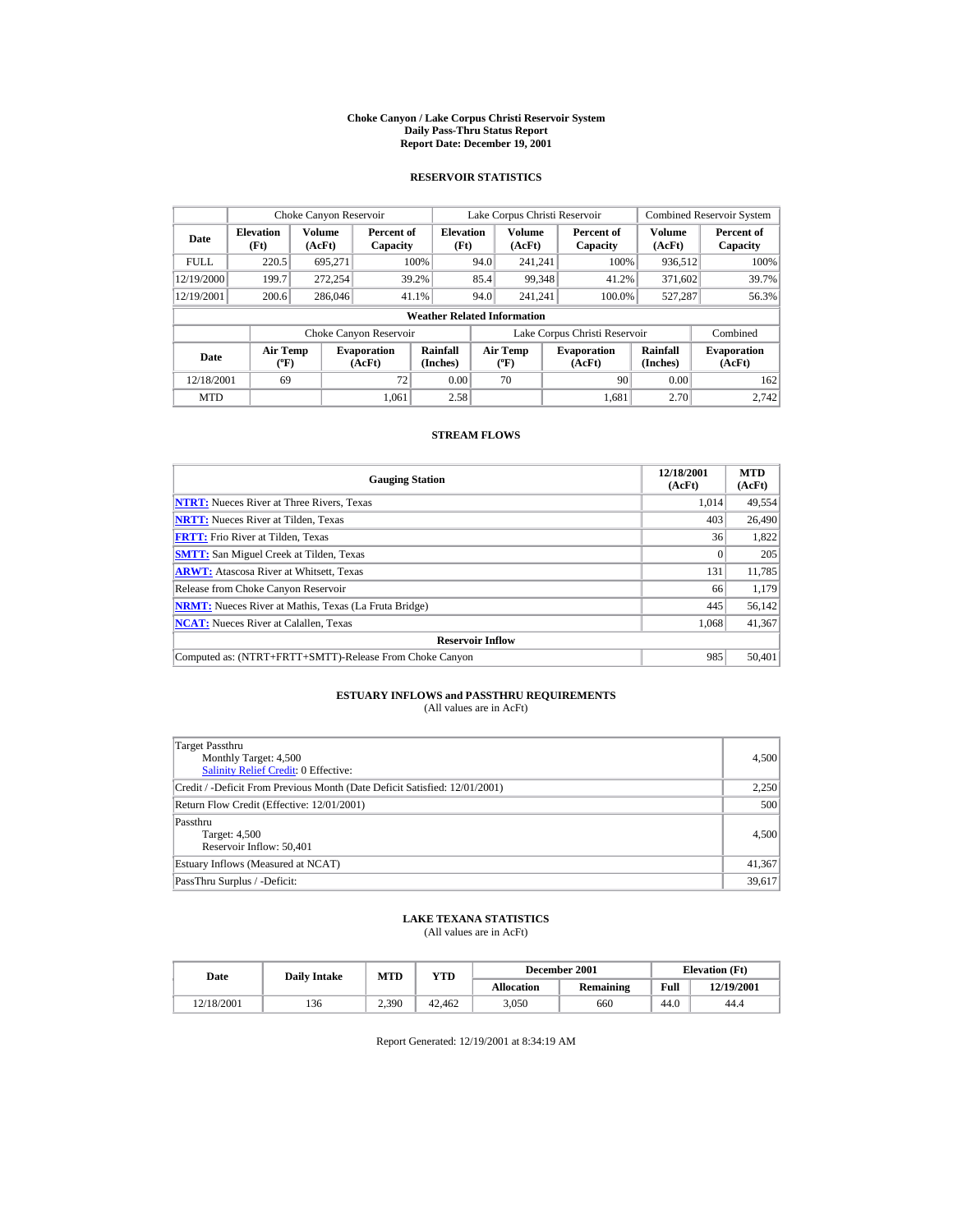#### **Choke Canyon / Lake Corpus Christi Reservoir System Daily Pass-Thru Status Report Report Date: December 20, 2001**

## **RESERVOIR STATISTICS**

|             | Choke Canyon Reservoir                      |                  |                              |                          | Lake Corpus Christi Reservoir |                                          |  |                               |                      | <b>Combined Reservoir System</b> |  |  |
|-------------|---------------------------------------------|------------------|------------------------------|--------------------------|-------------------------------|------------------------------------------|--|-------------------------------|----------------------|----------------------------------|--|--|
| Date        | <b>Elevation</b><br>(Ft)                    | Volume<br>(AcFt) | Percent of<br>Capacity       | <b>Elevation</b><br>(Ft) |                               | <b>Volume</b><br>(AcFt)                  |  | Percent of<br>Capacity        | Volume<br>(AcFt)     | Percent of<br>Capacity           |  |  |
| <b>FULL</b> | 220.5                                       | 695.271          |                              | 100%                     | 94.0                          | 241.241                                  |  | 100%                          | 936,512              | 100%                             |  |  |
| 12/20/2000  | 199.7                                       | 272,105          |                              | 39.1%                    | 85.4                          | 99.738                                   |  | 41.3%                         | 371,843              | 39.7%                            |  |  |
| 12/20/2001  | 200.6                                       | 285,738          |                              | 41.1%                    | 94.0                          | 241.241                                  |  | 100.0%                        | 526,979              | 56.3%                            |  |  |
|             | <b>Weather Related Information</b>          |                  |                              |                          |                               |                                          |  |                               |                      |                                  |  |  |
|             |                                             |                  | Choke Canyon Reservoir       |                          |                               |                                          |  | Lake Corpus Christi Reservoir |                      | Combined                         |  |  |
| Date        | <b>Air Temp</b><br>$({}^{\circ}\mathrm{F})$ |                  | <b>Evaporation</b><br>(AcFt) | Rainfall<br>(Inches)     |                               | <b>Air Temp</b><br>$({}^{\circ}{\rm F})$ |  | <b>Evaporation</b><br>(AcFt)  | Rainfall<br>(Inches) | <b>Evaporation</b><br>(AcFt)     |  |  |
| 12/19/2001  | 67                                          |                  | 116                          | 0.00                     |                               | 66                                       |  | 191                           | 0.00                 | 307                              |  |  |
| <b>MTD</b>  |                                             |                  | 1.177                        | 2.58                     |                               |                                          |  | 1.872                         | 2.70                 | 3.049                            |  |  |

## **STREAM FLOWS**

| <b>Gauging Station</b>                                       | 12/19/2001<br>(AcFt) | <b>MTD</b><br>(AcFt) |
|--------------------------------------------------------------|----------------------|----------------------|
| <b>NTRT:</b> Nueces River at Three Rivers, Texas             | 844                  | 50,129               |
| <b>NRTT:</b> Nueces River at Tilden, Texas                   | 379                  | 26,851               |
| <b>FRTT:</b> Frio River at Tilden, Texas                     | 34                   | 1,886                |
| <b>SMTT:</b> San Miguel Creek at Tilden, Texas               |                      | 205                  |
| <b>ARWT:</b> Atascosa River at Whitsett, Texas               | 83                   | 11,692               |
| Release from Choke Canyon Reservoir                          | 66                   | 1,245                |
| <b>NRMT:</b> Nueces River at Mathis, Texas (La Fruta Bridge) | 639                  | 56,735               |
| <b>NCAT:</b> Nueces River at Calallen, Texas                 | 663                  | 41,806               |
| <b>Reservoir Inflow</b>                                      |                      |                      |
| Computed as: (NTRT+FRTT+SMTT)-Release From Choke Canyon      | 812                  | 50,975               |

# **ESTUARY INFLOWS and PASSTHRU REQUIREMENTS**<br>(All values are in AcFt)

| Target Passthru<br>Monthly Target: 4,500<br>Salinity Relief Credit: 0 Effective: | 4,500  |
|----------------------------------------------------------------------------------|--------|
| Credit / -Deficit From Previous Month (Date Deficit Satisfied:)                  | 2,250  |
| Return Flow Credit (Effective: 12/01/2001)                                       | 500    |
| Passthru<br>Target: 4,500<br>Reservoir Inflow: 50,975                            | 4,500  |
| Estuary Inflows (Measured at NCAT)                                               | 41,806 |
| PassThru Surplus / -Deficit:                                                     | 40,056 |

## **LAKE TEXANA STATISTICS**

(All values are in AcFt)

| Date       | <b>Daily Intake</b> | <b>MTD</b>    | $_{\rm VTD}$ |                   | December 2001 | <b>Elevation</b> (Ft) |            |
|------------|---------------------|---------------|--------------|-------------------|---------------|-----------------------|------------|
|            |                     |               |              | <b>Allocation</b> | Remaining     | Full                  | 12/20/2001 |
| 12/19/2001 | 136                 | 2.527<br>2.JL | 42.599       | 3.050             | 523           | 44.0                  | 44.4       |

Report Generated: 12/20/2001 at 10:30:43 AM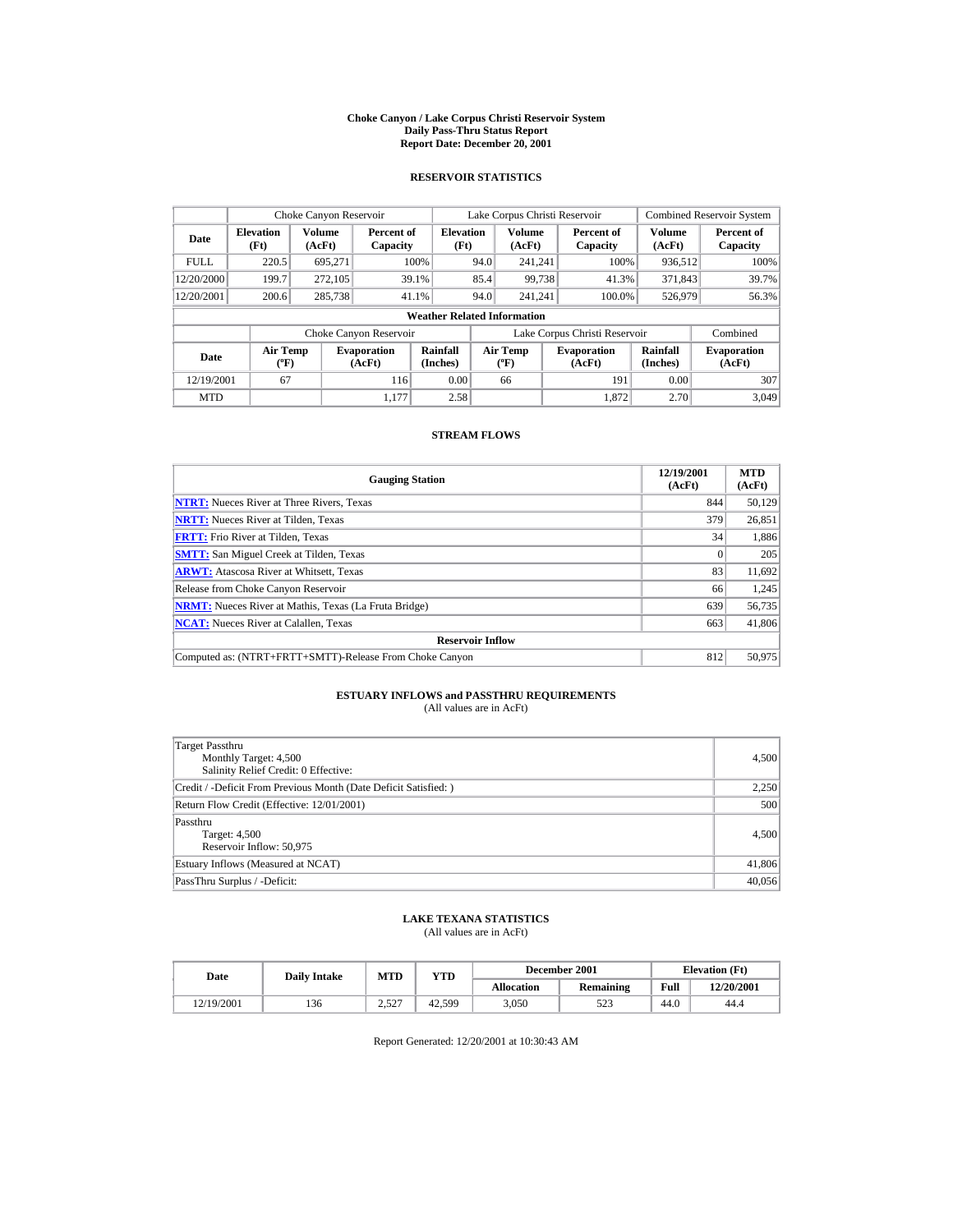#### **Choke Canyon / Lake Corpus Christi Reservoir System Daily Pass-Thru Status Report Report Date: December 21, 2001**

## **RESERVOIR STATISTICS**

|             | Choke Canyon Reservoir             |                  |                              |                          | Lake Corpus Christi Reservoir |                                                                  |  |                               |                              | <b>Combined Reservoir System</b> |  |  |
|-------------|------------------------------------|------------------|------------------------------|--------------------------|-------------------------------|------------------------------------------------------------------|--|-------------------------------|------------------------------|----------------------------------|--|--|
| Date        | <b>Elevation</b><br>(Ft)           | Volume<br>(AcFt) | Percent of<br>Capacity       | <b>Elevation</b><br>(Ft) |                               | Volume<br>(AcFt)                                                 |  | Percent of<br>Capacity        | Volume<br>(AcFt)             | Percent of<br>Capacity           |  |  |
| <b>FULL</b> | 220.5                              | 695.271          |                              | 100%                     | 94.0                          | 241.241                                                          |  | 100%                          | 936,512                      | 100%                             |  |  |
| 12/21/2000  | 199.7                              | 271.807          |                              | 39.1%                    | 85.4                          | 99.738                                                           |  | 41.3%                         | 371,545                      | 39.7%                            |  |  |
| 12/21/2001  | 200.6                              | 285,584          |                              | 41.1%                    | 94.0                          | 241.241                                                          |  | 100.0%                        | 526,825                      | 56.3%                            |  |  |
|             | <b>Weather Related Information</b> |                  |                              |                          |                               |                                                                  |  |                               |                              |                                  |  |  |
|             |                                    |                  | Choke Canyon Reservoir       |                          |                               |                                                                  |  | Lake Corpus Christi Reservoir |                              | Combined                         |  |  |
| <b>Date</b> | <b>Air Temp</b><br>$(^{\circ}F)$   |                  | <b>Evaporation</b><br>(AcFt) | Rainfall<br>(Inches)     |                               | <b>Air Temp</b><br><b>Evaporation</b><br>$(^{\circ}F)$<br>(AcFt) |  | <b>Rainfall</b><br>(Inches)   | <b>Evaporation</b><br>(AcFt) |                                  |  |  |
| 12/20/2001  | 63                                 |                  | 63                           | 0.00                     |                               | 65                                                               |  | 112                           | 0.00                         | 175                              |  |  |
| <b>MTD</b>  |                                    |                  | 1.240                        | 2.58                     |                               |                                                                  |  | 1.984                         | 2.70                         | 3.224                            |  |  |

## **STREAM FLOWS**

| <b>Gauging Station</b>                                       | 12/20/2001<br>(AcFt) | <b>MTD</b><br>(AcFt) |
|--------------------------------------------------------------|----------------------|----------------------|
| <b>NTRT:</b> Nueces River at Three Rivers, Texas             | 770                  | 50.899               |
| <b>NRTT:</b> Nueces River at Tilden, Texas                   | 345                  | 27,196               |
| <b>FRTT:</b> Frio River at Tilden, Texas                     | 34                   | 1,919                |
| <b>SMTT:</b> San Miguel Creek at Tilden, Texas               |                      | 205                  |
| <b>ARWT:</b> Atascosa River at Whitsett, Texas               | 66                   | 11,757               |
| Release from Choke Canyon Reservoir                          | 66                   | 1,310                |
| <b>NRMT:</b> Nueces River at Mathis, Texas (La Fruta Bridge) | 538                  | 57,273               |
| <b>NCAT:</b> Nueces River at Calallen, Texas                 | 721                  | 42,527               |
| <b>Reservoir Inflow</b>                                      |                      |                      |
| Computed as: (NTRT+FRTT+SMTT)-Release From Choke Canyon      | 738                  | 51,714               |

# **ESTUARY INFLOWS and PASSTHRU REQUIREMENTS**<br>(All values are in AcFt)

| Target Passthru<br>Monthly Target: 4,500<br><b>Salinity Relief Credit: 0 Effective:</b> | 4,500  |
|-----------------------------------------------------------------------------------------|--------|
| Credit / -Deficit From Previous Month (Date Deficit Satisfied: 12/01/2001)              | 2,250  |
| Return Flow Credit (Effective: 12/01/2001)                                              | 500    |
| Passthru<br>Target: 4,500<br>Reservoir Inflow: 51,714                                   | 4,500  |
| Estuary Inflows (Measured at NCAT)                                                      | 42,527 |
| PassThru Surplus / -Deficit:                                                            | 40,777 |

## **LAKE TEXANA STATISTICS**

(All values are in AcFt)

| Date       | <b>Daily Intake</b> | <b>MTD</b><br>VTD |        |                   | December 2001 | <b>Elevation</b> (Ft) |            |
|------------|---------------------|-------------------|--------|-------------------|---------------|-----------------------|------------|
|            |                     |                   |        | <b>Allocation</b> | Remaining     | Full                  | 12/21/2001 |
| 12/20/2001 | 136                 | 2.662             | 42.734 | 3.050             | 388           | 44.0                  | 44.3       |

Report Generated: 12/21/2001 at 8:10:02 AM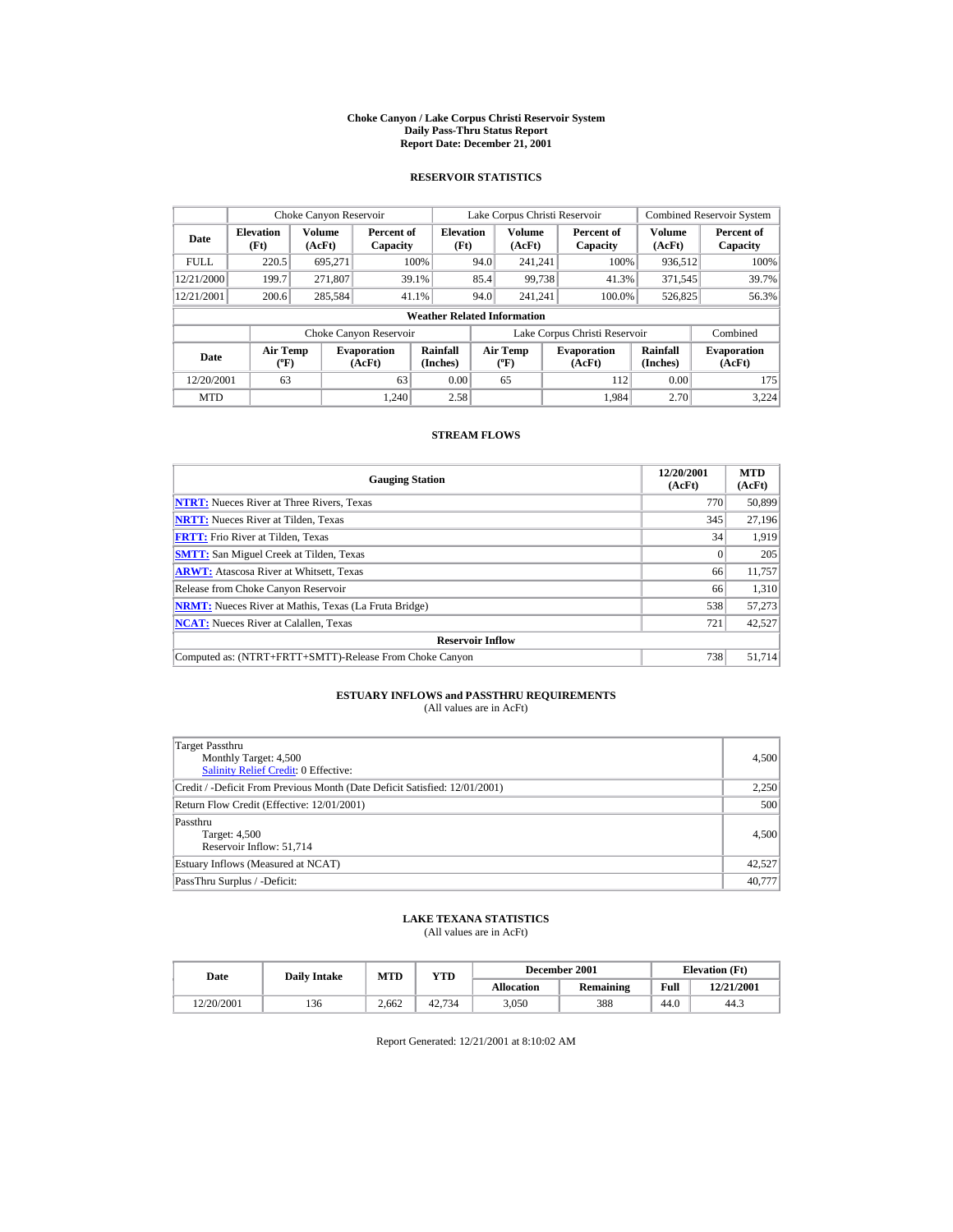#### **Choke Canyon / Lake Corpus Christi Reservoir System Daily Pass-Thru Status Report Report Date: December 22, 2001**

## **RESERVOIR STATISTICS**

|             | Choke Canyon Reservoir                      |                  |                              |                          |      | Lake Corpus Christi Reservoir    |  |                               |                      | <b>Combined Reservoir System</b> |  |  |  |
|-------------|---------------------------------------------|------------------|------------------------------|--------------------------|------|----------------------------------|--|-------------------------------|----------------------|----------------------------------|--|--|--|
| Date        | <b>Elevation</b><br>(Ft)                    | Volume<br>(AcFt) | Percent of<br>Capacity       | <b>Elevation</b><br>(Ft) |      | <b>Volume</b><br>(AcFt)          |  | Percent of<br>Capacity        | Volume<br>(AcFt)     | Percent of<br>Capacity           |  |  |  |
| <b>FULL</b> | 220.5                                       | 695.271          |                              | 100%                     | 94.0 | 241.241                          |  | 100%                          | 936,512              | 100%                             |  |  |  |
| 12/22/2000  | 199.6                                       | 271,360          |                              | 39.0%                    | 85.4 | 99.478                           |  | 41.2%                         | 370,838              | 39.6%                            |  |  |  |
| 12/22/2001  | 200.6                                       | 285,584          |                              | 41.1%                    | 94.0 | 241.241                          |  | 100.0%                        | 526,825              | 56.3%                            |  |  |  |
|             | <b>Weather Related Information</b>          |                  |                              |                          |      |                                  |  |                               |                      |                                  |  |  |  |
|             |                                             |                  | Choke Canyon Reservoir       |                          |      |                                  |  | Lake Corpus Christi Reservoir |                      | Combined                         |  |  |  |
| Date        | <b>Air Temp</b><br>$({}^{\circ}\mathrm{F})$ |                  | <b>Evaporation</b><br>(AcFt) | Rainfall<br>(Inches)     |      | Air Temp<br>$(^{\circ}\text{F})$ |  | <b>Evaporation</b><br>(AcFt)  | Rainfall<br>(Inches) | <b>Evaporation</b><br>(AcFt)     |  |  |  |
| 12/21/2001  | 73                                          |                  | 72                           | 0.00                     |      | 74                               |  | 123                           | 0.00                 | 195                              |  |  |  |
| <b>MTD</b>  |                                             |                  | 1.312                        | 2.58                     |      |                                  |  | 2.107                         | 2.70                 | 3.419                            |  |  |  |

## **STREAM FLOWS**

| <b>Gauging Station</b>                                       | 12/21/2001<br>(AcFt) | <b>MTD</b><br>(AcFt) |
|--------------------------------------------------------------|----------------------|----------------------|
| <b>NTRT:</b> Nueces River at Three Rivers, Texas             | 713                  | 51,612               |
| <b>NRTT:</b> Nueces River at Tilden, Texas                   | 318                  | 27.514               |
| <b>FRTT:</b> Frio River at Tilden, Texas                     | 34                   | 1.953                |
| <b>SMTT:</b> San Miguel Creek at Tilden, Texas               |                      | 205                  |
| <b>ARWT:</b> Atascosa River at Whitsett, Texas               | 58                   | 11,815               |
| Release from Choke Canyon Reservoir                          | 66                   | 1,376                |
| <b>NRMT:</b> Nueces River at Mathis, Texas (La Fruta Bridge) | 439                  | 57,712               |
| <b>NCAT:</b> Nueces River at Calallen, Texas                 | 647                  | 43,174               |
| <b>Reservoir Inflow</b>                                      |                      |                      |
| Computed as: (NTRT+FRTT+SMTT)-Release From Choke Canyon      | 681                  | 52,394               |

# **ESTUARY INFLOWS and PASSTHRU REQUIREMENTS**<br>(All values are in AcFt)

| Target Passthru<br>Monthly Target: 4,500<br>Salinity Relief Credit: 0 Effective: | 4,500  |
|----------------------------------------------------------------------------------|--------|
| Credit / -Deficit From Previous Month (Date Deficit Satisfied: 12/01/2001)       | 2,250  |
| Return Flow Credit (Effective: 12/01/2001)                                       | 500    |
| Passthru<br>Target: 4,500<br>Reservoir Inflow: 52.394                            | 4,500  |
| Estuary Inflows (Measured at NCAT)                                               | 43,174 |
| PassThru Surplus / -Deficit:                                                     | 41,424 |

## **LAKE TEXANA STATISTICS**

(All values are in AcFt)

| Date       | <b>Daily Intake</b> | <b>MTD</b> | VTD    |                   | December 2001 | <b>Elevation</b> (Ft) |            |
|------------|---------------------|------------|--------|-------------------|---------------|-----------------------|------------|
|            |                     |            |        | <b>Allocation</b> | Remaining     | Full                  | 12/22/2001 |
| 12/21/2001 | 136                 | 2.798      | 42.870 | 3.050             | 252           | 44.0                  | 44.3       |

Report Generated: 12/22/2001 at 7:44:31 AM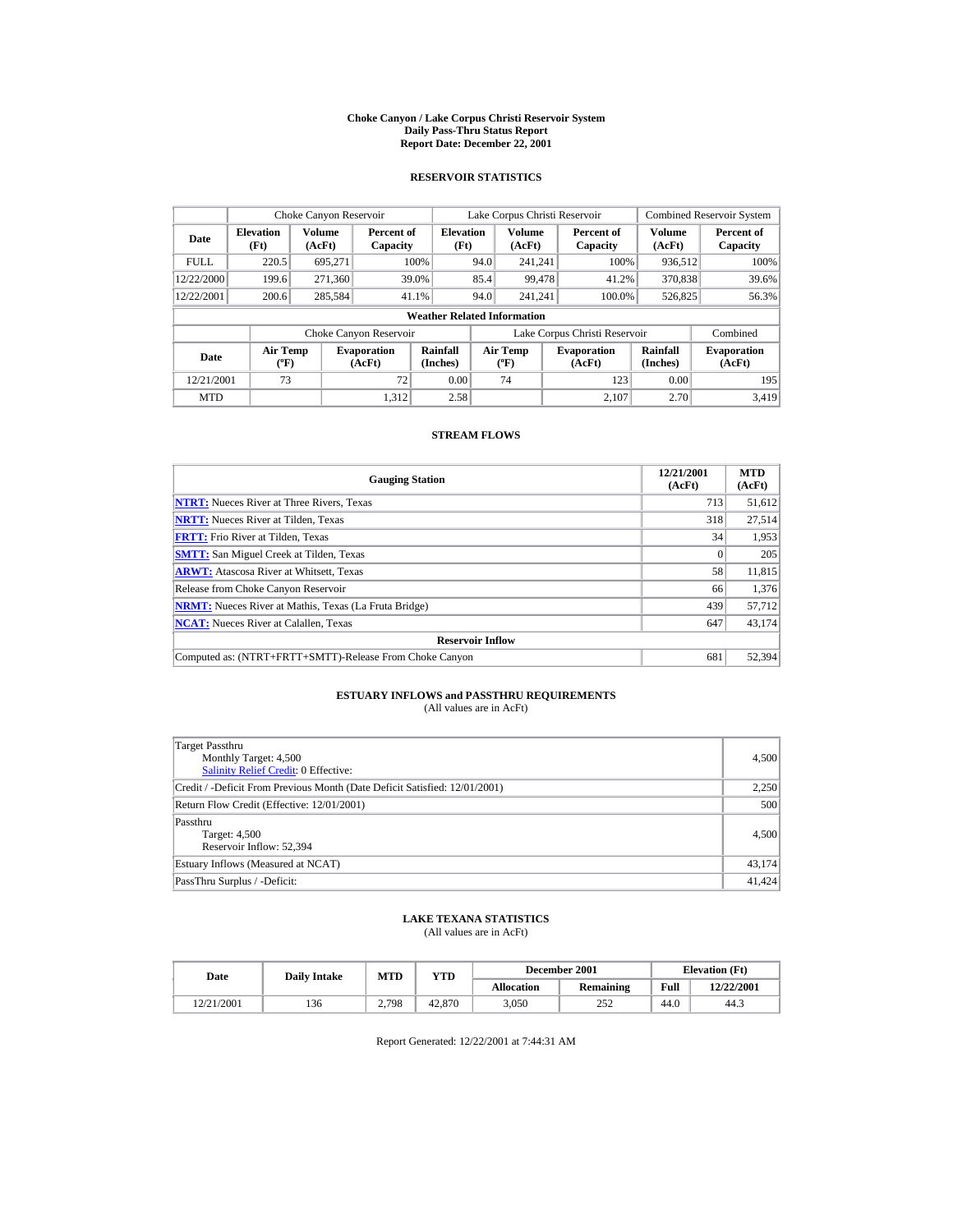#### **Choke Canyon / Lake Corpus Christi Reservoir System Daily Pass-Thru Status Report Report Date: December 23, 2001**

## **RESERVOIR STATISTICS**

|             | Choke Canyon Reservoir                      |                  |                              |                          |      | Lake Corpus Christi Reservoir    |  |                               |                      | <b>Combined Reservoir System</b> |  |  |  |
|-------------|---------------------------------------------|------------------|------------------------------|--------------------------|------|----------------------------------|--|-------------------------------|----------------------|----------------------------------|--|--|--|
| Date        | <b>Elevation</b><br>(Ft)                    | Volume<br>(AcFt) | Percent of<br>Capacity       | <b>Elevation</b><br>(Ft) |      | <b>Volume</b><br>(AcFt)          |  | Percent of<br>Capacity        | Volume<br>(AcFt)     | Percent of<br>Capacity           |  |  |  |
| <b>FULL</b> | 220.5                                       | 695.271          |                              | 100%                     | 94.0 | 241.241                          |  | 100%                          | 936,512              | 100%                             |  |  |  |
| 12/23/2000  | 199.6                                       | 271.211          |                              | 39.0%                    | 85.4 | 99.478                           |  | 41.2%                         | 370.689              | 39.6%                            |  |  |  |
| 12/23/2001  | 200.6                                       | 285,431          |                              | 41.1%                    | 94.0 | 241.241                          |  | 100.0%                        | 526,672              | 56.2%                            |  |  |  |
|             | <b>Weather Related Information</b>          |                  |                              |                          |      |                                  |  |                               |                      |                                  |  |  |  |
|             |                                             |                  | Choke Canyon Reservoir       |                          |      |                                  |  | Lake Corpus Christi Reservoir |                      | Combined                         |  |  |  |
| Date        | <b>Air Temp</b><br>$({}^{\circ}\mathrm{F})$ |                  | <b>Evaporation</b><br>(AcFt) | Rainfall<br>(Inches)     |      | Air Temp<br>$(^{\circ}\text{F})$ |  | <b>Evaporation</b><br>(AcFt)  | Rainfall<br>(Inches) | <b>Evaporation</b><br>(AcFt)     |  |  |  |
| 12/22/2001  | 72                                          |                  | 72                           | 0.00                     |      | 78                               |  | 157                           | 0.00                 | 229                              |  |  |  |
| <b>MTD</b>  |                                             |                  | 1.384                        | 2.58                     |      |                                  |  | 2.264                         | 2.70                 | 3.648                            |  |  |  |

## **STREAM FLOWS**

| <b>Gauging Station</b>                                       | 12/22/2001<br>(AcFt) | <b>MTD</b><br>(AcFt) |
|--------------------------------------------------------------|----------------------|----------------------|
| <b>NTRT:</b> Nueces River at Three Rivers, Texas             | 671                  | 52,283               |
| <b>NRTT:</b> Nueces River at Tilden, Texas                   | 294                  | 27,808               |
| <b>FRTT:</b> Frio River at Tilden, Texas                     | 34                   | 1,987                |
| <b>SMTT:</b> San Miguel Creek at Tilden, Texas               |                      | 205                  |
| <b>ARWT:</b> Atascosa River at Whitsett, Texas               | 52                   | 11,866               |
| Release from Choke Canyon Reservoir                          | 66                   | 1,441                |
| <b>NRMT:</b> Nueces River at Mathis, Texas (La Fruta Bridge) | 147                  | 57,859               |
| <b>NCAT:</b> Nueces River at Calallen, Texas                 | 520                  | 43,694               |
| <b>Reservoir Inflow</b>                                      |                      |                      |
| Computed as: (NTRT+FRTT+SMTT)-Release From Choke Canyon      | 639                  | 53,034               |

# **ESTUARY INFLOWS and PASSTHRU REQUIREMENTS**<br>(All values are in AcFt)

| Target Passthru<br>Monthly Target: 4,500<br>Salinity Relief Credit: 0 Effective: | 4,500  |
|----------------------------------------------------------------------------------|--------|
| Credit / -Deficit From Previous Month (Date Deficit Satisfied: 12/01/2001)       | 2,250  |
| Return Flow Credit (Effective: 12/01/2001)                                       | 500    |
| Passthru<br>Target: 4,500<br>Reservoir Inflow: 53,034                            | 4,500  |
| Estuary Inflows (Measured at NCAT)                                               | 43,694 |
| PassThru Surplus / -Deficit:                                                     | 41,944 |

## **LAKE TEXANA STATISTICS**

(All values are in AcFt)

| Date       | <b>Daily Intake</b> | <b>MTD</b> | VTD    |                   | December 2001 | <b>Elevation</b> (Ft) |            |
|------------|---------------------|------------|--------|-------------------|---------------|-----------------------|------------|
|            |                     |            |        | <b>Allocation</b> | Remaining     | Full                  | 12/23/2001 |
| 12/22/2001 | 133                 | 2.933      | 43,005 | 3.050             |               | 44.0                  | 44.3       |

Report Generated: 12/24/2001 at 7:08:50 AM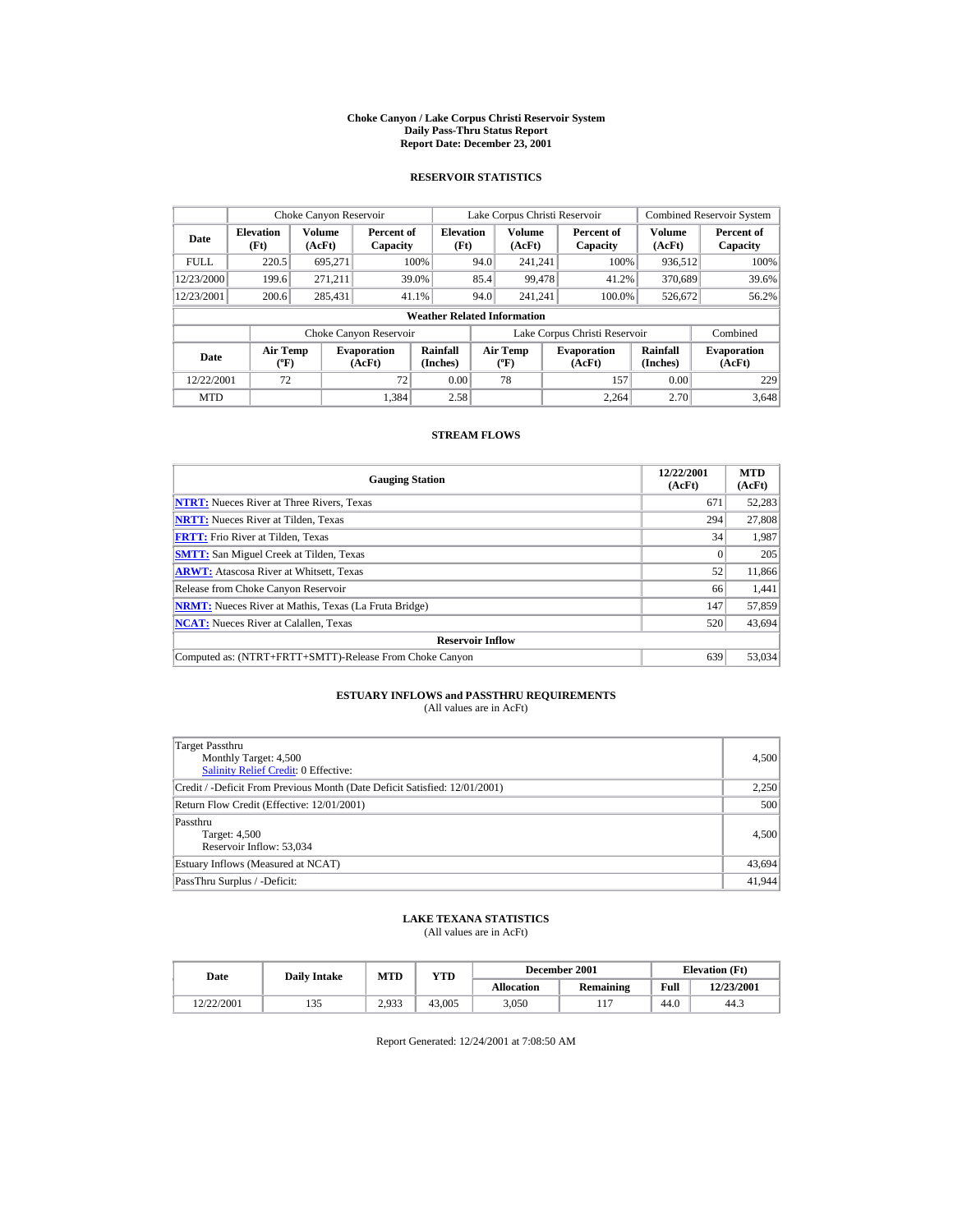#### **Choke Canyon / Lake Corpus Christi Reservoir System Daily Pass-Thru Status Report Report Date: December 24, 2001**

## **RESERVOIR STATISTICS**

|             | Choke Canyon Reservoir                      |                  |                              |                          |      | Lake Corpus Christi Reservoir    |  |                               |                      | <b>Combined Reservoir System</b> |  |  |  |
|-------------|---------------------------------------------|------------------|------------------------------|--------------------------|------|----------------------------------|--|-------------------------------|----------------------|----------------------------------|--|--|--|
| Date        | <b>Elevation</b><br>(Ft)                    | Volume<br>(AcFt) | Percent of<br>Capacity       | <b>Elevation</b><br>(Ft) |      | <b>Volume</b><br>(AcFt)          |  | Percent of<br>Capacity        | Volume<br>(AcFt)     | Percent of<br>Capacity           |  |  |  |
| <b>FULL</b> | 220.5                                       | 695.271          |                              | 100%                     | 94.0 | 241.241                          |  | 100%                          | 936,512              | 100%                             |  |  |  |
| 12/24/2000  | 199.6                                       | 271.211          |                              | 39.0%                    | 85.4 | 99.869                           |  | 41.4%                         | 371,080              | 39.6%                            |  |  |  |
| 12/24/2001  | 200.5                                       | 285,124          |                              | 41.0%                    | 94.0 | 241.241                          |  | 100.0%                        | 526,365              | 56.2%                            |  |  |  |
|             | <b>Weather Related Information</b>          |                  |                              |                          |      |                                  |  |                               |                      |                                  |  |  |  |
|             |                                             |                  | Choke Canyon Reservoir       |                          |      |                                  |  | Lake Corpus Christi Reservoir |                      | Combined                         |  |  |  |
| Date        | <b>Air Temp</b><br>$({}^{\circ}\mathrm{F})$ |                  | <b>Evaporation</b><br>(AcFt) | Rainfall<br>(Inches)     |      | Air Temp<br>$(^{\circ}\text{F})$ |  | <b>Evaporation</b><br>(AcFt)  | Rainfall<br>(Inches) | <b>Evaporation</b><br>(AcFt)     |  |  |  |
| 12/23/2001  | 65                                          |                  | 143                          | 0.00                     |      | 76                               |  | 157                           | 0.00                 | 300                              |  |  |  |
| <b>MTD</b>  |                                             |                  | 1.527                        | 2.58                     |      |                                  |  | 2.421                         | 2.70                 | 3.948                            |  |  |  |

## **STREAM FLOWS**

| <b>Gauging Station</b>                                       | 12/23/2001<br>(AcFt) | <b>MTD</b><br>(AcFt) |
|--------------------------------------------------------------|----------------------|----------------------|
| <b>NTRT:</b> Nueces River at Three Rivers, Texas             | 637                  | 52,920               |
| <b>NRTT:</b> Nueces River at Tilden, Texas                   | 280                  | 28,088               |
| <b>FRTT:</b> Frio River at Tilden, Texas                     | 34                   | 2,021                |
| <b>SMTT:</b> San Miguel Creek at Tilden, Texas               | $\Omega$             | 205                  |
| <b>ARWT:</b> Atascosa River at Whitsett, Texas               | 50                   | 11,916               |
| Release from Choke Canyon Reservoir                          | 66                   | 1,507                |
| <b>NRMT:</b> Nueces River at Mathis, Texas (La Fruta Bridge) | 197                  | 58,055               |
| <b>NCAT:</b> Nueces River at Calallen, Texas                 | 236                  | 43,930               |
| <b>Reservoir Inflow</b>                                      |                      |                      |
| Computed as: (NTRT+FRTT+SMTT)-Release From Choke Canyon      | 605                  | 53,639               |

# **ESTUARY INFLOWS and PASSTHRU REQUIREMENTS**<br>(All values are in AcFt)

| Target Passthru<br>Monthly Target: 4,500<br><b>Salinity Relief Credit: 0 Effective:</b> | 4,500  |
|-----------------------------------------------------------------------------------------|--------|
| Credit / -Deficit From Previous Month (Date Deficit Satisfied: 12/01/2001)              | 2,250  |
| Return Flow Credit (Effective: 12/01/2001)                                              | 500    |
| Passthru<br>Target: 4,500<br>Reservoir Inflow: 53,639                                   | 4,500  |
| Estuary Inflows (Measured at NCAT)                                                      | 43,930 |
| PassThru Surplus / -Deficit:                                                            | 42,180 |

## **LAKE TEXANA STATISTICS**

(All values are in AcFt)

| Date       | <b>Daily Intake</b> | <b>MTD</b> | YTD    |                   | December 2001 | <b>Elevation</b> (Ft) |            |
|------------|---------------------|------------|--------|-------------------|---------------|-----------------------|------------|
|            |                     |            |        | <b>Allocation</b> | Remaining     | Full                  | 12/24/2001 |
| 12/23/2001 | 136                 | 3.070      | 43.142 | 3.050             | $-20$         | 44.0                  | 44.3       |

Report Generated: 12/24/2001 at 8:02:51 AM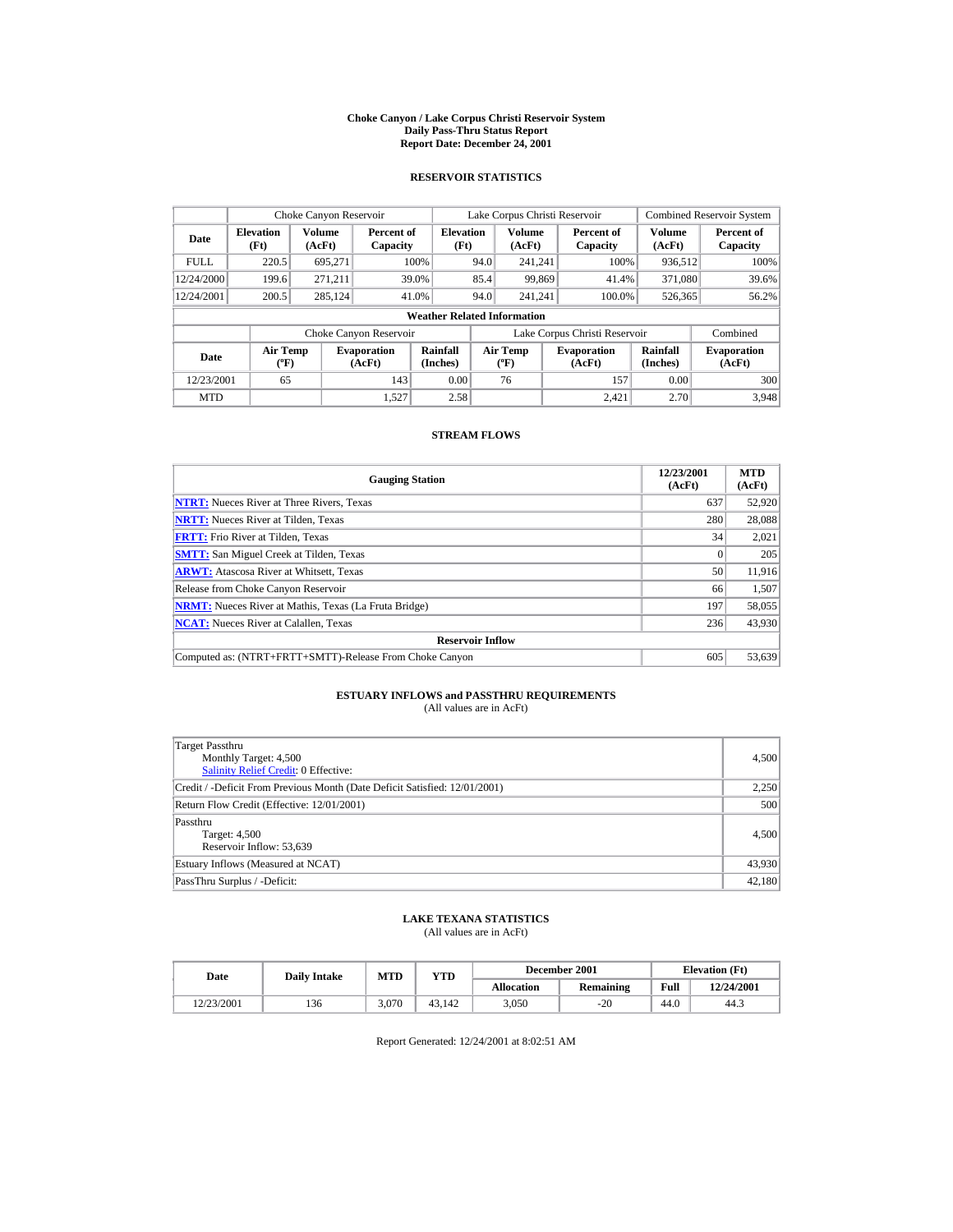#### **Choke Canyon / Lake Corpus Christi Reservoir System Daily Pass-Thru Status Report Report Date: December 25, 2001**

## **RESERVOIR STATISTICS**

|             | Choke Canyon Reservoir             |                  |                              |                          | Lake Corpus Christi Reservoir |                                  |  |                               |                             | <b>Combined Reservoir System</b> |  |  |
|-------------|------------------------------------|------------------|------------------------------|--------------------------|-------------------------------|----------------------------------|--|-------------------------------|-----------------------------|----------------------------------|--|--|
| Date        | <b>Elevation</b><br>(Ft)           | Volume<br>(AcFt) | Percent of<br>Capacity       | <b>Elevation</b><br>(Ft) |                               | Volume<br>(AcFt)                 |  | Percent of<br>Capacity        | Volume<br>(AcFt)            | Percent of<br>Capacity           |  |  |
| <b>FULL</b> | 220.5                              | 695.271          |                              | 100%                     | 94.0                          | 241.241                          |  | 100%                          | 936,512                     | 100%                             |  |  |
| 12/25/2000  | 199.6                              | 271,062          |                              | 39.0%                    | 85.4                          | 100.130                          |  | 41.5%                         | 371.192                     | 39.6%                            |  |  |
| 12/25/2001  | 200.5                              | 284,970          |                              | 41.0%                    | 94.0                          | 241.241                          |  | 100.0%                        | 526,211                     | 56.2%                            |  |  |
|             | <b>Weather Related Information</b> |                  |                              |                          |                               |                                  |  |                               |                             |                                  |  |  |
|             |                                    |                  | Choke Canyon Reservoir       |                          |                               |                                  |  | Lake Corpus Christi Reservoir |                             | Combined                         |  |  |
| <b>Date</b> | <b>Air Temp</b><br>$(^{\circ}F)$   |                  | <b>Evaporation</b><br>(AcFt) | Rainfall<br>(Inches)     |                               | <b>Air Temp</b><br>$(^{\circ}F)$ |  | <b>Evaporation</b><br>(AcFt)  | <b>Rainfall</b><br>(Inches) | <b>Evaporation</b><br>(AcFt)     |  |  |
| 12/24/2001  | 53                                 |                  | 116                          | 0.00                     |                               | 55                               |  | 146                           | 0.00                        | 262                              |  |  |
| <b>MTD</b>  |                                    |                  | 1.643                        | 2.58                     |                               |                                  |  | 2.567                         | 2.70                        | 4.210                            |  |  |

## **STREAM FLOWS**

| <b>Gauging Station</b>                                       | 12/24/2001<br>(AcFt) | <b>MTD</b><br>(AcFt) |
|--------------------------------------------------------------|----------------------|----------------------|
| <b>NTRT:</b> Nueces River at Three Rivers, Texas             | 611                  | 53,531               |
| <b>NRTT:</b> Nueces River at Tilden, Texas                   | 272                  | 28,360               |
| <b>FRTT:</b> Frio River at Tilden, Texas                     | 34                   | 2,054                |
| <b>SMTT:</b> San Miguel Creek at Tilden, Texas               |                      | 205                  |
| <b>ARWT:</b> Atascosa River at Whitsett, Texas               | 48                   | 11,964               |
| Release from Choke Canyon Reservoir                          | 66                   | 1,572                |
| <b>NRMT:</b> Nueces River at Mathis, Texas (La Fruta Bridge) | 159                  | 58,214               |
| <b>NCAT:</b> Nueces River at Calallen, Texas                 | 183                  | 44,113               |
| <b>Reservoir Inflow</b>                                      |                      |                      |
| Computed as: (NTRT+FRTT+SMTT)-Release From Choke Canyon      | 580                  | 54,219               |

# **ESTUARY INFLOWS and PASSTHRU REQUIREMENTS**<br>(All values are in AcFt)

| Target Passthru<br>Monthly Target: 4,500<br>Salinity Relief Credit: 0 Effective: | 4,500  |
|----------------------------------------------------------------------------------|--------|
| Credit / -Deficit From Previous Month (Date Deficit Satisfied: 12/01/2001)       | 2,250  |
| Return Flow Credit (Effective: 12/01/2001)                                       | 500    |
| Passthru<br>Target: 4,500<br>Reservoir Inflow: 54.219                            | 4,500  |
| Estuary Inflows (Measured at NCAT)                                               | 44,113 |
| PassThru Surplus / -Deficit:                                                     | 42,363 |

## **LAKE TEXANA STATISTICS**

(All values are in AcFt)

| Date       | <b>Daily Intake</b> |       | December 2001<br>MTD<br>VTD |            |           | <b>Elevation</b> (Ft) |            |
|------------|---------------------|-------|-----------------------------|------------|-----------|-----------------------|------------|
|            |                     |       |                             | Allocation | Remaining | Full                  | 12/25/2001 |
| 12/24/2001 | 136                 | 3.206 | 43.278                      | 3.050      | $-156$    | 44.0                  | 44.3       |

Report Generated: 12/25/2001 at 8:37:00 AM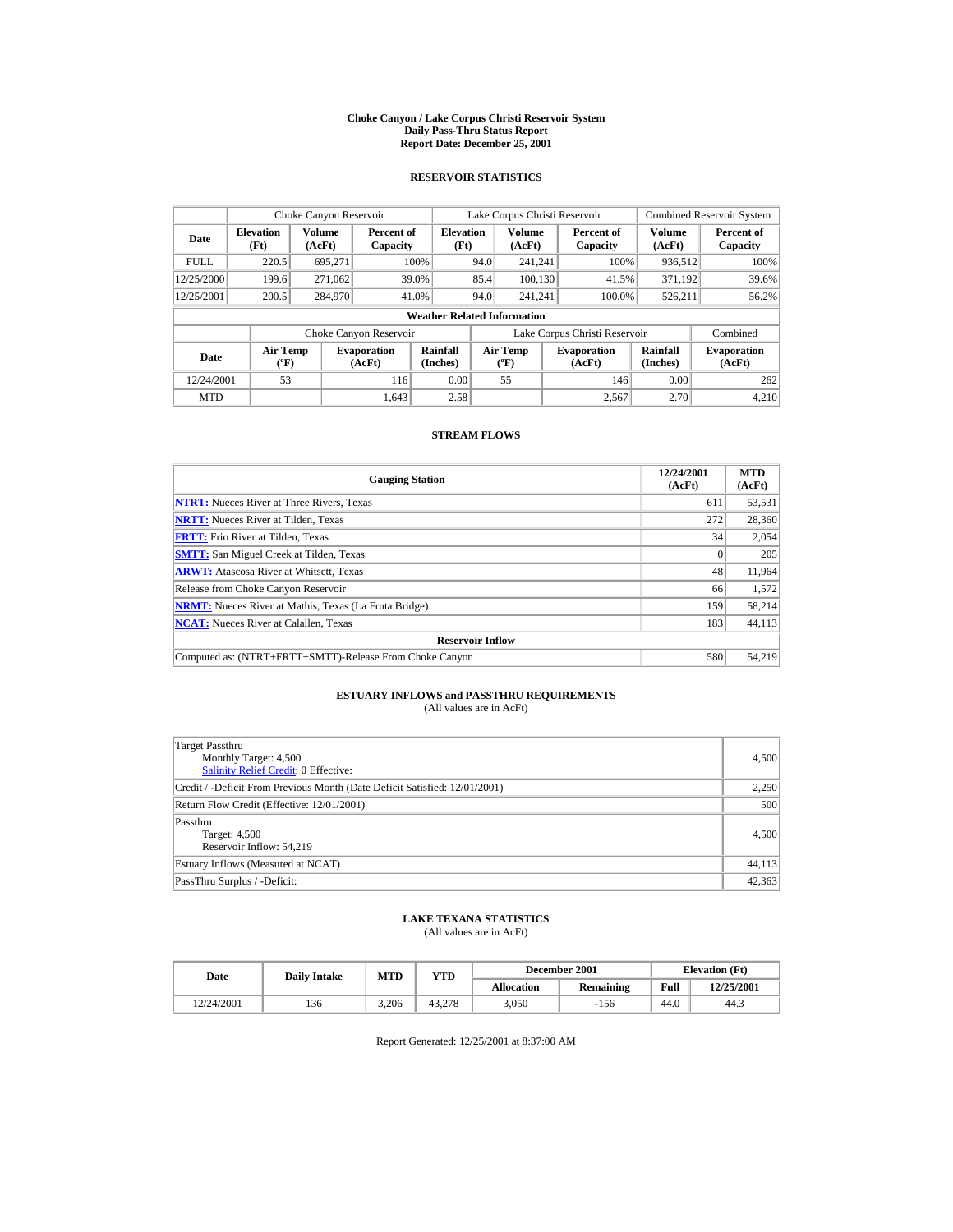#### **Choke Canyon / Lake Corpus Christi Reservoir System Daily Pass-Thru Status Report Report Date: December 26, 2001**

## **RESERVOIR STATISTICS**

|             | Choke Canyon Reservoir             |                         |                              |                          | Lake Corpus Christi Reservoir |                                   |  |                               |                         | <b>Combined Reservoir System</b> |  |  |
|-------------|------------------------------------|-------------------------|------------------------------|--------------------------|-------------------------------|-----------------------------------|--|-------------------------------|-------------------------|----------------------------------|--|--|
| Date        | <b>Elevation</b><br>(Ft)           | <b>Volume</b><br>(AcFt) | Percent of<br>Capacity       | <b>Elevation</b><br>(Ft) |                               | <b>Volume</b><br>(AcFt)           |  | Percent of<br>Capacity        | <b>Volume</b><br>(AcFt) | Percent of<br>Capacity           |  |  |
| <b>FULL</b> | 220.5                              | 695,271                 |                              | 100%                     | 94.0                          | 241.241                           |  | 100%                          | 936,512                 | 100%                             |  |  |
| 12/26/2000  | 199.6                              | 271.360                 |                              | 39.0%                    | 85.4                          | 100.261                           |  | 41.6%                         | 371.621                 | 39.7%                            |  |  |
| 12/26/2001  | 200.5                              | 284,663                 |                              | 40.9%                    | 94.0                          | 241.241                           |  | 100.0%                        | 525,904                 | 56.2%                            |  |  |
|             | <b>Weather Related Information</b> |                         |                              |                          |                               |                                   |  |                               |                         |                                  |  |  |
|             |                                    |                         | Choke Canyon Reservoir       |                          |                               |                                   |  | Lake Corpus Christi Reservoir |                         | Combined                         |  |  |
| Date        | Air Temp<br>$({}^o\mathrm{F})$     |                         | <b>Evaporation</b><br>(AcFt) | Rainfall<br>(Inches)     |                               | Air Temp<br>$({}^{\circ}{\rm F})$ |  | <b>Evaporation</b><br>(AcFt)  | Rainfall<br>(Inches)    | <b>Evaporation</b><br>(AcFt)     |  |  |
| 12/25/2001  | 58                                 |                         | 63                           | 0.00                     |                               | 56                                |  | 168                           | 0.00                    | 231                              |  |  |
| <b>MTD</b>  |                                    |                         | 1.706                        | 2.58                     |                               |                                   |  | 2.735                         | 2.70                    | 4,441                            |  |  |

## **STREAM FLOWS**

| <b>Gauging Station</b>                                       | 12/25/2001<br>(AcFt) | <b>MTD</b><br>(AcFt) |
|--------------------------------------------------------------|----------------------|----------------------|
| <b>NTRT:</b> Nueces River at Three Rivers, Texas             | 597                  | 54,129               |
| <b>NRTT:</b> Nueces River at Tilden, Texas                   | 266                  | 28.626               |
| <b>FRTT:</b> Frio River at Tilden, Texas                     | 34                   | 2,088                |
| <b>SMTT:</b> San Miguel Creek at Tilden, Texas               |                      | 205                  |
| <b>ARWT:</b> Atascosa River at Whitsett, Texas               | 48                   | 12,011               |
| Release from Choke Canyon Reservoir                          | 66                   | 1,638                |
| <b>NRMT:</b> Nueces River at Mathis, Texas (La Fruta Bridge) | 250                  | 58,464               |
| <b>NCAT:</b> Nueces River at Calallen, Texas                 | 151                  | 44,264               |
| <b>Reservoir Inflow</b>                                      |                      |                      |
| Computed as: (NTRT+FRTT+SMTT)-Release From Choke Canyon      | 566                  | 54,784               |

# **ESTUARY INFLOWS and PASSTHRU REQUIREMENTS**<br>(All values are in AcFt)

| Target Passthru<br>Monthly Target: 4,500<br>Salinity Relief Credit: 0 Effective: | 4,500  |
|----------------------------------------------------------------------------------|--------|
| Credit / -Deficit From Previous Month (Date Deficit Satisfied: 12/01/2001)       | 2,250  |
| Return Flow Credit (Effective: 12/01/2001)                                       | 500    |
| Passthru<br>Target: 4,500<br>Reservoir Inflow: 54,784                            | 4,500  |
| Estuary Inflows (Measured at NCAT)                                               | 44,264 |
| PassThru Surplus / -Deficit:                                                     | 42,514 |

## **LAKE TEXANA STATISTICS**

(All values are in AcFt)

| Date       | <b>Daily Intake</b> | <b>MTD</b> | $_{\rm VTD}$ |                   | December 2001 | <b>Elevation</b> (Ft) |            |
|------------|---------------------|------------|--------------|-------------------|---------------|-----------------------|------------|
|            |                     |            |              | <b>Allocation</b> | Remaining     | Full                  | 12/26/2001 |
| 12/25/2001 | $\sim$              | 3.342      | 43.414       | 3.050             | $-292$        | 44.0                  | 44.3       |

Report Generated: 12/26/2001 at 8:16:20 AM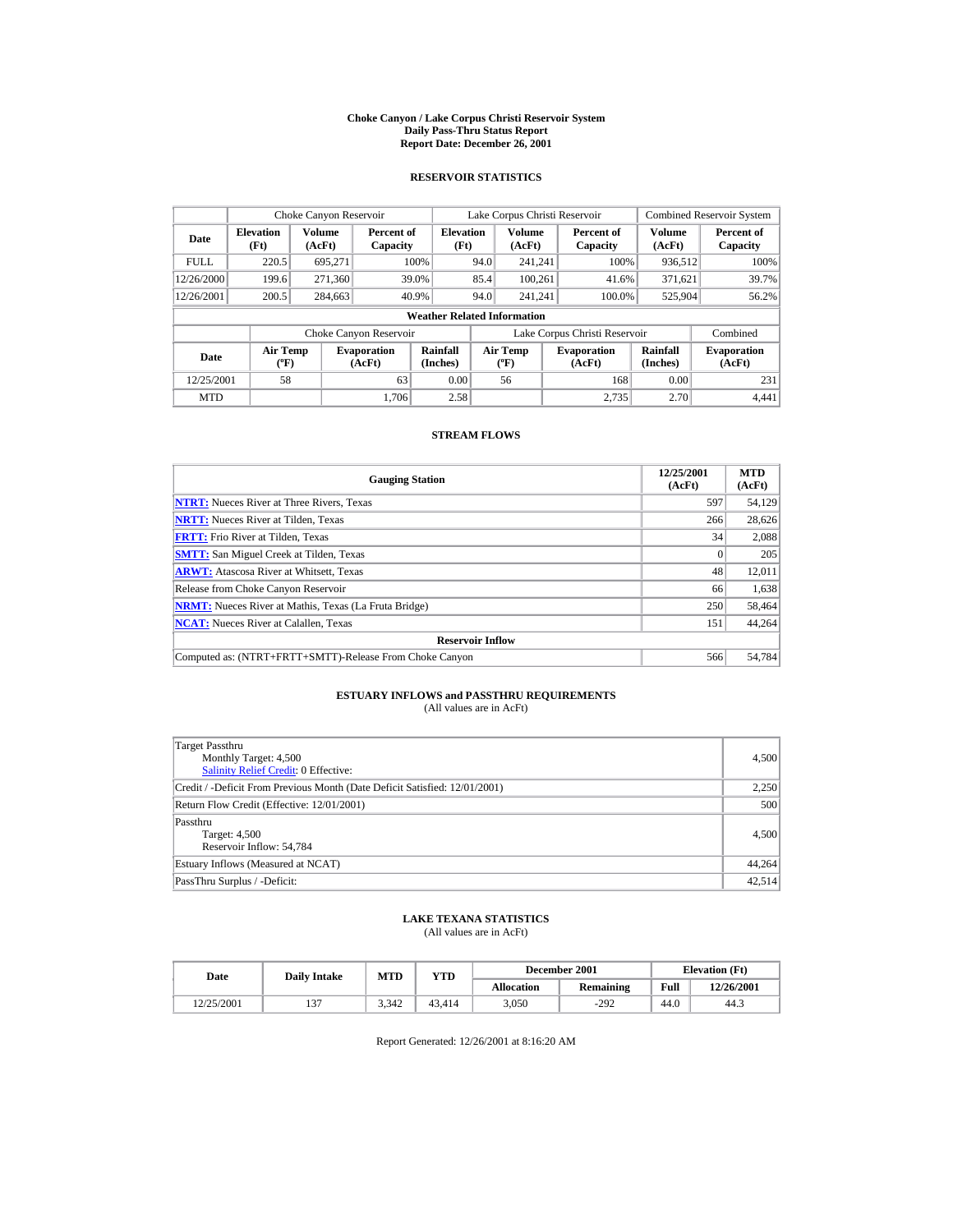#### **Choke Canyon / Lake Corpus Christi Reservoir System Daily Pass-Thru Status Report Report Date: December 27, 2001**

## **RESERVOIR STATISTICS**

|             | Choke Canyon Reservoir                      |                  |                              |                          |      | Lake Corpus Christi Reservoir     |  |                               |                      | <b>Combined Reservoir System</b> |  |  |
|-------------|---------------------------------------------|------------------|------------------------------|--------------------------|------|-----------------------------------|--|-------------------------------|----------------------|----------------------------------|--|--|
| Date        | <b>Elevation</b><br>(Ft)                    | Volume<br>(AcFt) | Percent of<br>Capacity       | <b>Elevation</b><br>(Ft) |      | <b>Volume</b><br>(AcFt)           |  | Percent of<br>Capacity        | Volume<br>(AcFt)     | Percent of<br>Capacity           |  |  |
| <b>FULL</b> | 220.5                                       | 695.271          |                              | 100%                     | 94.0 | 241.241                           |  | 100%                          | 936,512              | 100%                             |  |  |
| 12/27/2000  | 199.6                                       | 271.211          |                              | 39.0%                    | 85.5 | 100.654                           |  | 41.7%                         | 371,865              | 39.7%                            |  |  |
| 12/27/2001  | 200.5                                       | 284,356          |                              | 40.9%                    | 94.0 | 241.241                           |  | 100.0%                        | 525,597              | 56.1%                            |  |  |
|             | <b>Weather Related Information</b>          |                  |                              |                          |      |                                   |  |                               |                      |                                  |  |  |
|             |                                             |                  | Choke Canyon Reservoir       |                          |      |                                   |  | Lake Corpus Christi Reservoir |                      | Combined                         |  |  |
| Date        | <b>Air Temp</b><br>$({}^{\circ}\mathrm{F})$ |                  | <b>Evaporation</b><br>(AcFt) | Rainfall<br>(Inches)     |      | Air Temp<br>$({}^{\circ}{\rm F})$ |  | <b>Evaporation</b><br>(AcFt)  | Rainfall<br>(Inches) | <b>Evaporation</b><br>(AcFt)     |  |  |
| 12/26/2001  | 62                                          |                  | 89                           | 0.00                     |      | 61                                |  | 112                           | 0.00                 | 201                              |  |  |
| <b>MTD</b>  |                                             |                  | 1.795                        | 2.58                     |      |                                   |  | 2.847                         | 2.70                 | 4.642                            |  |  |

## **STREAM FLOWS**

| <b>Gauging Station</b>                                       | 12/26/2001<br>(AcFt) | <b>MTD</b><br>(AcFt) |
|--------------------------------------------------------------|----------------------|----------------------|
| <b>NTRT:</b> Nueces River at Three Rivers, Texas             | 588                  | 54,717               |
| <b>NRTT:</b> Nueces River at Tilden, Texas                   | 266                  | 28,892               |
| <b>FRTT:</b> Frio River at Tilden, Texas                     | 34                   | 2,122                |
| <b>SMTT:</b> San Miguel Creek at Tilden, Texas               |                      | 205                  |
| <b>ARWT:</b> Atascosa River at Whitsett, Texas               | 44                   | 12,055               |
| Release from Choke Canyon Reservoir                          | 66                   | 1,703                |
| <b>NRMT:</b> Nueces River at Mathis, Texas (La Fruta Bridge) | 147                  | 58,611               |
| <b>NCAT:</b> Nueces River at Calallen, Texas                 | 240                  | 44,504               |
| <b>Reservoir Inflow</b>                                      |                      |                      |
| Computed as: (NTRT+FRTT+SMTT)-Release From Choke Canyon      | 556                  | 55,340               |

# **ESTUARY INFLOWS and PASSTHRU REQUIREMENTS**<br>(All values are in AcFt)

| Target Passthru<br>Monthly Target: 4,500<br>Salinity Relief Credit: 0 Effective: | 4,500  |
|----------------------------------------------------------------------------------|--------|
| Credit / -Deficit From Previous Month (Date Deficit Satisfied: 12/01/2001)       | 2,250  |
| Return Flow Credit (Effective: 12/01/2001)                                       | 500    |
| Passthru<br>Target: 4,500<br>Reservoir Inflow: 55,340                            | 4,500  |
| Estuary Inflows (Measured at NCAT)                                               | 44,504 |
| PassThru Surplus / -Deficit:                                                     | 42,754 |

## **LAKE TEXANA STATISTICS**

(All values are in AcFt)

| Date       | <b>Daily Intake</b> | <b>MTD</b> | VTD    |                   | December 2001 | <b>Elevation</b> (Ft) |            |
|------------|---------------------|------------|--------|-------------------|---------------|-----------------------|------------|
|            |                     |            |        | <b>Allocation</b> | Remaining     | Full                  | 12/27/2001 |
| 12/26/2001 | $\sim$              | 3.479      | 43.551 | 3.050             | $-429$        | 44.0                  | 44.2       |

Report Generated: 12/27/2001 at 9:13:27 AM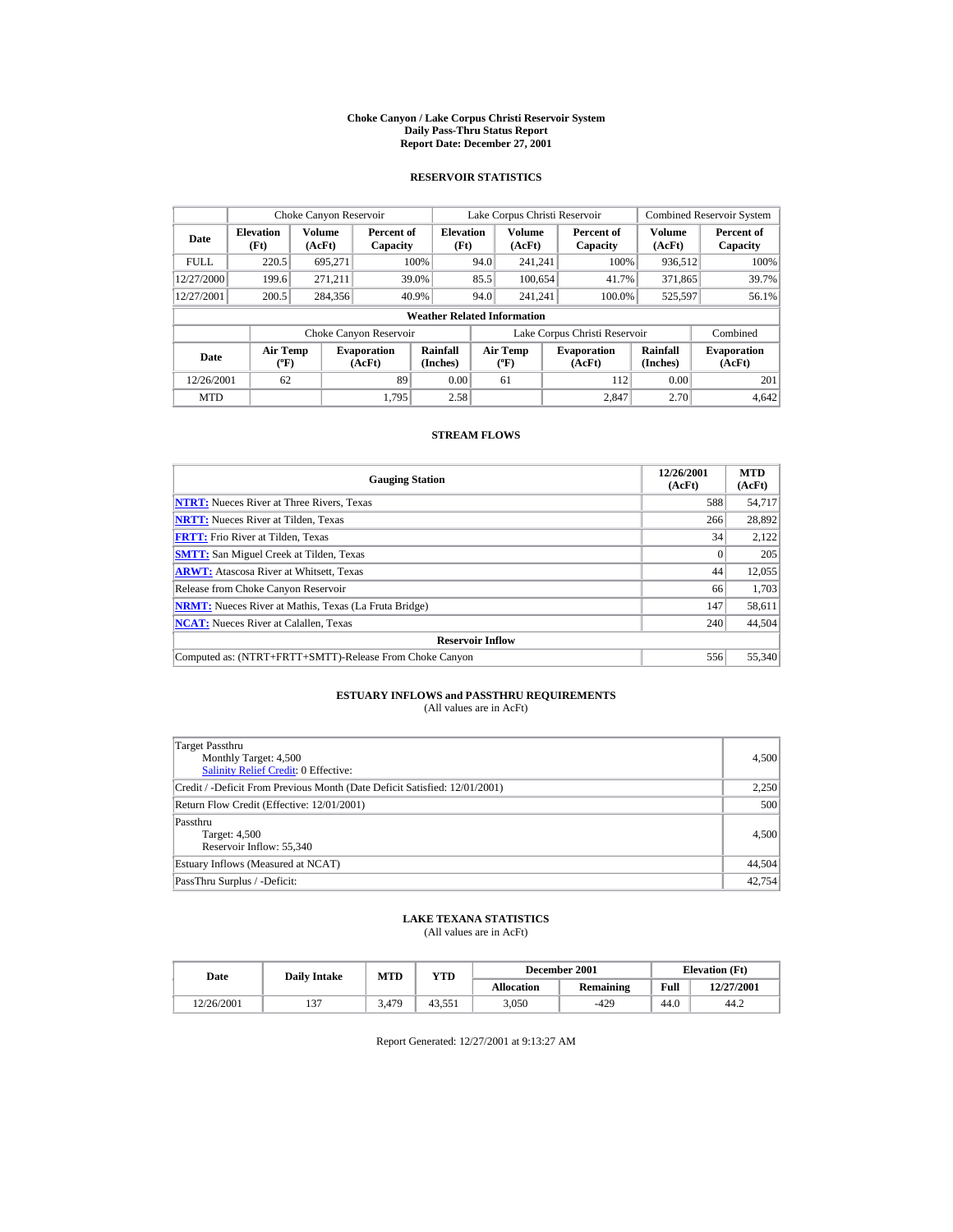#### **Choke Canyon / Lake Corpus Christi Reservoir System Daily Pass-Thru Status Report Report Date: December 28, 2001**

## **RESERVOIR STATISTICS**

|             | Choke Canyon Reservoir             |                  |                              |                          | Lake Corpus Christi Reservoir |                                             |  |                               |                             | <b>Combined Reservoir System</b> |  |  |
|-------------|------------------------------------|------------------|------------------------------|--------------------------|-------------------------------|---------------------------------------------|--|-------------------------------|-----------------------------|----------------------------------|--|--|
| Date        | <b>Elevation</b><br>(Ft)           | Volume<br>(AcFt) | Percent of<br>Capacity       | <b>Elevation</b><br>(Ft) |                               | Volume<br>(AcFt)                            |  | Percent of<br>Capacity        | Volume<br>(AcFt)            | Percent of<br>Capacity           |  |  |
| <b>FULL</b> | 220.5                              | 695.271          |                              | 100%                     | 94.0                          | 241.241                                     |  | 100%                          | 936,512                     | 100%                             |  |  |
| 12/28/2000  | 199.6                              | 271,360          |                              | 39.0%                    | 85.4                          | 100,392                                     |  | 41.6%                         | 371.752                     | 39.7%                            |  |  |
| 12/28/2001  | 200.5                              | 284,203          |                              | 40.9%                    | 94.0                          | 241.241                                     |  | 100.0%                        | 525,444                     | 56.1%                            |  |  |
|             | <b>Weather Related Information</b> |                  |                              |                          |                               |                                             |  |                               |                             |                                  |  |  |
|             |                                    |                  | Choke Canyon Reservoir       |                          |                               |                                             |  | Lake Corpus Christi Reservoir |                             | Combined                         |  |  |
| <b>Date</b> | <b>Air Temp</b><br>$(^{\circ}F)$   |                  | <b>Evaporation</b><br>(AcFt) | Rainfall<br>(Inches)     |                               | <b>Air Temp</b><br>$({}^{\circ}\mathbf{F})$ |  | <b>Evaporation</b><br>(AcFt)  | <b>Rainfall</b><br>(Inches) | <b>Evaporation</b><br>(AcFt)     |  |  |
| 12/27/2001  | 66                                 |                  | 54                           | 0.00                     |                               | 67                                          |  | 56                            | 0.00                        | 110                              |  |  |
| <b>MTD</b>  |                                    |                  | 1.849                        | 2.58                     |                               |                                             |  | 2.903                         | 2.70                        | 4.752                            |  |  |

## **STREAM FLOWS**

| <b>Gauging Station</b>                                       | 12/27/2001<br>(AcFt) | <b>MTD</b><br>(AcFt) |
|--------------------------------------------------------------|----------------------|----------------------|
| <b>NTRT:</b> Nueces River at Three Rivers, Texas             | 586                  | 55,302               |
| <b>NRTT:</b> Nueces River at Tilden, Texas                   | 264                  | 29,156               |
| <b>FRTT:</b> Frio River at Tilden, Texas                     | 34                   | 2,156                |
| <b>SMTT:</b> San Miguel Creek at Tilden, Texas               |                      | 205                  |
| <b>ARWT:</b> Atascosa River at Whitsett, Texas               | 44                   | 12,099               |
| Release from Choke Canyon Reservoir                          | 66                   | 1.769                |
| <b>NRMT:</b> Nueces River at Mathis, Texas (La Fruta Bridge) | 62                   | 58,673               |
| <b>NCAT:</b> Nueces River at Calallen, Texas                 | 129                  | 44,633               |
| <b>Reservoir Inflow</b>                                      |                      |                      |
| Computed as: (NTRT+FRTT+SMTT)-Release From Choke Canyon      | 554                  | 55,894               |

# **ESTUARY INFLOWS and PASSTHRU REQUIREMENTS**<br>(All values are in AcFt)

| Target Passthru<br>Monthly Target: 4,500<br>Salinity Relief Credit: 0 Effective: | 4,500  |
|----------------------------------------------------------------------------------|--------|
| Credit / -Deficit From Previous Month (Date Deficit Satisfied: 12/01/2001)       | 2,250  |
| Return Flow Credit (Effective: 12/01/2001)                                       | 500    |
| Passthru<br>Target: 4,500<br>Reservoir Inflow: 55,894                            | 4,500  |
| Estuary Inflows (Measured at NCAT)                                               | 44,633 |
| PassThru Surplus / -Deficit:                                                     | 42,883 |

## **LAKE TEXANA STATISTICS**

(All values are in AcFt)

| Date       | <b>Daily Intake</b> | <b>MTD</b> | $_{\rm VTD}$ |                   | December 2001 | <b>Elevation</b> (Ft) |            |
|------------|---------------------|------------|--------------|-------------------|---------------|-----------------------|------------|
|            |                     |            |              | <b>Allocation</b> | Remaining     | Full                  | 12/28/2001 |
| 12/27/2001 | $\sim$              | 3.616      | 43.688       | 3.050             | $-566$        | 44.0                  | 44.2       |

Report Generated: 12/28/2001 at 7:56:41 AM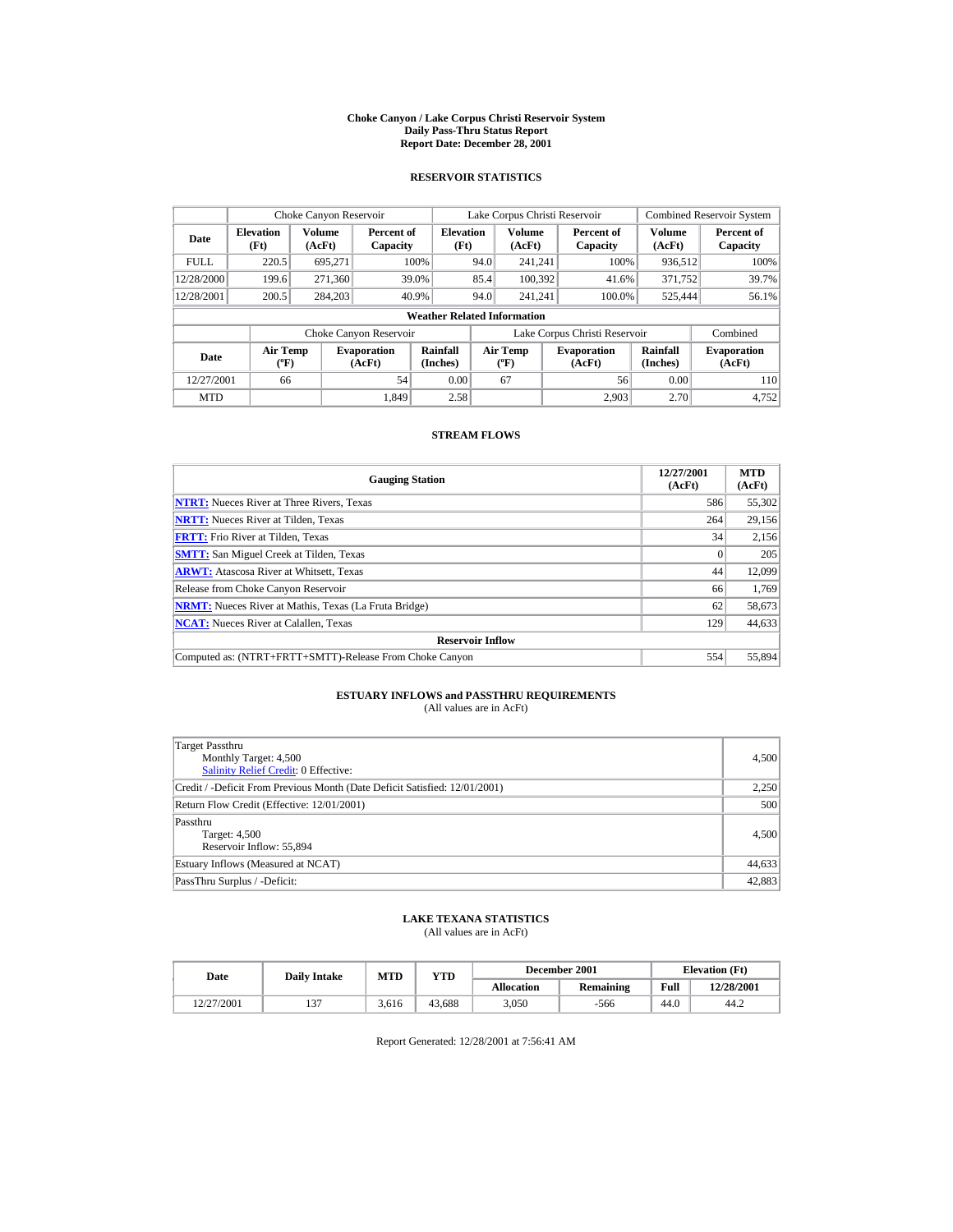#### **Choke Canyon / Lake Corpus Christi Reservoir System Daily Pass-Thru Status Report Report Date: December 29, 2001**

## **RESERVOIR STATISTICS**

|             | Choke Canyon Reservoir             |                  |                              |                          | Lake Corpus Christi Reservoir |                                             |  |                               |                             | <b>Combined Reservoir System</b> |  |  |
|-------------|------------------------------------|------------------|------------------------------|--------------------------|-------------------------------|---------------------------------------------|--|-------------------------------|-----------------------------|----------------------------------|--|--|
| Date        | <b>Elevation</b><br>(Ft)           | Volume<br>(AcFt) | Percent of<br>Capacity       | <b>Elevation</b><br>(Ft) |                               | Volume<br>(AcFt)                            |  | Percent of<br>Capacity        | Volume<br>(AcFt)            | Percent of<br>Capacity           |  |  |
| <b>FULL</b> | 220.5                              | 695.271          |                              | 100%                     | 94.0                          | 241.241                                     |  | 100%                          | 936,512                     | 100%                             |  |  |
| 12/29/2000  | 199.6                              | 271,062          |                              | 39.0%                    | 85.5                          | 100,523                                     |  | 41.7%                         | 371,585                     | 39.7%                            |  |  |
| 12/29/2001  | 200.5                              | 284,050          |                              | 40.9%                    | 94.0                          | 241.241                                     |  | 100.0%                        | 525,291                     | 56.1%                            |  |  |
|             | <b>Weather Related Information</b> |                  |                              |                          |                               |                                             |  |                               |                             |                                  |  |  |
|             |                                    |                  | Choke Canyon Reservoir       |                          |                               |                                             |  | Lake Corpus Christi Reservoir |                             | Combined                         |  |  |
| <b>Date</b> | <b>Air Temp</b><br>$(^{\circ}F)$   |                  | <b>Evaporation</b><br>(AcFt) | Rainfall<br>(Inches)     |                               | <b>Air Temp</b><br>$({}^{\circ}\mathbf{F})$ |  | <b>Evaporation</b><br>(AcFt)  | <b>Rainfall</b><br>(Inches) | <b>Evaporation</b><br>(AcFt)     |  |  |
| 12/28/2001  | 67                                 |                  | 98                           | 0.00                     |                               | 68                                          |  | 157                           | 0.00                        | 255                              |  |  |
| <b>MTD</b>  |                                    |                  | 1.947                        | 2.58                     |                               |                                             |  | 3.060                         | 2.70                        | 5.007                            |  |  |

## **STREAM FLOWS**

| <b>Gauging Station</b>                                       | 12/28/2001<br>(AcFt) | <b>MTD</b><br>(AcFt) |
|--------------------------------------------------------------|----------------------|----------------------|
| <b>NTRT:</b> Nueces River at Three Rivers, Texas             | 580                  | 55,882               |
| <b>NRTT:</b> Nueces River at Tilden, Texas                   | 256                  | 29,412               |
| <b>FRTT:</b> Frio River at Tilden, Texas                     | 36                   | 2,191                |
| <b>SMTT:</b> San Miguel Creek at Tilden, Texas               |                      | 205                  |
| <b>ARWT:</b> Atascosa River at Whitsett, Texas               | 42                   | 12,140               |
| Release from Choke Canyon Reservoir                          | 66                   | 1,834                |
| <b>NRMT:</b> Nueces River at Mathis, Texas (La Fruta Bridge) | 113                  | 58,786               |
| <b>NCAT:</b> Nueces River at Calallen, Texas                 | 38                   | 44,670               |
| <b>Reservoir Inflow</b>                                      |                      |                      |
| Computed as: (NTRT+FRTT+SMTT)-Release From Choke Canyon      | 550                  | 56,444               |

# **ESTUARY INFLOWS and PASSTHRU REQUIREMENTS**<br>(All values are in AcFt)

| Target Passthru<br>Monthly Target: 4,500<br><b>Salinity Relief Credit: 0 Effective:</b> | 4,500  |
|-----------------------------------------------------------------------------------------|--------|
| Credit / -Deficit From Previous Month (Date Deficit Satisfied: 12/01/2001)              | 2,250  |
| Return Flow Credit (Effective: 12/01/2001)                                              | 500    |
| Passthru<br>Target: 4,500<br>Reservoir Inflow: 56,444                                   | 4,500  |
| Estuary Inflows (Measured at NCAT)                                                      | 44,670 |
| PassThru Surplus / -Deficit:                                                            | 42,920 |

## **LAKE TEXANA STATISTICS**

(All values are in AcFt)

| Date       | <b>Daily Intake</b> | <b>MTD</b> | $_{\rm VTD}$ |                   | December 2001 | <b>Elevation</b> (Ft) |            |
|------------|---------------------|------------|--------------|-------------------|---------------|-----------------------|------------|
|            |                     |            |              | <b>Allocation</b> | Remaining     | Full                  | 12/29/2001 |
| 12/28/2001 | $\sim$              | 2.752      | 43.825       | 3.050             | $-703$        | 44.0                  | 44.2       |

Report Generated: 12/29/2001 at 7:50:27 AM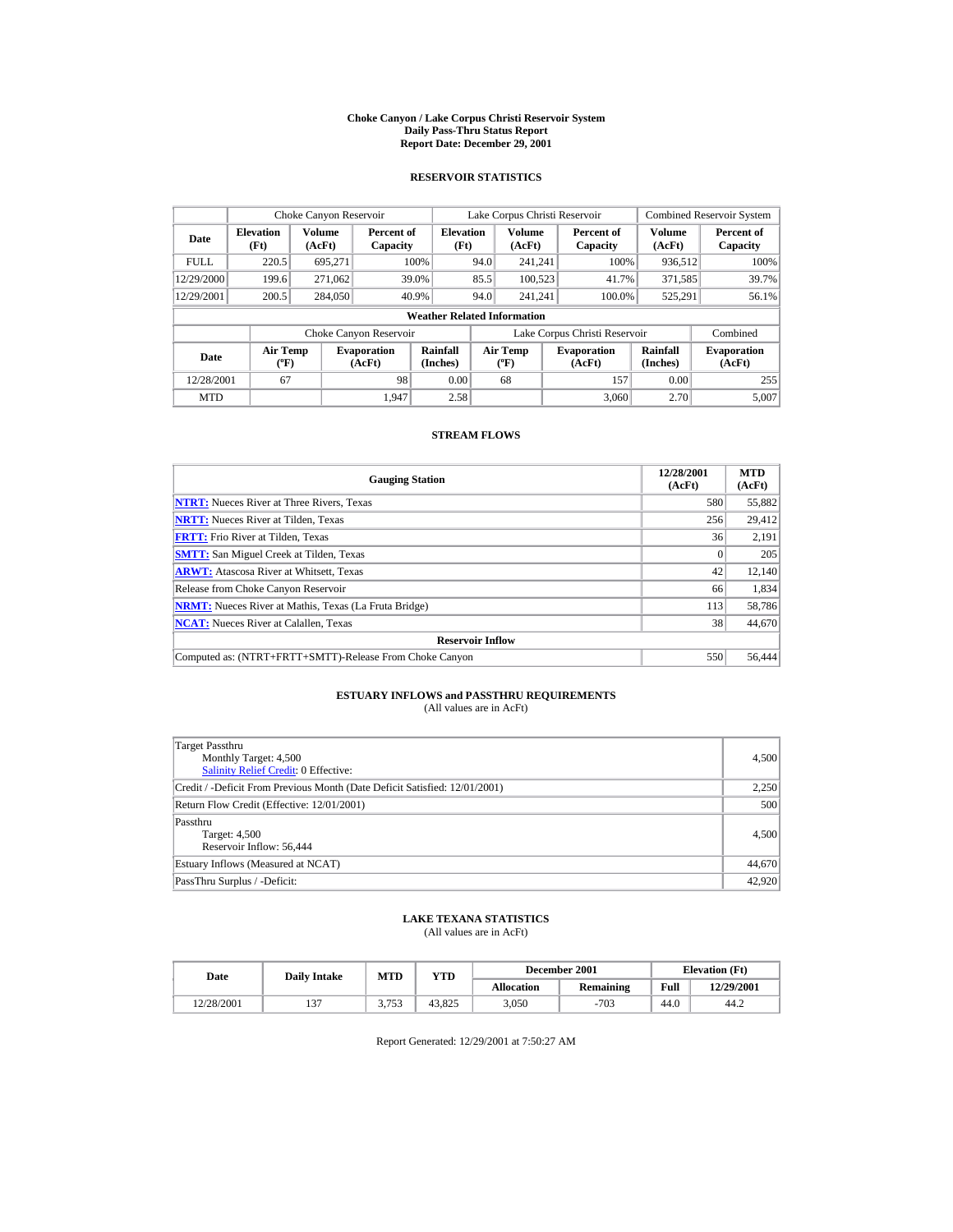#### **Choke Canyon / Lake Corpus Christi Reservoir System Daily Pass-Thru Status Report Report Date: December 30, 2001**

## **RESERVOIR STATISTICS**

|             | Choke Canyon Reservoir             |                  |                              |                          | Lake Corpus Christi Reservoir |                                             |  |                               | <b>Combined Reservoir System</b> |                              |  |  |
|-------------|------------------------------------|------------------|------------------------------|--------------------------|-------------------------------|---------------------------------------------|--|-------------------------------|----------------------------------|------------------------------|--|--|
| Date        | <b>Elevation</b><br>(Ft)           | Volume<br>(AcFt) | Percent of<br>Capacity       | <b>Elevation</b><br>(Ft) |                               | <b>Volume</b><br>(AcFt)                     |  | Percent of<br>Capacity        | Volume<br>(AcFt)                 | Percent of<br>Capacity       |  |  |
| <b>FULL</b> | 220.5                              | 695.271          |                              | 100%                     | 94.0                          | 241.241                                     |  | 100%                          | 936,512                          | 100%                         |  |  |
| 12/30/2000  | 199.6                              | 271,062          |                              | 39.0%                    | 85.4                          | 100.261                                     |  | 41.6%                         | 371,323                          | 39.6%                        |  |  |
| 12/30/2001  | 200.4                              | 283,744          |                              | 40.8%                    | 94.0                          | 241.241                                     |  | 100.0%                        | 524,985                          | 56.1%                        |  |  |
|             | <b>Weather Related Information</b> |                  |                              |                          |                               |                                             |  |                               |                                  |                              |  |  |
|             |                                    |                  | Choke Canyon Reservoir       |                          |                               |                                             |  | Lake Corpus Christi Reservoir |                                  | Combined                     |  |  |
| Date        | <b>Air Temp</b><br>$(^{\circ}F)$   |                  | <b>Evaporation</b><br>(AcFt) | Rainfall<br>(Inches)     |                               | <b>Air Temp</b><br>$({}^{\circ}\mathbf{F})$ |  | <b>Evaporation</b><br>(AcFt)  | <b>Rainfall</b><br>(Inches)      | <b>Evaporation</b><br>(AcFt) |  |  |
| 12/29/2001  | 62                                 |                  | 152                          | 0.00                     |                               | 65                                          |  | 157                           | 0.00                             | 309                          |  |  |
| <b>MTD</b>  |                                    |                  | 2.099                        | 2.58                     |                               |                                             |  | 3.217                         | 2.70                             | 5.316                        |  |  |

## **STREAM FLOWS**

| <b>Gauging Station</b>                                       | 12/29/2001<br>(AcFt) | <b>MTD</b><br>(AcFt) |
|--------------------------------------------------------------|----------------------|----------------------|
| <b>NTRT:</b> Nueces River at Three Rivers, Texas             | 566                  | 56,447               |
| <b>NRTT:</b> Nueces River at Tilden, Texas                   | 246                  | 29,658               |
| <b>FRTT:</b> Frio River at Tilden. Texas                     | 36                   | 2,227                |
| <b>SMTT:</b> San Miguel Creek at Tilden, Texas               |                      | 205                  |
| <b>ARWT:</b> Atascosa River at Whitsett, Texas               | 40                   | 12,180               |
| Release from Choke Canyon Reservoir                          | 66                   | 1,900                |
| <b>NRMT:</b> Nueces River at Mathis, Texas (La Fruta Bridge) | 169                  | 58,955               |
| <b>NCAT:</b> Nueces River at Calallen, Texas                 | 16                   | 44,687               |
| <b>Reservoir Inflow</b>                                      |                      |                      |
| Computed as: (NTRT+FRTT+SMTT)-Release From Choke Canyon      | 536                  | 56,980               |

# **ESTUARY INFLOWS and PASSTHRU REQUIREMENTS**<br>(All values are in AcFt)

| Target Passthru<br>Monthly Target: 4,500<br>Salinity Relief Credit: 0 Effective: | 4,500  |
|----------------------------------------------------------------------------------|--------|
| Credit / -Deficit From Previous Month (Date Deficit Satisfied: 12/01/2001)       | 2,250  |
| Return Flow Credit (Effective: 12/01/2001)                                       | 500    |
| Passthru<br>Target: 4,500<br>Reservoir Inflow: 56,980                            | 4,500  |
| Estuary Inflows (Measured at NCAT)                                               | 44,687 |
| PassThru Surplus / -Deficit:                                                     | 42,937 |

## **LAKE TEXANA STATISTICS**

(All values are in AcFt)

| Date       | <b>Daily Intake</b> | MTD   | YTD    |            | December 2001 | <b>Elevation</b> (Ft) |            |
|------------|---------------------|-------|--------|------------|---------------|-----------------------|------------|
|            |                     |       |        | Allocation | Remaining     | Full                  | 12/30/2001 |
| 12/29/2001 | $\sim$              | 3,890 | 43.962 | 3.050      | -840          | 44.0                  | 44.2       |

Report Generated: 12/30/2001 at 10:03:27 AM